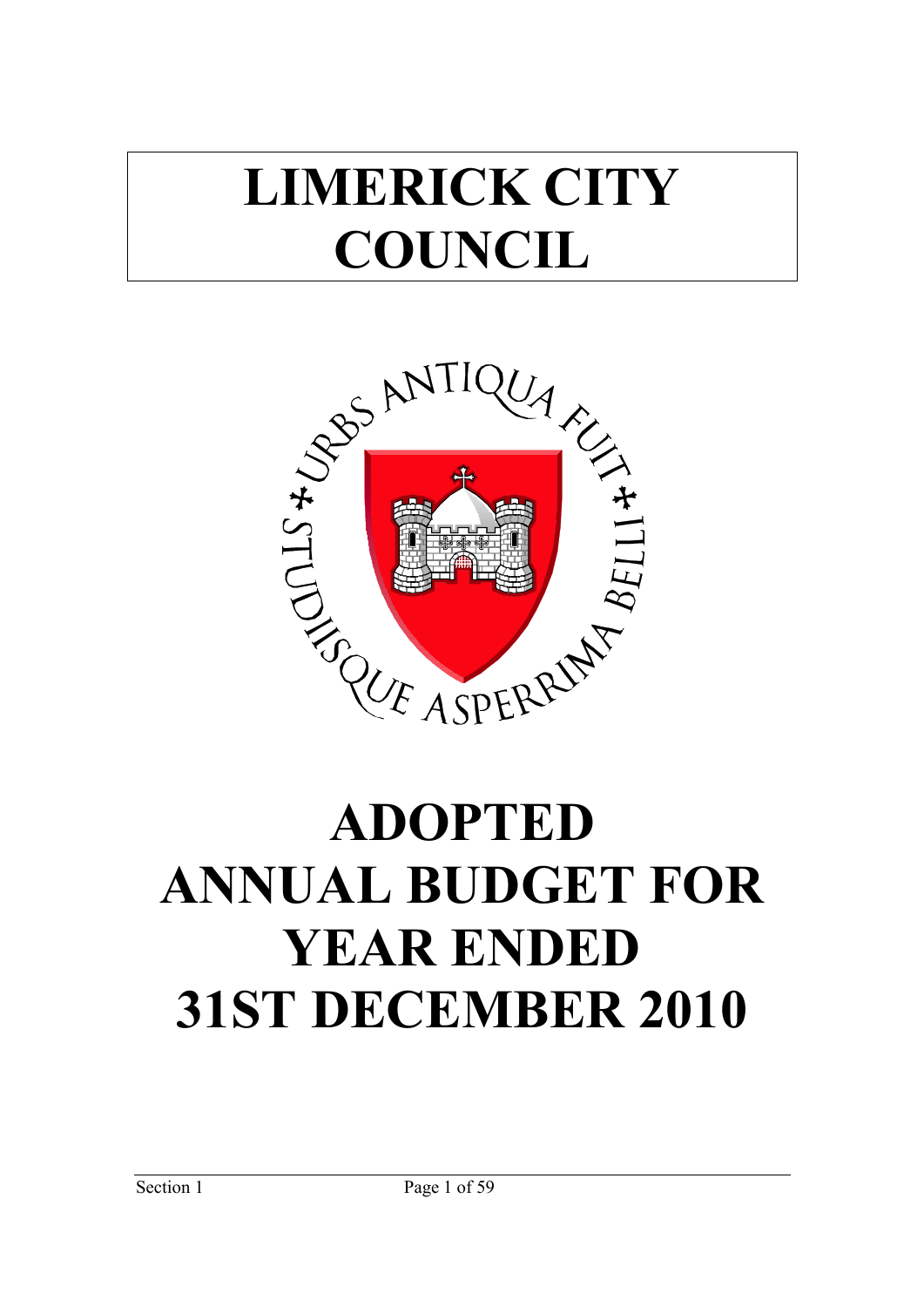# **CONTENTS**

# **Section 1**

| <b>CITY MANAGER'S REPORT</b>                                            | 3  |
|-------------------------------------------------------------------------|----|
| <b>SOCIAL POLICY AND HOUSING</b>                                        | 14 |
| <b>TRANSPORTATION &amp; INFRASTRUCTURE - ROADS &amp; WATER SERVICES</b> | 18 |
| PLANNING AND ECONOMIC DEVELOPMENT                                       | 28 |
| <b>ENVIRONMENTAL AND EMERGENCY SERVICES</b>                             | 35 |
| RECREATION AND AMENITY - PARKS, LIBRARY SERVICE, CULTURE, SPORTS,       |    |
| <b>COMMUNITY AND ENTERPRISE</b>                                         | 45 |
| AGRICULTURE, EDUCATION, HEALTH AND WELFARE, CORPORATE SERVICES 55       |    |
| <b>Section 2</b>                                                        |    |

| <b>DRAFT ANNUAL BUDGET</b>                      |          |
|-------------------------------------------------|----------|
| TABLE A - F (NOTE NO TABLE C FOR CITY COUNCILS) | $1 - 34$ |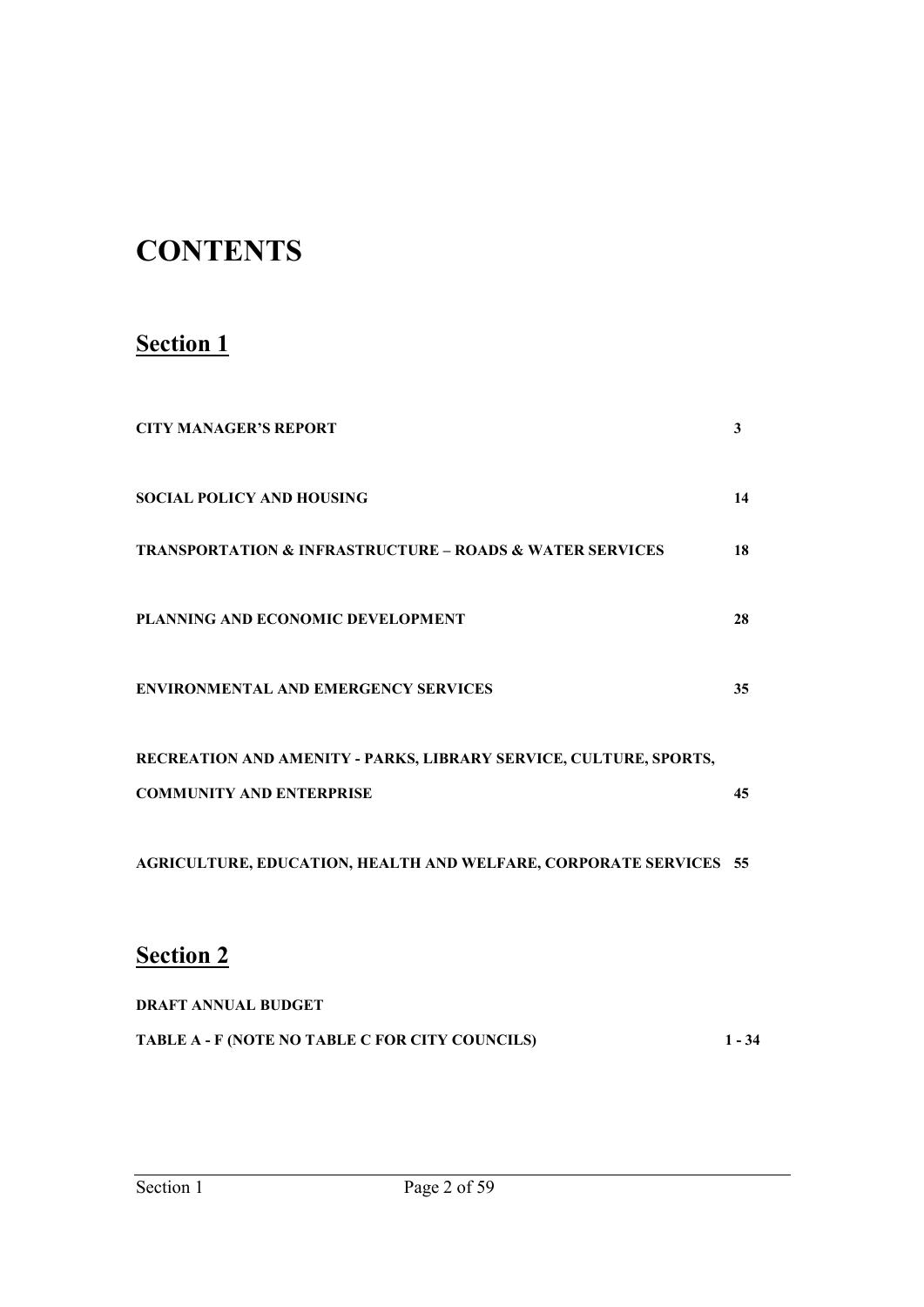# **LIMERICK CITY COUNCIL COMHAIRLE CATHRACH LUIMNIGH**

 Árus na Cathrach Luimneach

15<sup>th</sup> December 2009

#### TO: HIS WORSHIP THE MAYOR AND EACH MEMBER OF LIMERICK CITY COUNCIL

#### **Annual Budget for the year 1st January 2010 to 31st December 2010**

## **Introduction**

The recession in the Irish economy has continued to deepen during 2009, with a continuing fall in consumer confidence, stagnation of the property sector, businesses going into liquidation, examinership or forced to close down, rising unemployment, and dramatic fall in Government receipts from taxation. As per the latest Department of Finance report, income from taxation is at 2003 levels, whereas Government expenditure in 2009 is 70% above the level it was in 2003, therefore necessitating significant adjustments to be made.

#### *During 2009 a number of measures were introduced to stabilise the public finances and to commence a return to a sustainable fiscal position*. For Limerick City Council some of these measures included:

- Road grants halved mid year during 2009 (Reduced to  $E2.9m$  in August '09 from initial allocation of  $E(4.7m)$ .
- Reduction mid-year in the Local Government Fund (LGF) of 3.22% (reduction of  $\epsilon$ 367,462), bringing Local Government Fund allocation to  $\epsilon$ 11,050,841 in June 2009. This revised is much lower compared to LGF allocation received for 2008 of €12,258,639 (reduction of €1,207,798).
- Introduction of Non-Principal Private Residence (NPPR) charge (i.e.  $\epsilon$ 200 per residential unit) to compensate for reduction in Local Government Fund. The introduction of the NPPR charge has helped to reduce the negative impact of the reduction in the Local Government Fund. The amount budgeted for in 2010 is €1,000,000.
- Request by central Government for an  $8\%$  reduction in the cost of Professional  $\&$ Consultancy Fees. Tendering processes have been commenced in 2009, which should ensure such costs being controlled in 2010.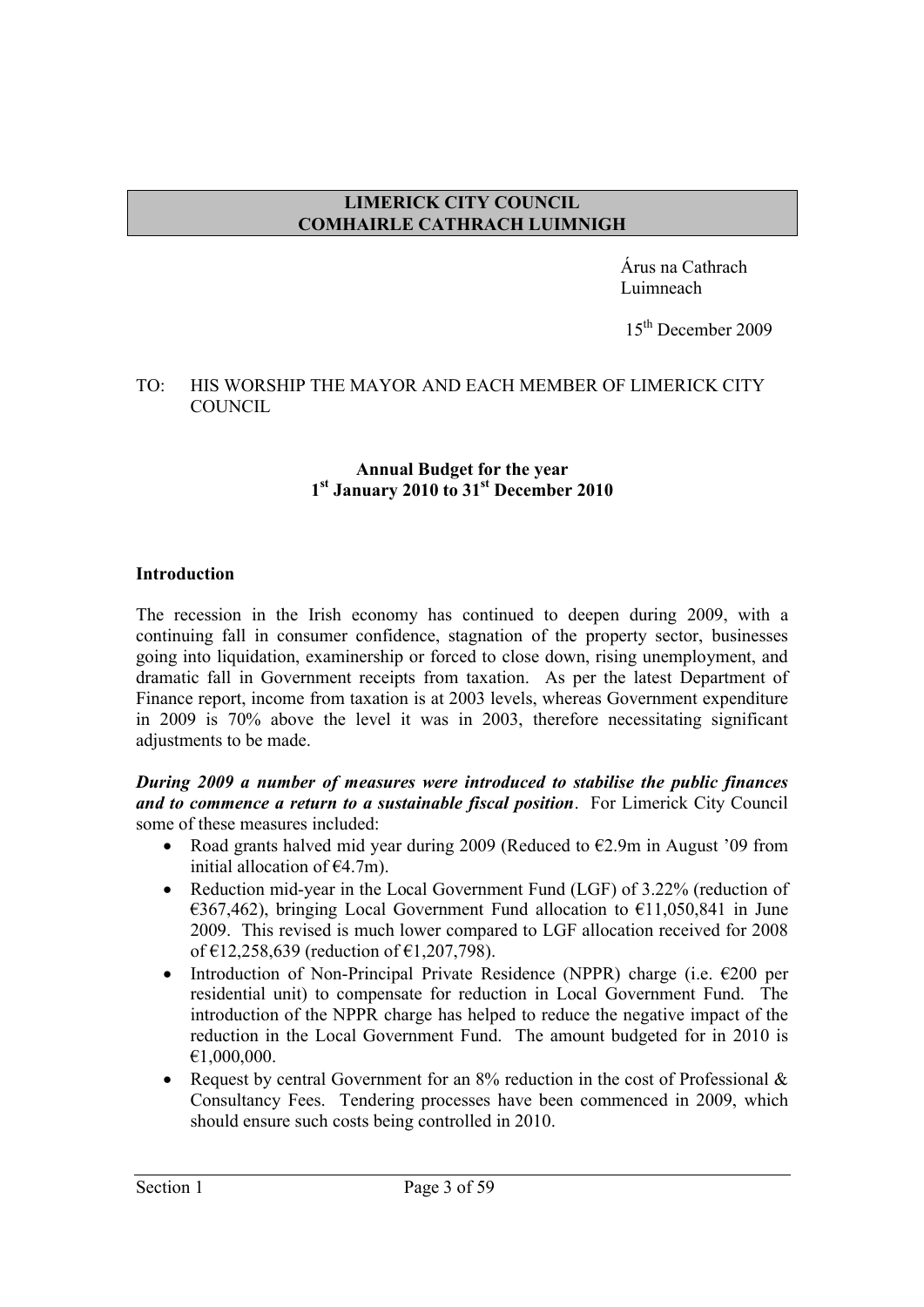- Request for 3% cut in payroll costs by central Government, and this was followed by a staffing embargo in the public sector. The 3 % payroll cuts were to be achieved by non-replacement of staff leaving, retiring or contracts not being renewed.
- Staffing embargo in place, and in exceptional circumstances the Department of Environment, Heritage and Local Government have the discretion to sanction any appointments for periods greater than six months in duration.

Other measures that are currently being implemented in 2010 in order to introduce further efficiencies and value for money in Limerick City Council include the introduction of fortnightly payroll (to be implemented in January 2010), and the introduction of new CORE Human Resource/ Superannuation. Limerick City Council are also looking at the possibility of introducing a central customer service unit, and also reviewing core public services with a view to obtaining better value.

Budgets brought to you in previous years have been expansionary with service and works programme initiatives being developed year on year. The circumstances in which we operate have changed as outlined above. We must reflect economic realities and have due regard for those who benefit from our services and those contributing to the costs of service in the preparation and adoption of budget 2010.

# **Economic Outlook**

The short and medium term economic outlook points to a period of contraction. Ireland is a small open economy with consequent vulnerability to global market shifts. This harsh and difficult external environment has and will cause considerable pressure on the Irish economy. GDP (a measure of level of productive output in the state) has fallen by around 7½ per cent over the last year, which is the largest fall since records began. Average GDP for 2010 as a whole is projected to be down by around 1¼ per cent from the average level in 2009.

Tender prices for many new projects have also fallen back significantly thus enabling us to get better value for money. Such savings should continue to be replicated in 2010.

I have taken careful consideration of these issues in arriving at this draft budget. As in previous years, supporting competitiveness and supporting social programmes have been the primary drivers in framing a programme of works and services. Difficult trading conditions exist for all organisations, private and public sector. Limerick City Council is ever conscious of minimising the cost of services provided to users.

It should be noted that the Minister for Finance in his Budget 2010 speech outlined that "an adjustment in day to day spending of about  $\epsilon$ 2 billion for 2011" has been "pencilled in", which indicate likely further costs reductions for Budget 2011 for Limerick City Council.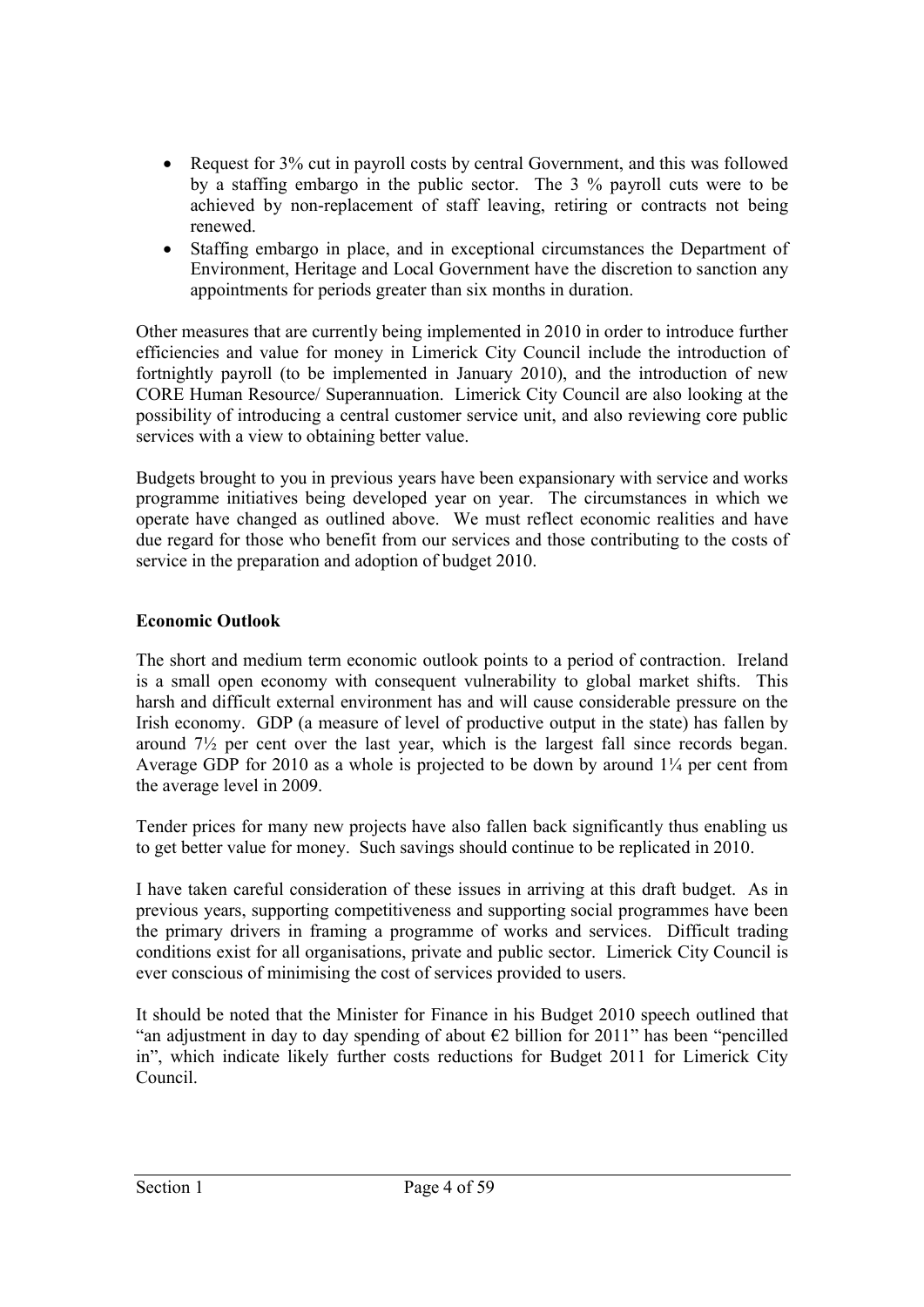# **Budget 2010**

In presenting the Annual Budget for the year ended  $31<sup>st</sup>$  December 2010 to Council, I wish to take this opportunity, to summarise the financial position of Limerick City Council at 31<sup>st</sup> December 2008. The Annual Financial Statement of Limerick City Council for the year 2008 shows that the accumulated Balance on the Revenue Account is a credit position of  $\epsilon$ 178,404 at 31<sup>st</sup> December 2008 (compared to the accumulated Credit Balance on the Revenue Account at  $31<sup>st</sup>$  December 2007 of  $\epsilon$ 120,870).

Current outturn figures indicate that the Revenue Credit will be maintained in 2009. Limerick City Council had an accumulated deficit for every year from 1979 to 2005. The improved financial position must be maintained and this will be done by a combination of cost management and income maximisation. The 2010 budget reflects the need to continue the strong financial management ethos while making every effort to meet the ever increasing demands on the services of Limerick City Council.

In framing the budget I have had regard to the demands that will be placed on this Council as a result of the Government decision to reduce the level of funding from the local government fund.

I will now set out the proposals for Expenditure and Income for 2010.

## **Expenditure – 2010**

The Budget for 2010 provides for expenditure of  $E$ 88.40 million. This represents an increase of almost  $6346,264$  over the Budget for 2009, a decrease of 0.04%. The following table sets out the expenditure by Division:

|                                             | <b>Budget 2010</b> | <b>Budget 2009</b> |
|---------------------------------------------|--------------------|--------------------|
| 1. Housing and Building                     | 16,277,882         | 16,240,436         |
| 2. Road Transportation and Safety           | 10,716,849         | 13,252,956         |
| 3. Water Supply and Sewerage                | 14,704,617         | 14,980,811         |
| 4. Development Incentives and Controls      | 4,999,501          | 5,055,795          |
| 5. Environmental Protection                 | 19,144,370         | 19,737,125         |
| 6. Recreation and Amenity                   | 6,241,610          | 6,673,528          |
| 7. Agriculture, Education, Health & Welfare | 7,521,899          | 6,377,907          |
| 8. Miscellaneous Services                   | 8,824,635          | 6,429,069          |
| <b>TOTAL</b>                                | 88,401,363         | 88,747,627         |

The following graph depicts estimated expenditure by Division for 2010, compared to 2009.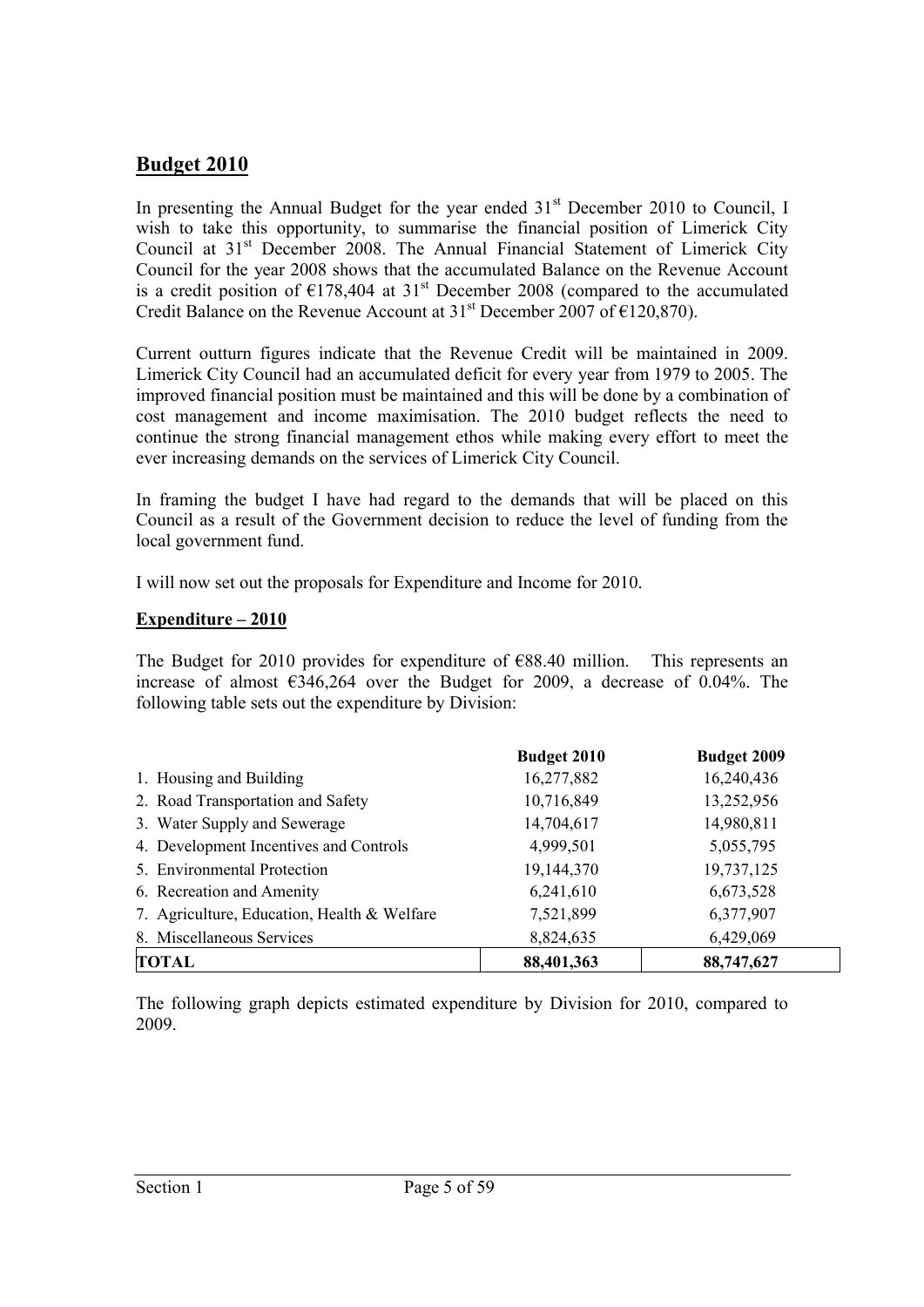

# **Payroll and Pensions**

It must be acknowledged that staff in Limerick City Council have already made a substantial contribution to the necessary reduction in expenditure, namely through:

- The *pension levy*, which has reduced their pay by an average of nearly 7 per cent (this money is retained by Limerick City Council, but it's deducted from the overall Local Government Fund allocation).
- Overall staffing numbers have been reduced by the moratorium and career breaks (2 staff leaving on career break). No staff availed of the incentivised earlyretirement scheme in Limerick City Council during 2009. There is a large number of staff due to retire in 2010, with a consequent increase in the sum provided in Pensions and Gratuities.

While acknowledging the above changes upon staff in the public sector, the Minister for Finance outlined further pay cuts in his Budget 2010 speech as follows (which have been reflected in the Draft Budget 2010 as set out before you):

With effect from 1 January 2010 staff pay will be cut as follows:

- a reduction of 5 per cent on the first  $\epsilon$ 30,000 of salary;
- a reduction of  $7\frac{1}{2}$  per cent on the next  $\epsilon$ 40,000 of salary; and
- a reduction of 10 per cent on the next  $\epsilon$ 55,000 of salary.

This reduction in payroll costs has had the effect of reducing payroll by  $E1.56m$ . Such pay cuts will not be applied to existing public service pensioners as outlined by the Minister for Finance in his budget speech, and in order to avoid a destabilising rate of retirement among older public servants, the Minister further outlined that the pension entitlements of those retiring in 2010 will not be affected. Of the  $E1.56m$  payroll reduction, 35% ( $\epsilon$ 0.55m) will have to be returned to the central Exchequer as per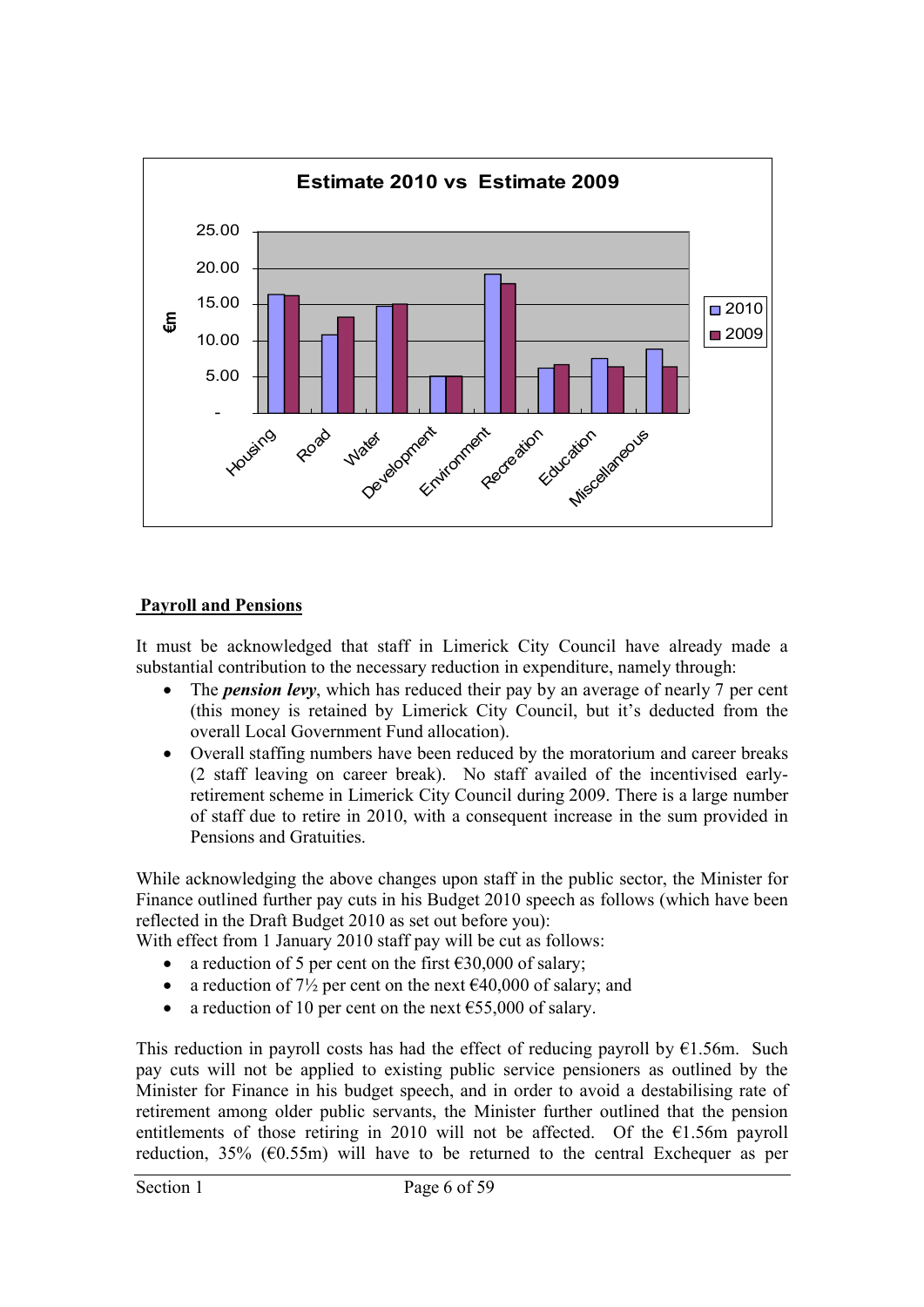Department of Environment, Heritage and Local Government circular, dated 11<sup>th</sup> December 2009.

The details of payroll costs are noted below for 2010 and 2009:

| <b>Payroll versus non-payroll</b> | <b>Draft Budget 2010</b> | <b>Adopted Budget 2009</b> |
|-----------------------------------|--------------------------|----------------------------|
| Wages & Salaries                  | 27,133,496               | 30,403,781                 |
| Pensions                          | 12.709.404               | 10.411.326                 |
|                                   | 39,842,901               | 40,815,107                 |

To continue to minimize the increase in payroll costs in 2010 and to comply with the Government directive to reduce payroll costs a number of measures have been reflected in the budget. These include the non renewal of temporary contracts, non filling of vacancies that arise in 2010 along with the non filling of a number of vacancies that arose in 2009 and reductions in overtime and allowances. The pay costs and staff numbers will continue to be examined during 2010 in order to identify further savings where possible.

# **Non-Payroll Costs**

There are a number of new costs and unavoidable increases in current costs facing the City Council for 2010. I have made every effort to maintain expenditure in critical areas. In particular insurance, public lighting, energy, overdraft, loan financing and provision for rates refunds and bad debts provide a significant drain on resources. Details of proposals are set out in the following pages.

Non-Payroll costs, particularly utilities, are a significant cost. Irish electricity prices increased by 70% between January 2000 and January 2007, twice the average rate of increases across the EU-15 (32.8%). Non-wage costs compare poorly with other countries across a range of cost types. This was highlighted in the National Competitiveness Council's benchmarking exercise, which showed that Ireland performed poorly in property costs (both purchase and rental), utilities costs and a range of domestic services such as accountancy, information technology and legal services fees. (Davys, 2009). The government have a regulatory role when there is reduced competition in the market, and such regulation is in the form of the energy regulator. There has been no significant change in Ireland's electricity prices during 2009.

Energy prices indirectly impact on wages and directly impact on non-pay costs, and generally the cost of doing business. The graph below highlights industrial electricity prices in Ireland relative to the EU average rate, with Ireland significantly above the EU average, which illustrates how much more expensive electricity is for businesses in Ireland than the average EU rates. Such costs need to be addressed at national level.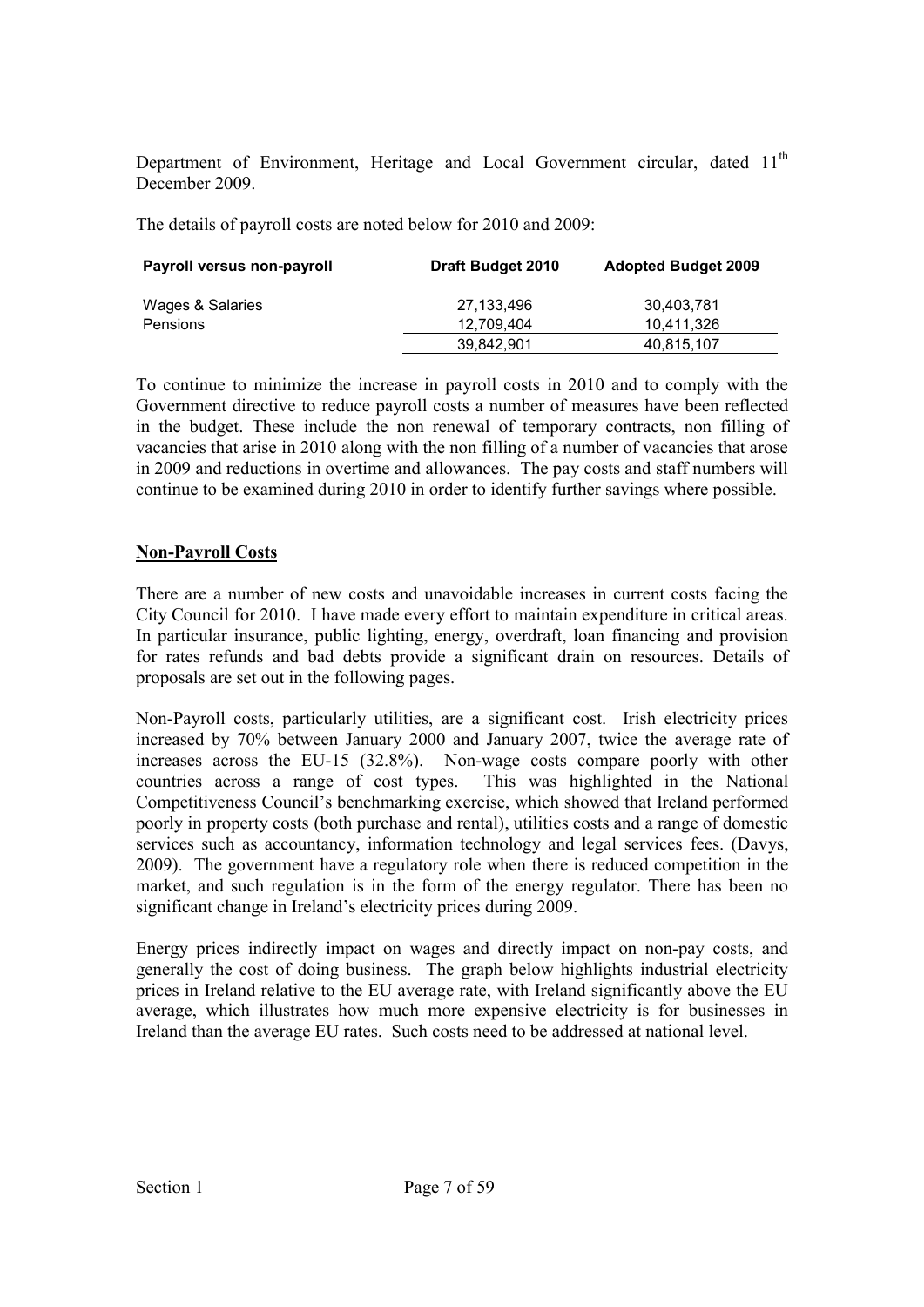

Telecommunications rates and specifically mobile telephony rates were found to be very high in Ireland according to the National Competitiveness Council (NCC), Annual Report 2008. Limerick City Council has successfully tendered for mobile telephony services and has managed to reduce down such costs significantly during 2009.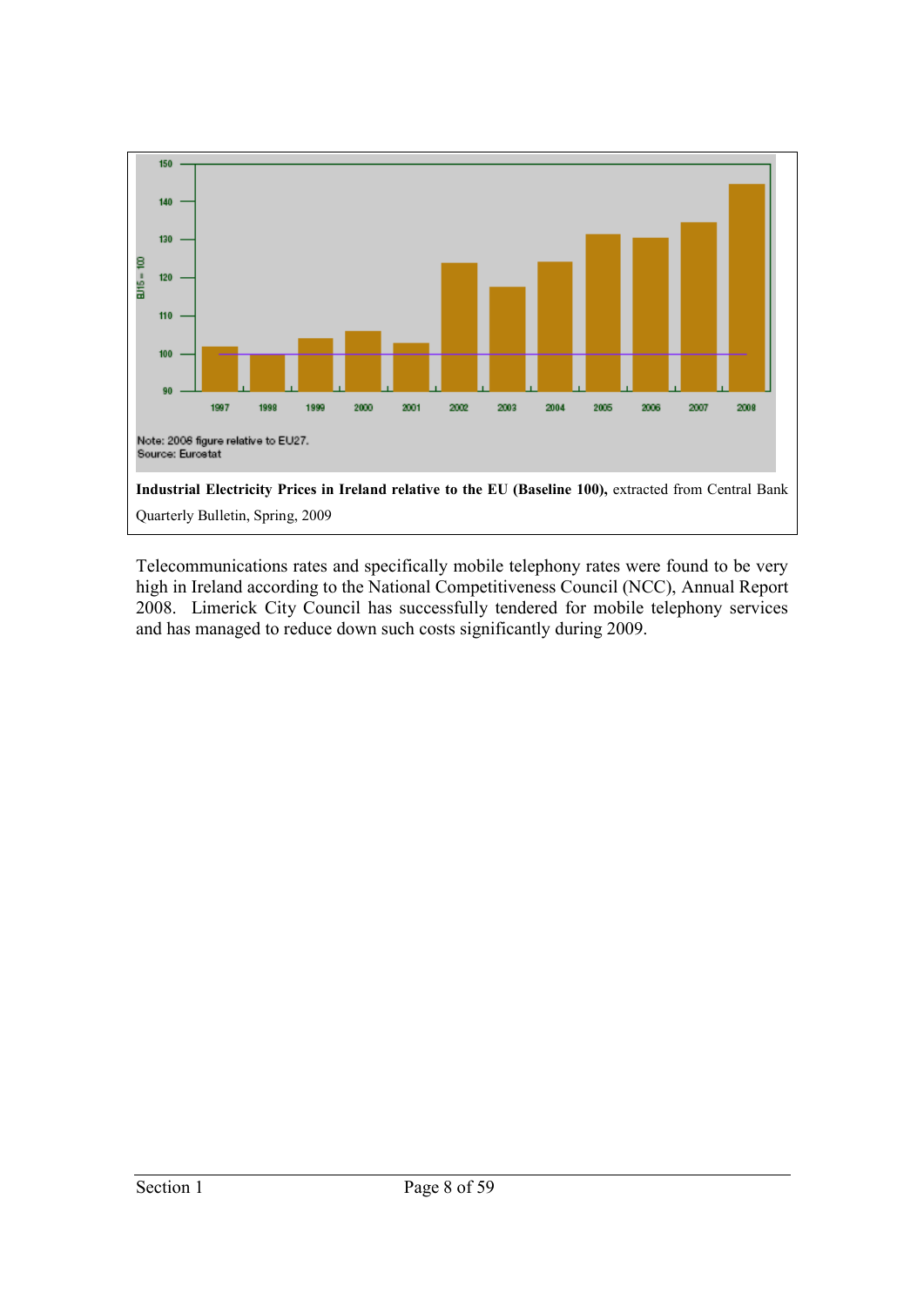# **Income Proposals – 2009**



The Minister for Environment, Heritage and Local Government has requested that local authorities exercise restraint in setting any increases in commercial rates and local charges for 2010, in order to support competitiveness in the economy, nationally and locally, and to protect the interests of communities. In line with this request and in recognition of the difficult trading conditions for Retailers/ Businesses in the Limerick City Council area, this draft Budget 2010 there is no increase proposed in the Annual Rate on Valuation, and no increase in Water/Waste Water Charges proposed.

# **Local Government Fund**

The Department of the Environment, Heritage and Local Government have advised that Limerick City Council's Local Government Fund (LGF) Allocation for the year 2010 is  $\overline{610,595,040}$ . The initial LGF allocation in 2009 was  $\overline{611,418,303}$ , which was subsequently revised downwards on  $24^{th}$  June 2009 to  $\epsilon$ 11,050,841. The 2010 allocation represents a 7.2% decrease ( $\epsilon$ 823,263) from the 2009 initial allocation as set out in the graph below. The impact of the reductions in the Local Government Fund have been lessened by the introduction of the Non-Principal Private Residence during 2009, which will result in Euro 1,000,000 income for Limerick City Council during 2010.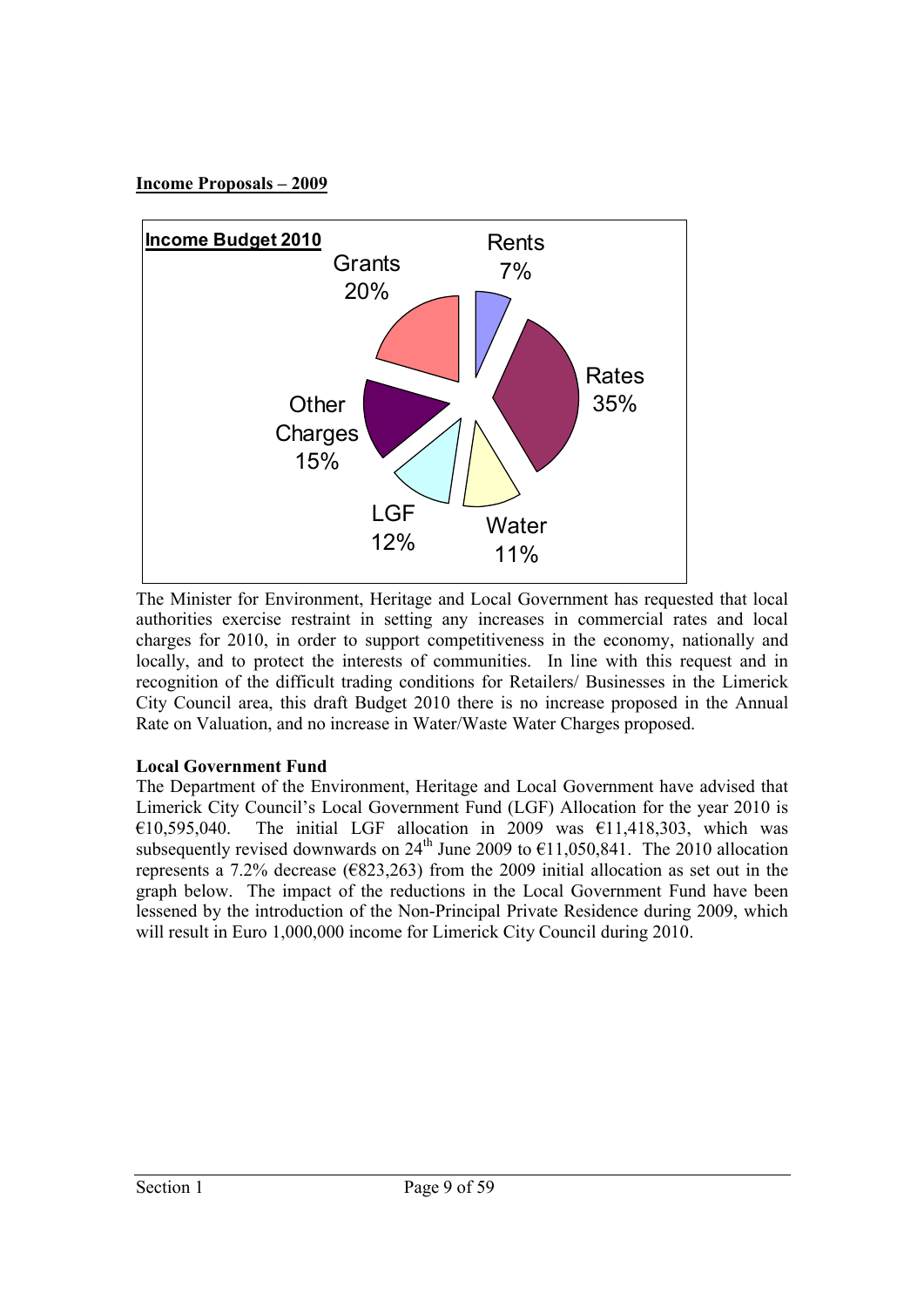

This reduced allocation arises through a reduced level of buoyancy in the Motor Tax yield and financial management measures applied as part of overall control of public sector spending.

# **Road Grants**

There has been a significant reduction in road grant allocation during 2009 and this trend is expected to continue for 2010. Details of the funding reductions during 2009 and the expected income figures for 2010 are noted below. Such reductions will impact on the roads programme Limerick City Council is able to deliver during 2010.

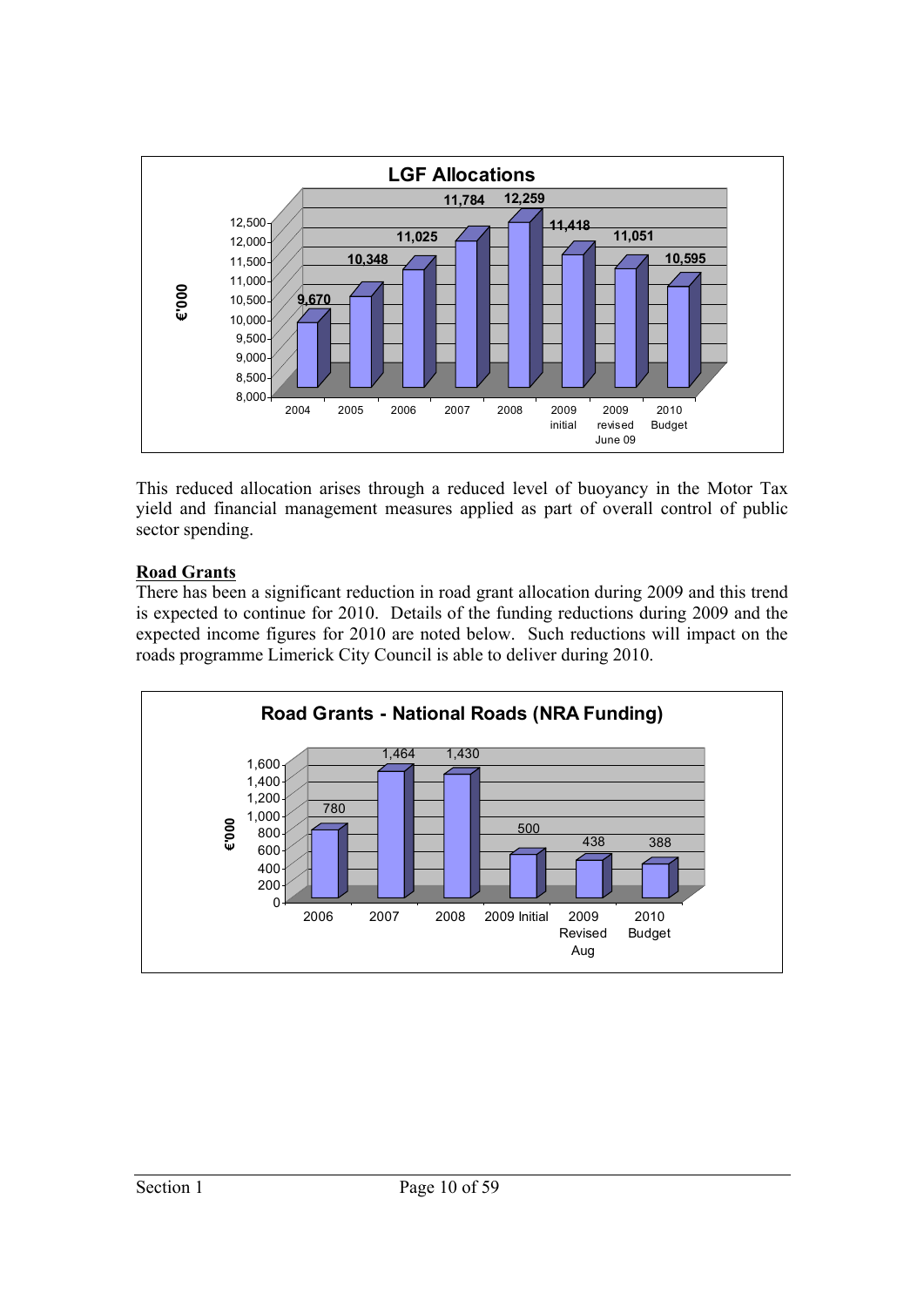

# **Commercial Rates and Other Income:**

The effective valuation of 396,362 (2009) has increased by 4,673 to 401,035 for 2010. This represents an increase of 1.17%. The increase in valuation primarily arises as a result of a back-log of valuations being valued by the Valuation Office.

The year ahead is forecast as presenting difficult trading conditions for all businesses. Consumer confidence is low, credit availability has lessened, along with the presence of competition from external markets. As mentioned above the rates base is expected to hold next year with neither significant expansion nor contraction apart from the impact of the boundary adjustment.

Limerick City Council faces cost pressures in the operation of its many services. For example we must support the disadvantaged parts of the City, continue funding of community groups, maintain appropriate fire cover, provide public lighting and maintain our high standards of street cleaning. Nonetheless, this draft budget has been constructed to limit inflationary pressures in the Limerick economy.

It is vitally important to the City's future that we maintain the optimum conditions to support and increase economic activity. Such activity provides employment and also generates the rates necessary to fund a significant proportion of the essential work of the City Council.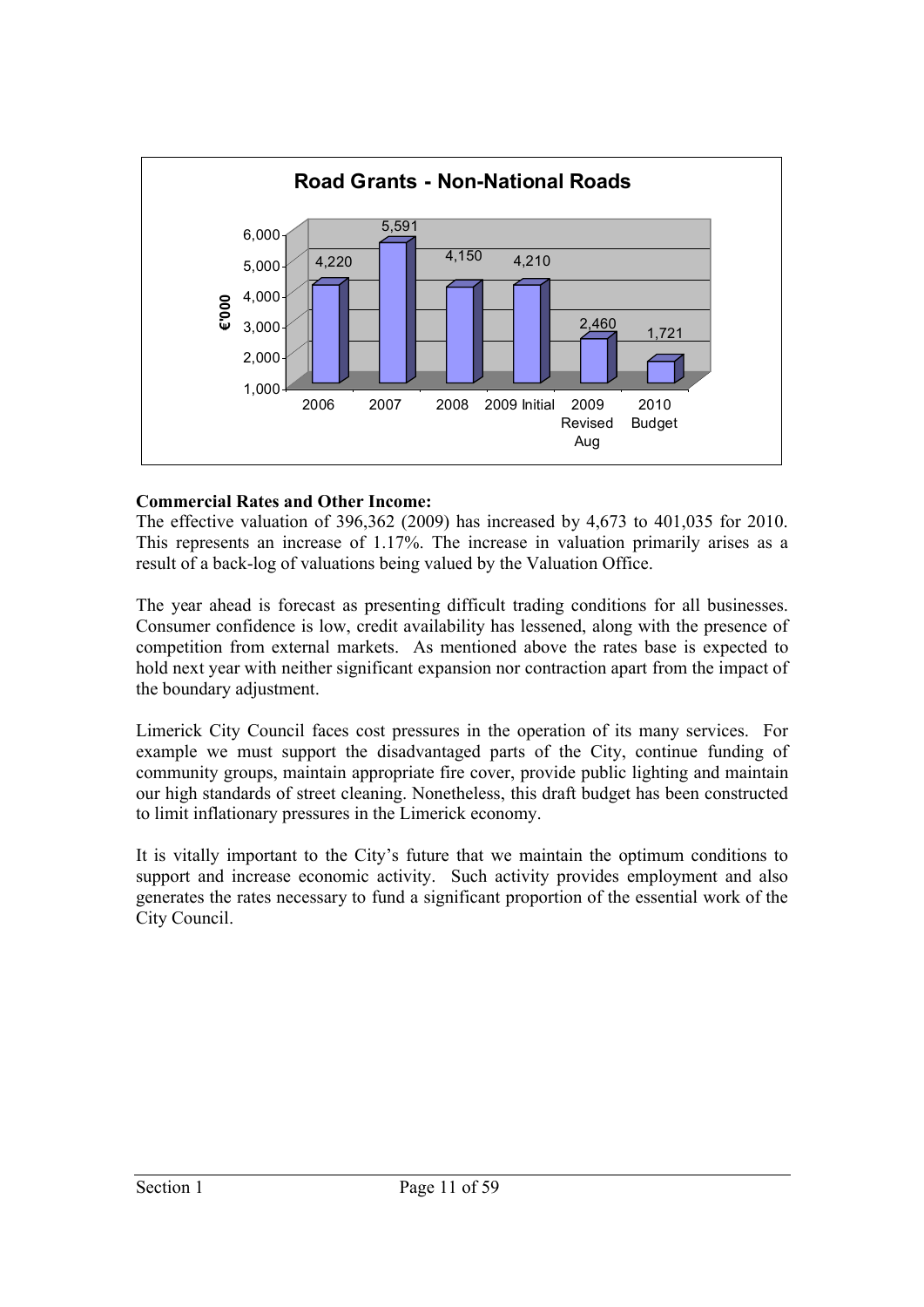This Council has demonstrated a commitment to the competitiveness of the City by being the first Local Authority to reduce the rates charge in adopting the annual budget for 2006. This initiative was continued in the 2007 and 2008 budgets. It is proposed to leave the Annual Rate on Valuation at the 2009 level for Budget 2010, which is:  $\epsilon$ 76.4576.

In 2009, Limerick City Council had the fourth highest Annual Rate on Valuation of the main 34 local authorities. This is despite Limerick City Council making considerable cost savings since 2004 to date.

| <b>Local Authority Name</b>     | 2009  |
|---------------------------------|-------|
|                                 |       |
| Kerry County Council            | 80.35 |
| <b>Wicklow County Council</b>   | 76.78 |
| <b>Roscommon County Council</b> | 76.66 |
| <b>Limerick City Council</b>    | 76.46 |
| <b>Cork County Council</b>      | 74.75 |
| <b>Donegal County Council</b>   | 74.46 |
| Cork City Council               | 74.05 |
| <b>Clare County Council</b>     | 72.99 |

If the City is to fulfil its full potential as the Gateway of the Mid-West, then we need to have a strong and vibrant City Centre. In light of this the *formation of the Limerick Local Government Committee* is welcomed. It is hoped this report's recommendation will ensure the city maximises its potential under the National Spatial Strategy, and enable Limerick City Council in meeting the challenges it faces in regenerating the city.

# **Water/Waste Water Charge:**

Despite no confirmation of grant-aid from central government towards water or waste water costs being received, it has been decided that the consolidated (water and waste water) volume charge for 2010 is proposed to remain at the 2009 charge at  $\epsilon$ 2.30 per m3 and the consolidated standing charge is proposed at  $\epsilon$ 300 per annum.

# **New sources of income from Budget 2011 onwards**

As per Minister Lenihan's budget speech on 9<sup>th</sup> December the following work will commence in 2010, which will impact on Local Government funding when implemented (likely to be 2011 onwards), and reduce down the dependency on funding from central Government for local authorities:

- The Government have "accepted the recommendations of the Commission on Taxation on the need for a *property tax.* Considerable ground work will need to be done before a Site Valuation Tax can be introduced. Work will shortly begin on the registration of ownership and the valuation of land".
- "A commitment to introduce a system of *water metering for homes*. Preparations are underway. *(Domestic) Water charges, when introduced, will be based on consumption above a free allocation*. Further details will be announced by the Minister for the Environment, Heritage and Local Government".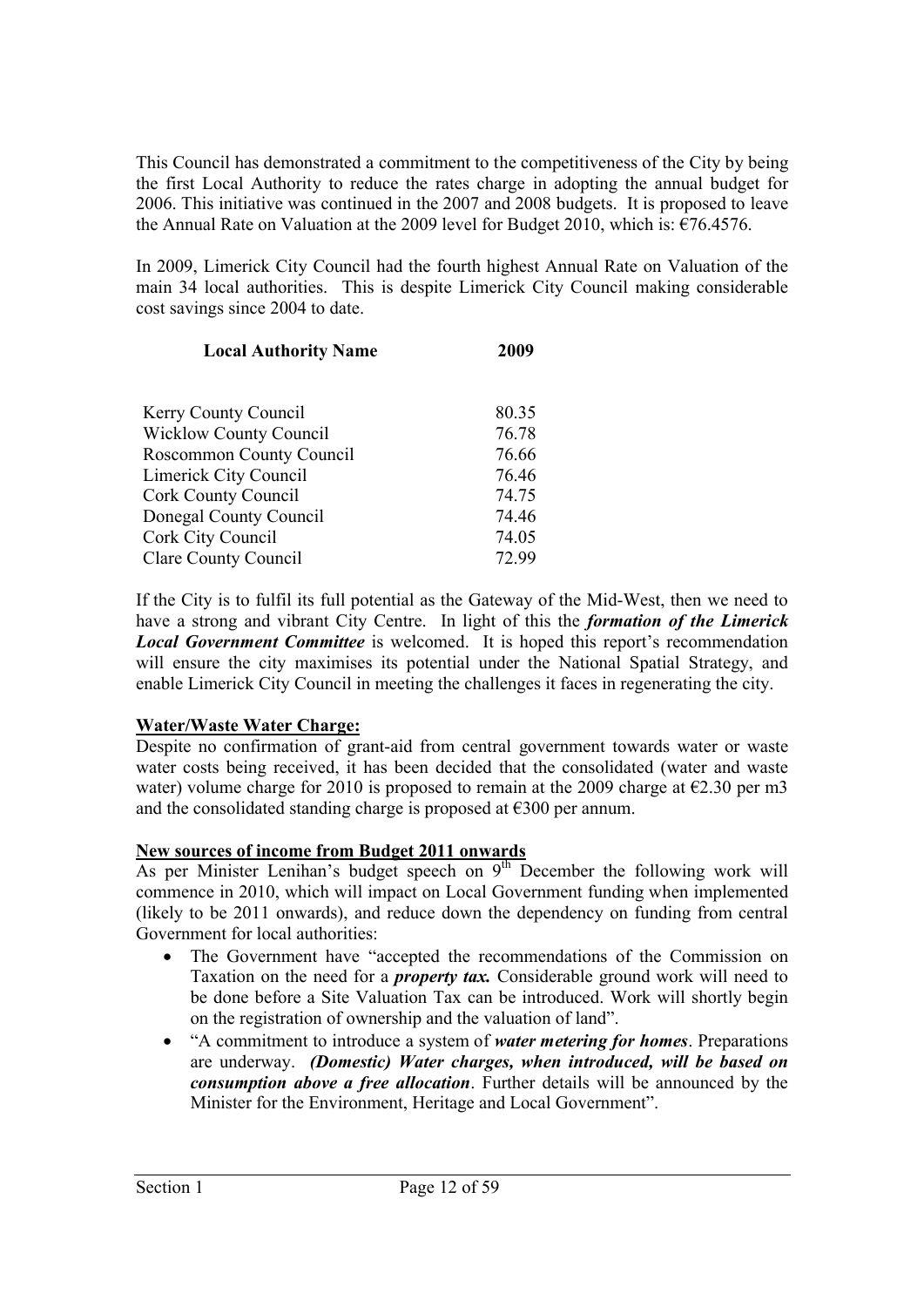Another initiative announced by Minister Lenihan in his Budget 2010 speech was an *efficiency review of local authorities*, his speech outlines the following:

"The Government has decided to undertake an Efficiency Review of Local Authorities. This work will begin immediately and report by mid 2010". The Minister for the Environment, Heritage and Local Government is to establish a Special Group to undertake a new independent efficiency review of local authorities. The Group will examine the cost base of local authorities and advance a new efficiency drive to achieve greater value for money, best use of resources, eliminate inefficiencies and contribute to the national requirement to address the imbalance in the public finances. The Group is to complete its work by mid 2010.

# **Conclusion**

The draft Budget now presented to Members for their consideration reflects:-

- The need to maintain essential services despite reductions in Local Government Fund, and road grants compared to previous years.
- The need to limit cost increases to the users of our services.
- The need to continue a programme of investment and development of the City, albeit on a reduced basis compared to previous years due to limitations in funding & financing.
- The need to match spending programmes with resources.
- The fact that the economy is still in a general weakened condition with consumer confidence low.
- The need to support regeneration proposals for disadvantaged areas of Limerick City.

I would like to take this opportunity to thank the Members of Council for their assistance and support during the last year. In particular I wish to express my thanks to the Mayor, Councillor Kevin Kiely and his predecessor, Councillor John Gilligan for their wholehearted commitment and support this year.

I also wish to express my thanks to the Directors, Mr. Kieran Lehane, Ms. Caroline Curley, Mr. Pat Dowling, Mr. Pat Dromey, Mr. Oliver O'Loughlin and their respective teams for their commitment and high quality work. I am very grateful to all the staff in the Finance Department, in particular Mr. Pat Murnane, Mr. Mark Connolly, Ms Irene Griffin, Ms. Angela Murphy and Ms. Deirdre Byrne, for the many hours of work involved in the compilation of this Budget.

I look forward to the full support of the Members at the Statutory Budget Meeting to be held at 4pm on Tuesday,  $22<sup>nd</sup>$  December 2009.

#### **Tom Mackey City Manager**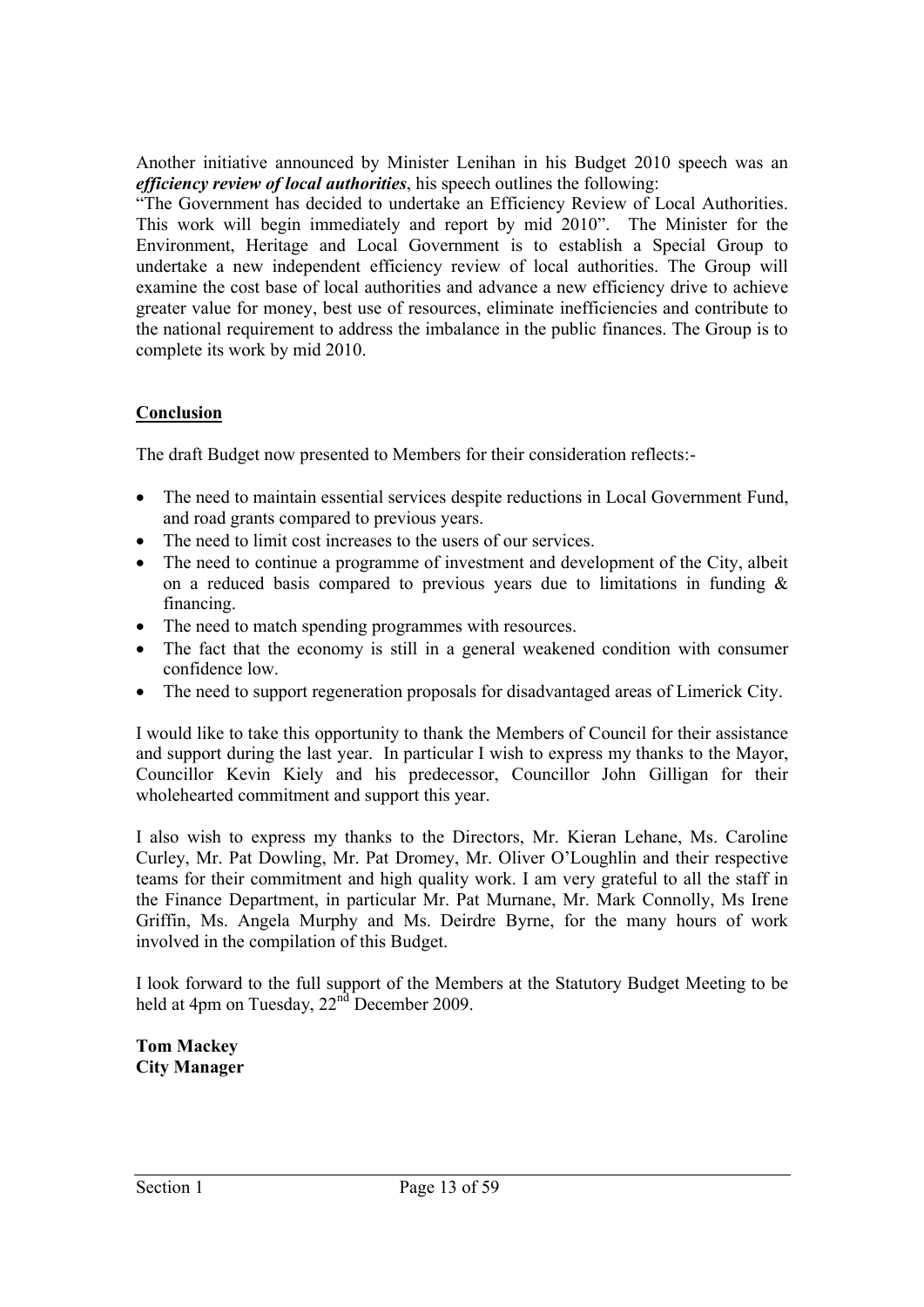# **SOCIAL POLICY & HOUSING**

## **Housing Capital Programme in 2009**

Government Housing Policy is "to enable every household to have available an affordable dwelling of good quality, suited to its needs, in a good environment and, as far as possible, at the tenure of its choice". Good quality housing is the bedrock of communities. The City Council is the housing authority for the city and has a strong tradition in the direct provision of housing as well as a range of housing options and services. While continuing with construction, the Council has in recent years also expanded its house purchase programme. The availability of capital is dependent on exchequer funding and the state of government finances. In the period 2005-2008, the Council spent  $E113m$  in capital housing services. This investment continued during 2009 with considerable capital resources being expended and the funding role of the Department of the Environment, Heritage and Local Government is acknowledged. The estimated outturns on the principal exchequer funded programmes for 2009 are as follows:-

| <b>Housing Construction/Acquisition</b> | €10.0m            |
|-----------------------------------------|-------------------|
| Regeneration                            | €10.0m            |
| <b>Home Improvements</b>                | €1.65m            |
| <b>Capital Assistance Scheme</b>        | €12.0m            |
| <b>Energy Efficiency</b>                | €0.50m            |
| <b>Overall Total</b>                    | $\epsilon$ 34.15m |

This is a very necessary and high level of investment in housing services in the city and the benefits that accrue to residents, applicants and the council are considerable. The various action plans, strategies and policies approved by the members of the council facilitate the drawdown of these funds. The staff of the Housing section will continue to work closely with councillors to optimise investment in housing services.

It is now widely acknowledged that there is undue concentration of social housing in Limerick city. As a result of this the council is supply constrained within the current city boundary with a high dependence on casual vacancies. As regeneration progresses it is possible that the supply of casual vacancies will decline.

# **Glasgow Park Remedial Works**

Work has commenced on the remedial repairs to the above houses and it is expected that these will be completed in  $1<sup>st</sup>$  quarter of 2010.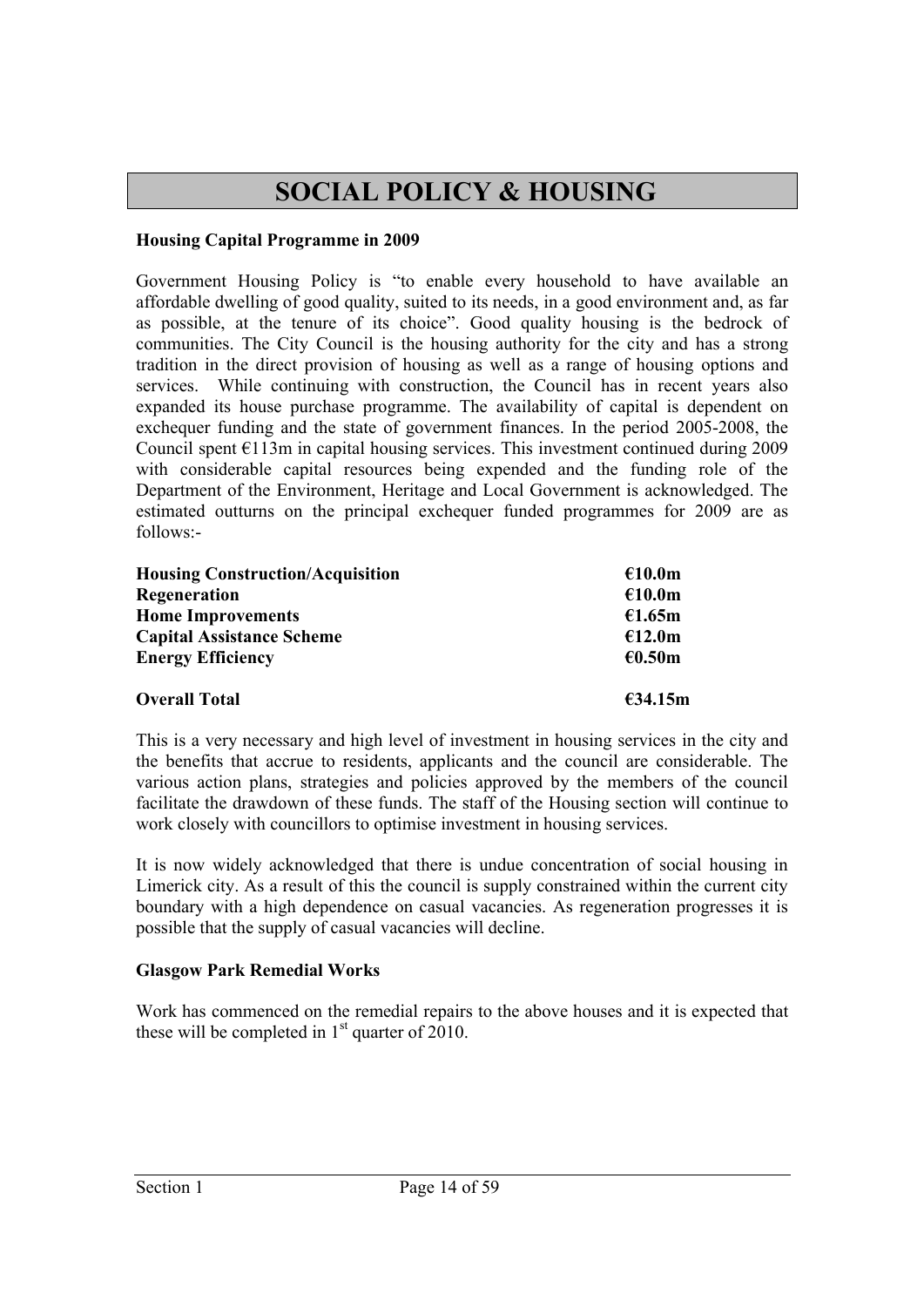# **Hyde Road & Bourke Avenue Flat Complexes**

Following representations from Councillors, considerable and welcome progress has been made in the de-tenanting/demolition of the above obsolete flat complexes. This programme will be completed shortly.

## **Regeneration**

The council has a team of 8 staff employed to facilitate Regeneration. Considerable and welcome progress has been made on the regeneration programme during 2009 in Moyross, Southill, Ballinacurra Weston and Saint Mary's Park. The total budget for Limerick Regeneration in 2009 was  $\epsilon$ 24.65m of which  $\epsilon$ 10.0m was allocated to the Council. The Council will spend more than this and indeed since the commencement of the process, has spent in excess of  $E30m$  on regeneration. This work will continue in 2010, again with the funding support of the Department of the Environment. An action plan will be prepared for 2010 for consideration by the members of the council.

## **Housing Needs Assessment**

A statutory Housing Needs Assessment was carried out as of 31<sup>st</sup> March 2008 and revealed that a total of 1,928 households were considered to be in need of housing. The previous assessment carried out in March 2005 showed a net need of 845 households. This represented an increase of 128% in a 3 year period. In effect the net waiting list is rising by 30 new households per month. Data for 2009 shows that there is a continuing high level of new applications for housing. Possible reasons for such a large increase may include a rise in applications from non national households and more rent supplement applications opting for local authority housing. It is likely that owing to the deterioration in the economy that this growth in the waiting list will accelerate. The Housing Department is currently considering how best to respond to this increased demand through a range of social housing options.

# **Rental Accommodation Scheme (R.A.S.) and Housing Standards**

The implementation of the Rental Accommodation Scheme has continued in 2009 with a total of 90 transfers completed. The Council has been very active in this area for a number of years with over 300 households now accommodated under the scheme. Expenditure in 2010 on RAS is estimated to be c.  $\epsilon$ 3.3m and is fully recouped from the state. The Scheme caters for the needs of persons in receipt of rent supplement for 18 months or longer and who have a long term housing need. The aim of the scheme is to provide good quality rented accommodation with security of tenure for qualifying applicants. It is anticipated that an additional 100 qualifying applicants will be catered for under the Scheme in 2010. The target for inspections under the Housing (Standards for Rented Houses) Regulations 2008 in 2009 is 550. The Council is one of the most active housing authorities in this area in the country. This improved regulation coupled with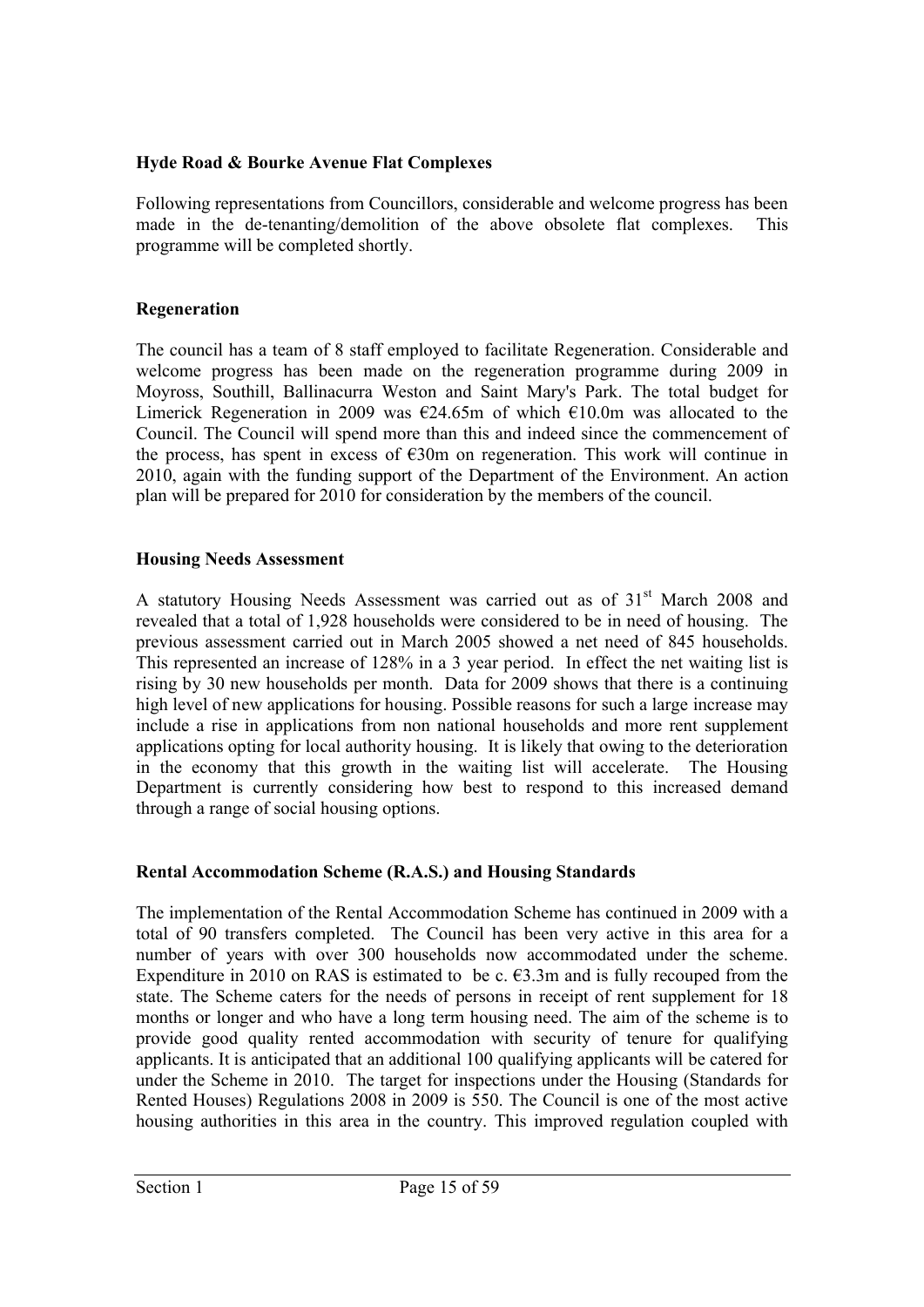transfers under RAS means the volume of sub-standard accommodation in the city has declined greatly.

#### **Management and Maintenance of Estates**

A Housing Inspector was appointed in 2008 who is responsible for ensuring that tenants comply with the terms of their tenancy agreements in relation to the upkeep of their homes and other matters.

This official has carried out almost 500 inspections in 2009 to ensure that dwellings are property maintained.

The Council also has a very active anti social behaviour unit who opened and investigated almost 280 cases/reports in 2009 with a 78% satisfactorily closed

## **Expenditure in Estates**

.

A sum of €200,000 is being provided in 2010 for Social and Community Grants. In addition to the above, a further sum of  $\epsilon$ 260,000 is being allocated to fund estate groups located in O'Malley Park, St. Mary's Park, Keyes Park, Carew/Kincora, Watergate, Our Lady of Lourdes, Moyross and Saint Munchins. Works carried out directly by the council will also be funded from this budget.

#### **Community Safety Partnership Scheme**

The Community Co-ordinators continue working in the following areas, Kileely/Thomondgate, Watergate/St. John's and the Janesboro/Kennedy Park/Glasgow Park/Rathbane area. The project has been made extremely welcome in each of these communities as the staff has integrated with other groups within the community. Events such as the summer fun days, crime awareness for the elderly and the Halloween children's parties proved to be a great success, while the added visible presence in the areas has been welcomed by many elderly residents.

It is important to note that delivery of both the grant and the community safety partnership is dependent on exchequer finances under the Sustainable Communities Fund.

# **Housing Grants**

As a result of a Government decision, responsibility for Housing Aid for the Elderly was transferred from the HSE to Local Authorities in 2008 and re-named Housing Aid for Older People. The Council now operates three types of housing grants, viz:- Housing Adaptation Grant, Mobility Aids Grant and HAOP. Councillors are aware that there is a very high level of interest and applications for all grants but HAOP in particular. A special report was submitted to Council on the operation of these schemes in September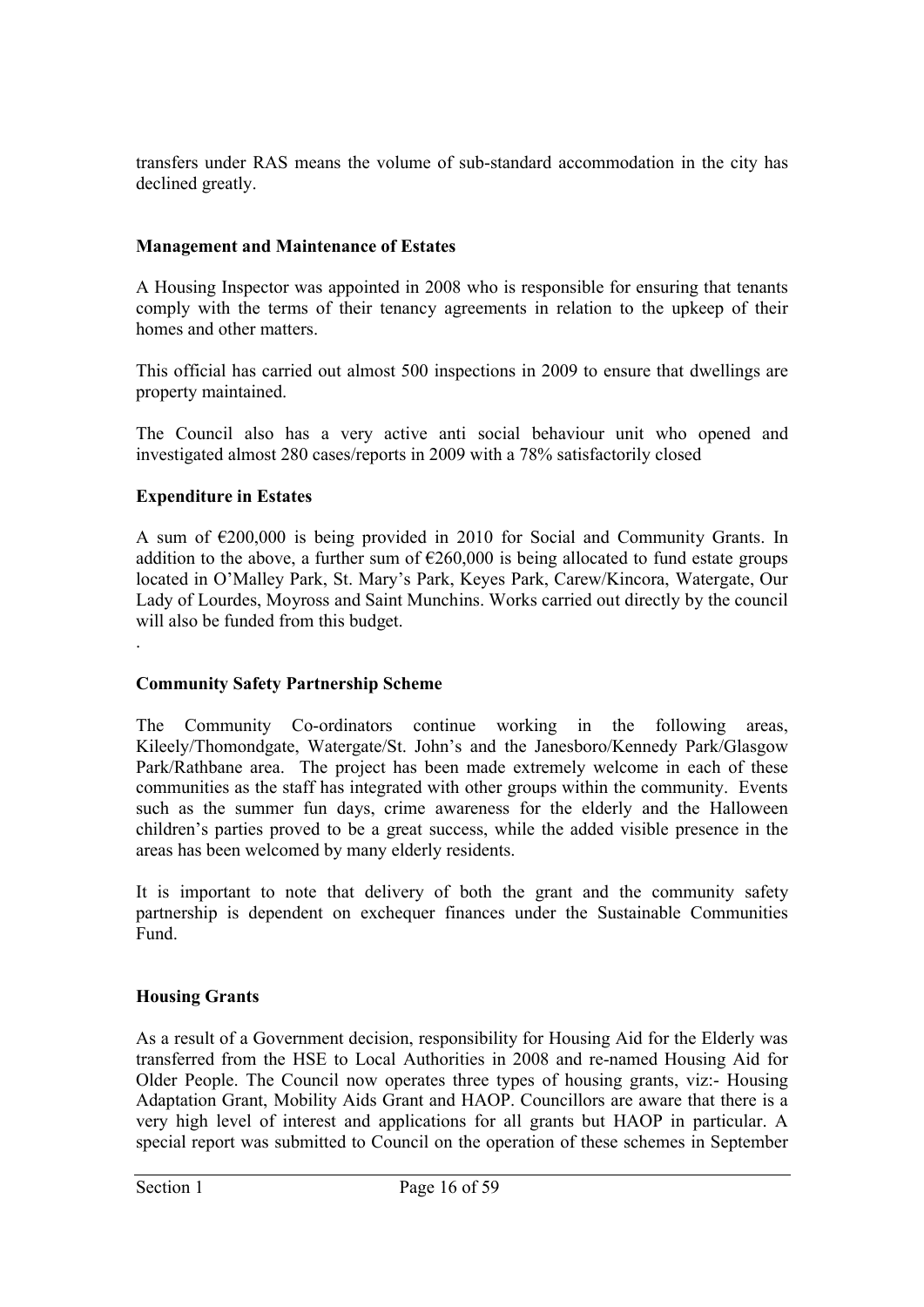2009 showing that 339 applications were received in the first eight months of the year and that the schemes were oversubscribed. The Council received an initial allocation of  $€960,000$  for the above schemes in 2009 and was then notified of a supplementary allocation of  $\epsilon$ 457,000 which will allow an overall expenditure of  $\epsilon$ 1,417,000 in 2009. This allocation will be fully utilised. A sum of  $\epsilon$ 350,000 is being provided from the council's own resources in 2010 to fund grants .

# **Housing Maintenance**

The Housing Section services a rented stock of c. 2,800 units and maintains 7 halting sites. Services are provided to houses in the Northside from the Moyross Depot and in the Southside by the Rathbane Depot. A dedicated re-lettings crew operates from Garryowen, dealing with in excess of 120 casual vacancies per annum. The budget for maintenance, repair and improvement for 2010 will be  $\epsilon$ 3.1 million. Over 1,600 requests for repairs are dealt with annually. Over €8m has been spent in capital improvements on traveller accommodation in the past two years but maintenance costs in 2009 will be over budget. It is intended that a report on this matter will be brought to Council in 2010.

# **Homeless Services**

In 2008 the Government launched "The Way Home: a Strategy to Address Adult Homelessness 2008-2013" which has the aim of eliminating long term homelessness and the need to sleep rough in Ireland by 2010. The focus for the Council will be on the provision of units for the City's homeless population with special regard to the needs of single persons. There will be greater inter and intra agency cooperation with all statutory and voluntary agencies. In 2009 the open access hostel moved from Bridgeland House to McGarry House and this transfer will facilitate greatly improved services for homeless persons in accordance with the council's homeless strategy.

# **RAPID Programme**

The RAPID programme in Limerick is based in 3 areas of the City. In 2009 the programme has helped to secure funding for works such as; traffic calming measures estate enhancement works such as improvements in public lighting and removal of graffiti. The graffiti removal programme commenced in November 2008.

# **Energy Efficiency Programme**

This is a new programme introduced by the Department in 2009 and the Council received a capital allocation of  $\epsilon$ 390,000 with an element of supporting matching funding from the Council in respect of this programme. These monies can be used to fund improvements to the council's rented stock to deliver an energy efficiency rating of C1. This is a high rating level that is not easily achieved.

The Council is currently carrying out works to almost 50 dwellings and anticipates that the necessary works to 20 of these dwellings will be completed in 2009. It is intended to continue with this scheme in 2010, subject to Departmental funding.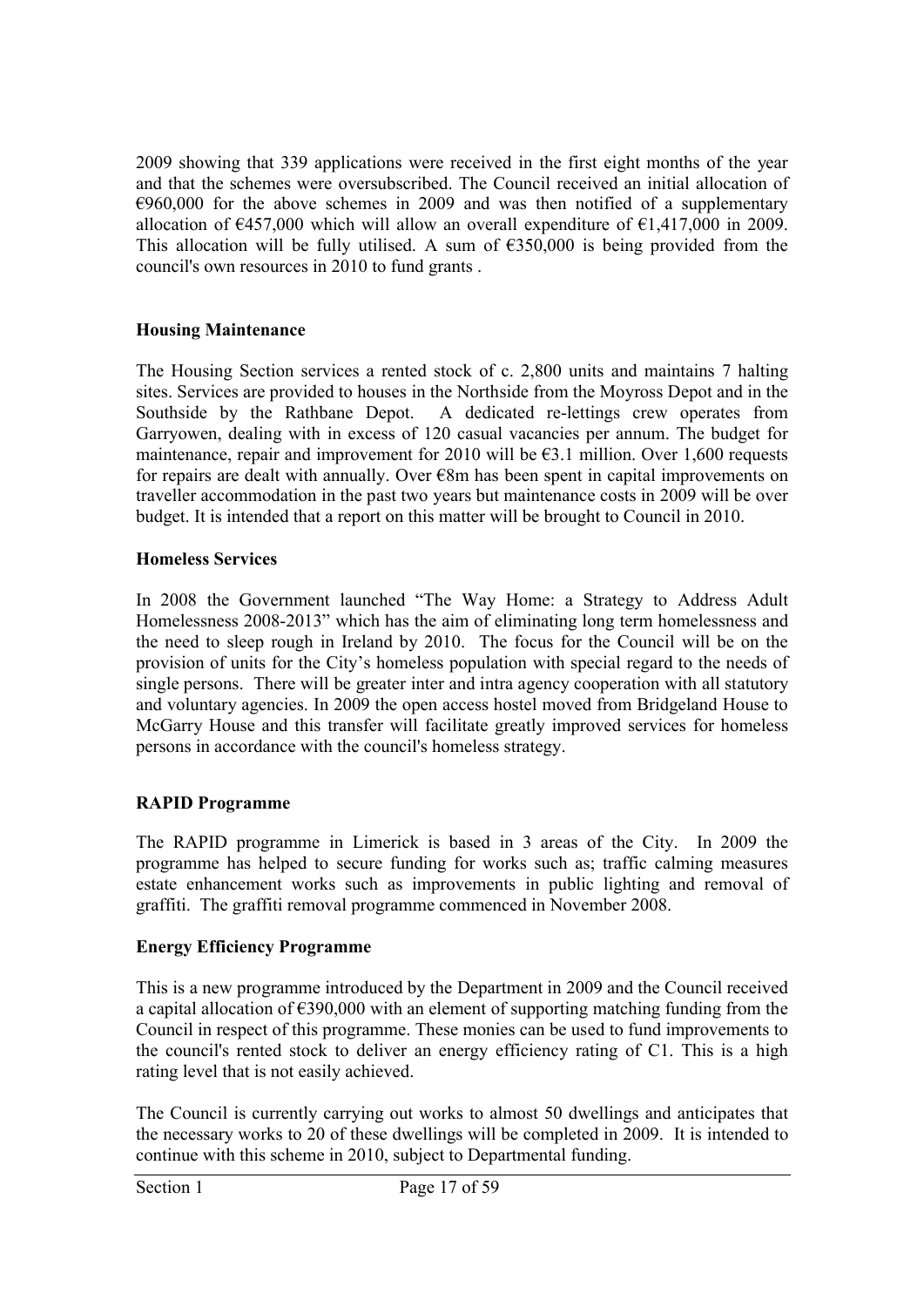# **TRANSPORTATION & INFRASTRUCTURE – ROADS & WATER SERVICES**

*"The overall aim of the Transportation and Infrastructure Department of Limerick City Council is to continue* 

- *1. to maintain and improve the road network within the City, promote and encourage an integrated sustainable public transport system with due regard for the safety and amenity of all,*
- *2. to provide potable water of a suitable quality and quantity to meet the needs of all of the City's (and part of counties Limerick and Clare) users,*
- *3. to provide a treatment facility for waste water from the City and City environs to meet the discharge requirements,*
- *4. to provide the appropriate infrastructure to support and sustain the economic and social development of the City".*

The Council's Corporate Plan contains a number of key strategies that this Department is advancing. Amongst these are:

- Accelerate the physical re-development of the city centre to improve its streetscapes, appearance, facilities and accessibility
- Drive the economic development of the city to maximise investment potential using the City's strategic location and connections to the transport network
- Work with the National Roads Authority and the Department of Transport in the delivery of the transport and associated elements of the National Development Plan and Transport 21.
- Enhance the character of the city and range of amenities and facilities

# **Roads and Traffic**

The Roads and Traffic Section of Limerick City Council is primarily responsible for the design and construction of roads, maintenance of the existing street network, traffic management and safety, provision of public transport facilities, strategic transportation planning, regulation of street use and the management of public lighting. In addition to this the roads and transportation department are also responsible for the delivery of projects under the City Centre Strategy and the Riverside Strategy including Bedford Row, Thomas Street and Clancy Strand, O'Callaghan Strand and the Orbital Route. The transportation department is also playing a role in forward planning and are currently project managing studies such as The Mid West Area Strategic Plan and the public Transport Feasibility Study.

The public road network in the city is primarily comprised of local, regional and national primary routes with one national secondary route. The length of national primary route in the city area has reduced significantly with the construction of the Southern Ring Road and the reclassification of National Primary roads. Additional declassification of the National road network in the city is expected this year with the opening of Limerick Tunnel. This provides challenges to the city council in respect of reduced maintenance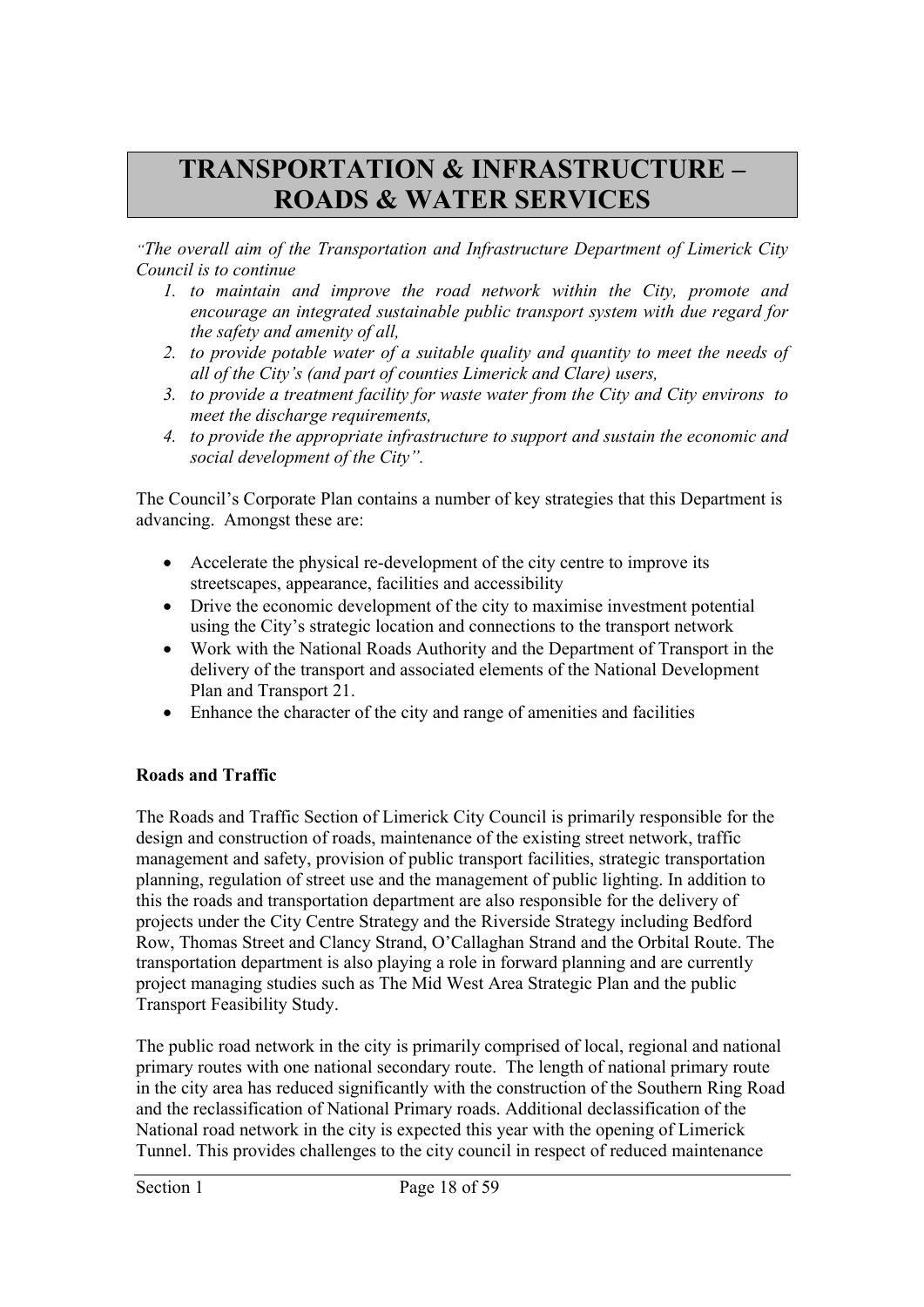grants from the NRA and the necessity to renew all the cities road signage to reflect the reclassified road network.

# **1 Southern Ring Road (Phase 2)**

Construction of Phase 2 of the Southern Ring Road commenced during the summer of 2006. This circa  $\epsilon$ 800 million scheme involves the construction of a tunnel under the River Shannon at Bunlicky and the construction of over 10km of new dual carriageway linking the N18 in Coonagh with the N20 at its existing junction with the John Carew Park Link Road. Construction work is now expected to be completed in mid 2010 and this new river crossing is expected to remove circa 20,000 vehicles per day from Limerick city centre over the next 20 years. The contracting consortium is Direct Route and they have won a 35-year concession from the NRA to build, maintain and operate this road.

## **2. Coonagh to Knockalisheen Distributor Road**

Limerick City Council appointed Malone O'Regan McGillicuddy Consultant Engineers for the design of the Coonagh to Knockalisheen Distributor Road which includes a link road to Moyross. This road will open up the north side of the city, is a vital component for the regeneration Moyross, and may form part of an overall Northern Distributor Road of Limerick City. Progress on the scheme has been good during 2009 with the constraints study, route selection process and site surveys now complete. The EIS for the scheme was completed in June and will are currently awaiting departmental approval to submit this to An Bord Plenala. Limerick City Council is proposing the construction of a dual-carriageway to high quality urban standards with at-grade junctions. The scheme will involve the construction of two new rail bridges and the upgrading of Knockalisheen road back into Watchhouse Cross. This scheme, subject to funding and approval by the Department of Transport and a favourable outcome from the EIS process should be fully designed and tendered by the end of 2010 with construction starting in 2011. The estimated cost of this scheme including land Acquisition is circa  $\epsilon$ 35 million.

#### **3. Road Maintenance**

In 2009 Limerick City Council carried out in excess of 100,000m² road surface overlay and strengthening works at various locations throughout the city including major resurfacing works at;

- 1. Condell Road (N18)
- 2. St James Street/Gerald Griffin St
- 3. North Circular Road
- 4. Howleys Quay
- 5. Honans Quay
- 6. Harveys Quay
- 7. Glentworth Street Lower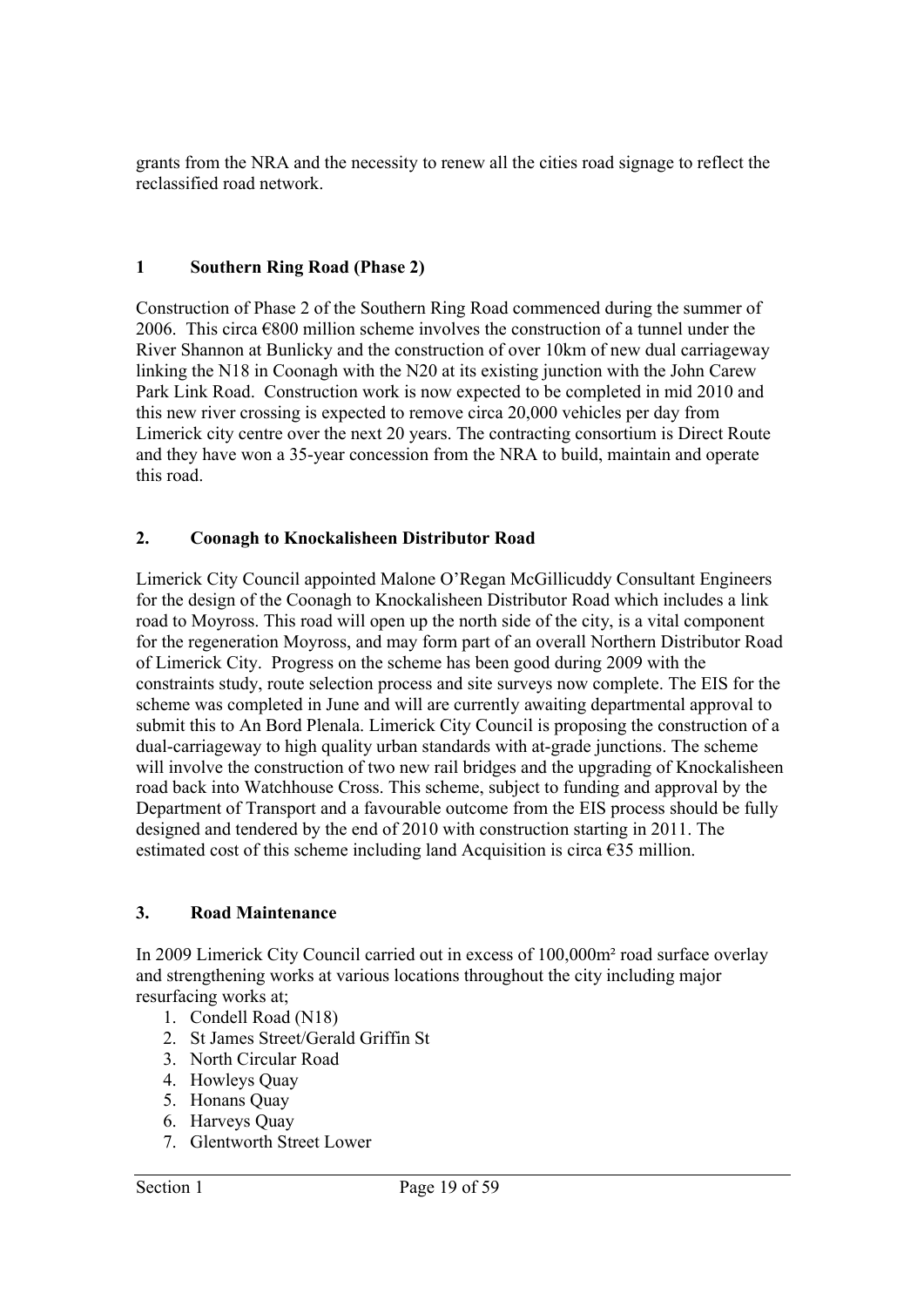- 8. Hartstonge Street Lower
- 9. Old Dublin Road
- 10. Castle Park Moyross

In addition to the above almost 15,000m² footpaths were reconstructed throughout the city. The ongoing programme of road and footpath restoration will be continued in 2009. Again priority will be given to the reduction and minimisation of risk with specific road works to be carried out in a number of areas in accordance with the funding that is expected to be allocated to Limerick City Council by the NRA and the Department of Transport in 2010. It is worth noting that Road Maintenance grants provided by the NRA and the DoT were significantly reduced by the Mini Budget of April 2009 resulting in less road pavement renewals been carried out. These grants are not expected to be increased during 2010 and are most likely to be further reduced.

A roads programme will be brought before the Council in early 2010 in line with available funding. This program will take into consideration all requests for road improvements received from members during 2010.

# **4. City Centre Remodelling Project**

The regeneration of the City Centre area to create a high quality public realm is a priority for the Transport and Infrastructure department. In this respect several projects are currently being progressed and these include:

## **(a) Upper Thomas Street/Foxes Bow/Catherine Street (between Thomas St. and Roches St.)**

A contract for the remodelling of the remainder of Upper Thomas Street, Foxes Bow, Earsons Lane and a block of Catherine Street between Thomas Street and Roches Street was completed by John Craddock Civil Engineering Limited in early 2009. The completion of this scheme will mark a significant milestone in the transformation of the City centre as remodelling will have been completed on a central spine in the city centre stretching from Harvey's Quay up to Wickam Street including Bedford Row and all Of Thomas Street including streets and lanes of these streets.

# **(b) Limerick City Centre Orbital Route**

Arup Consulting Engineers working with the Roads Engineering staff of Limerick City Council have developed plans for an Inner Orbital Route in Limerick City that will facilitate the introduction of substantial remodelling and pedestrian priority works on O'Connell Street thus creating a high quality pedestrianised public space in Limerick City centre. This Inner Orbital Route will facilitate the extensive re-modelling of all the streetscape of O'Connell Street and William Street providing wider modern footpaths and new street furniture. A significant milestone on this scheme was reached during 2009 when contracts commenced for the reconstruction of Sexton Street and the construction of a new Link Road at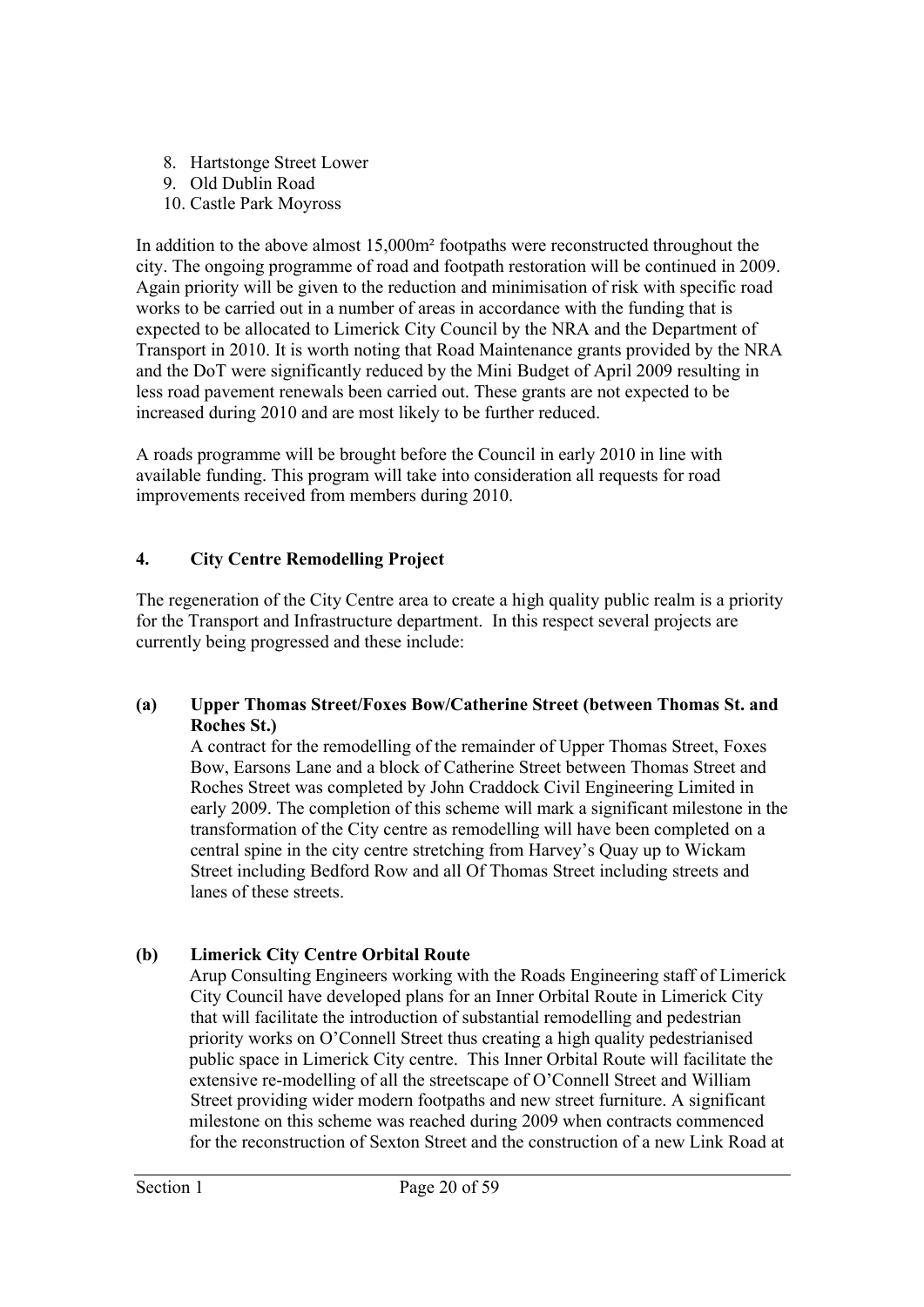Cathedral Place. Extensive consultation has been carried out with all stakeholders during 2007 and 2008, to create plans that best reflects the type of city centre the citizens of Limerick city will desire in the future.

#### **(e) William Street Remodelling**

Plans for the complete remodelling of William Street were advanced through the Part 8 Process during 2008 and approved by City Council. This scheme was advanced through the detailed design phases during 2009 and is now ready for tendering.

#### **5. Public Transport**

Limerick city centre like other cities suffers from traffic congestion at peak times as a result of our over dependence on car based transport. Several initiatives at reducing our level of dependency on cars are currently been promoted including the improvement of Public Transport Facilities and the provision of bus Lanes. These initiatives will help reduce bus journey times and result in an increase in the frequency of service thus offering choice and a better service to people choosing to use public transport and encourage a modal shift to public transport thus reducing congestion in our City Centre. It is important that Limerick City avail of the enhanced capital funding programmes currently being provided by the Department of Transport for the provision of such Green Routes. Work has continued during 2009 and many hours have been spent in consultation with Stakeholders to achieve consensus on the provision of Green Routes on the major transport corridors into Limerick City

Contracts in excess of  $63.5$  million (Fully funded by DoT) were awarded during 2009 for the construction of Green routes in Limerick City. these projects are summarised below;

#### **Mulgrave Street**

The construction of a green route between The Pike and Cathedral place along Mulgrave Street is well advanced and should be completed within the next 8 weeks. Mulgrave Street is benefiting from improved footpaths, public lighting, surfacing and pedestrian crossings as part of the scheme.

#### **Condell Road**

Construction has commenced this Autumn on the extension of the Green Route and Cycle Paths on the Condell Road out to Clonmacken Roundabout. This route will enhance access to the city for buses coming from Shannon and Galway and for the rerouting of some north side city bus services. This route will also provide access to the city from a further Northside Park & Ride facility.

#### **Childers Road**

Limerick City Council are currently working on designs for the widening of Childers Road between the Parkway and Killmallock road to accommodate bus lanes and improved capacity junctions.

#### **Ennis Road**

Construction is now almost complete on the construction of a section of Green Route on the Ennis Road between the Maternity Hospital and Sarsfield Bridge. This route will enhance access to the city for buses by giving them a level of priority on the advance to the Sarsfield Bridge Lights. The area where the green route has been constructed has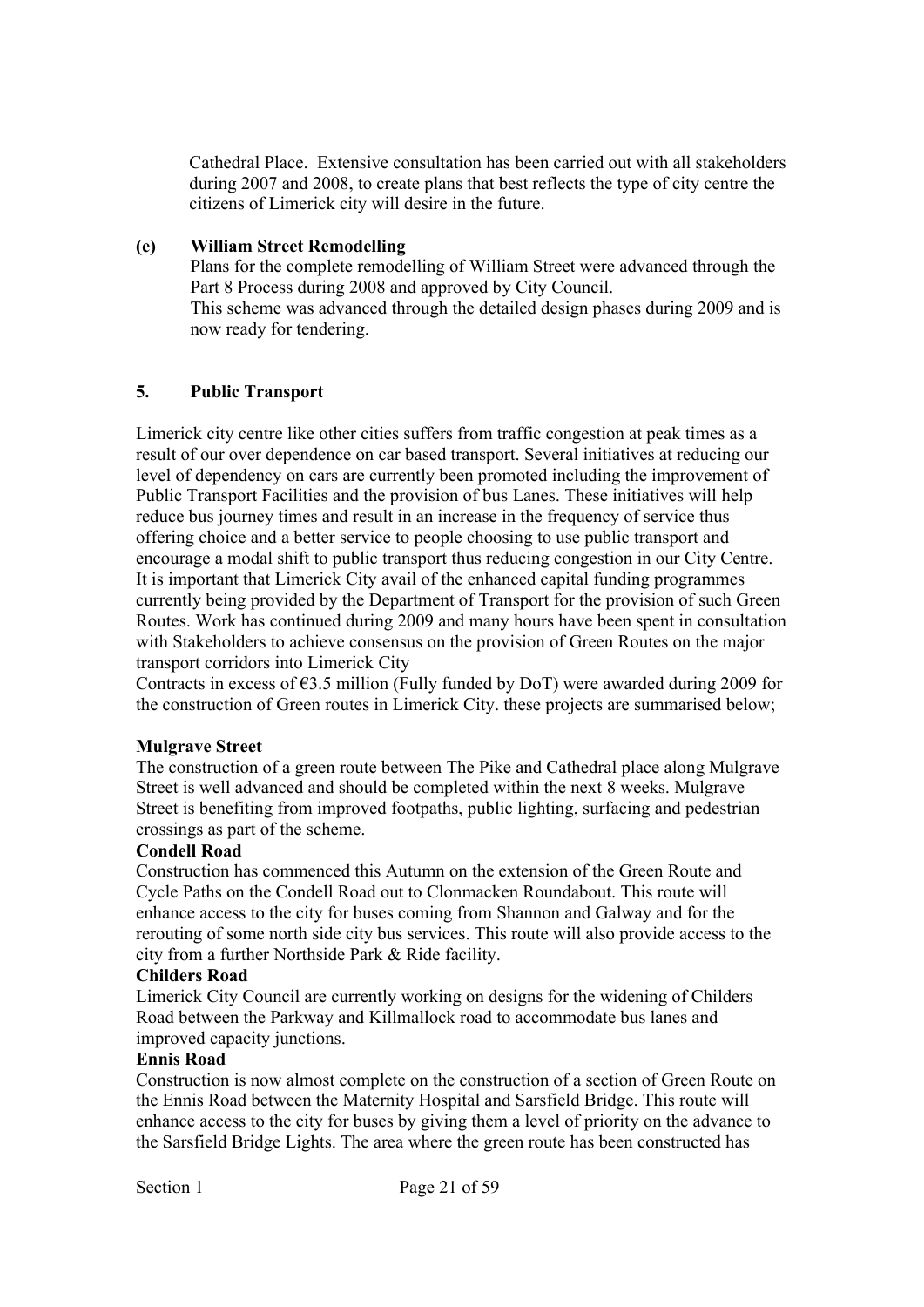benefited from improved footpaths, public lighting, surfacing and pedestrian crossings as part of the scheme.

# **Public Transport Feasibility Study**

Limerick City Council is required by the department of transport to carry out a public transport feasibility study to look at the infrastructural requirements of the city for the next twenty years. This study is examining the feasibility of providing Light rail service, bus Rapid Transit systems, High quality Bus Corridors and Park and Ride facilities for Limerick Commuters. This study should be completed by April 2010.

# **Walking & Cycling Strategy**

Limerick City Council with assistance from the Smarter Travel unit in the department is currently preparing a walking and cycling strategy for Limerick City and its Environs. The aim of this ambitious strategy is to create plans for an extensive network of high quality safe routes that can be used by people for commuting and leisure trips on foot and by bicycle. Part of the strategy will also look at ways of promoting cycling and walking as alternatives to the car. This strategy is aimed at reducing traffic congestion and promoting healthier lifestyles.

# **6. Riverside Strategy**

The Riverside is one of the most important natural assets of Limerick City and this is recognisable by the substantial new development investment currently taking place along the riverside. To complement these initiatives by the private sector Limerick City Council has prepared a riverside strategy that aims to re-evaluate the potential of this important public area to create a high quality amenity area that compliments and reinforces the Riverside City image. In this respect several schemes are currently being advanced and these include.

# **a) O'Callaghan Strand**

A contract to create a riverside promenade at O'Callaghan Strand and to upgrade the roadway was awarded to Murphy International in 2008 and completed in early 2009. This project has delivered a beautiful riverside promenade constructed in high quality materials with first class public lighting and riverside railings where users can now safely enjoy the fantastic riverside environment.

# **b) Clancy Strand Boardwalk**

A contract for the construction of a Boardwalk on Clancy Strand between the new riverside park and the Treaty Stone was completed during 2009 by Carillion/Irishenco. This boardwalk 150 metres long and cantilevering three metres out over the river provides a fantastic iconic riverside facility that provides a safe walkway over a section of Clancy Strand where the road was too narrow to provide a footpath. It is now a fantastic location to view the river, King Johns Castle and the Curragour Falls. Assistance in this project was provided to Limerick City council by Failte Ireland and Shannon Development.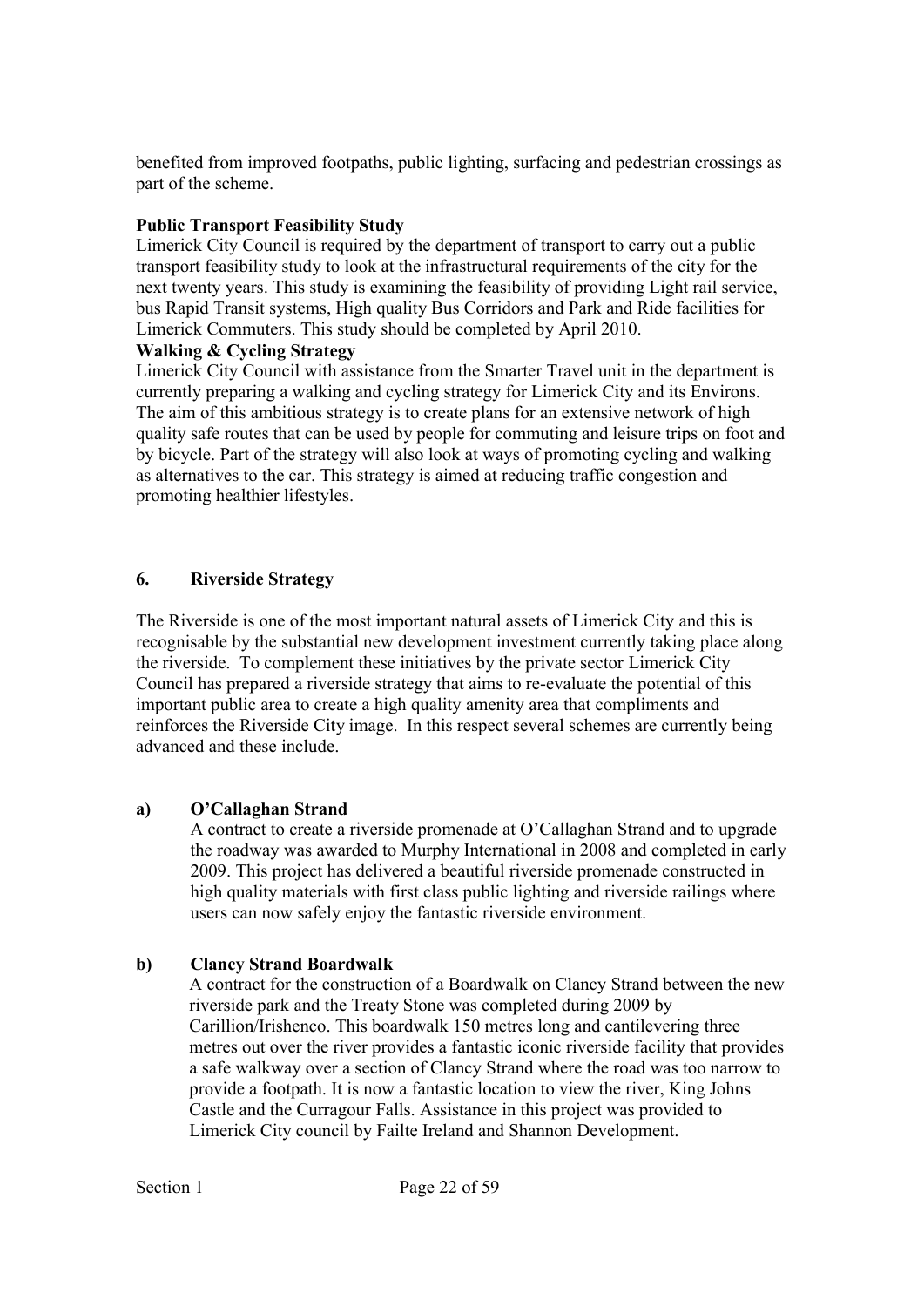# **d) Other Riverside Projects**

Plans are currently being developed for other schemes along the riverside including:

- Full upgrade of the riverside promenade between Shannon Bridge and Sarsfield Bridge along Bishop's Quay, Howley's Quay and Harvey's Quay.
- A study for the enhancement of the riverside walk between Shannon Bridge and Limerick Tunnel and the general Coonagh area was prepared during 2009. The study entitled the Coonagh Recreational Strategy sets out a number of schemes that the council hopes to implement over the next few years to improve leisure facilities in the city.

# **7. Traffic Management**

Continuing investment in effective and efficient enforcement of all traffic and parking regulations is important to maintain the city as a vibrant retail, economic and social centre. Conscious of the ongoing requirement to reduce congestion and to promote business and commerce in the City Centre the following proposals were developed during 2009.

a) UTC System

Limerick UTC System was further expanded during 2009 with new junctions being added in the Sexton Street, Dock Road and Newtown Mahon areas of the city. Significant investment of almost €100,000 was required at Ivans Cross to install a MOVA control system. A MOVA control system was also installed at the Mill Road junction which has significantly improved capacity. CCTV cameras were installed this year on 6 of the busiest junctions in the city.

b) Park Magic

On street parking management in Limerick City is provided under the disc parking system. This system was first introduced in 1983 and has proved over the years to be an efficient, effective and acceptable control method to provide shoppers and visitors to the city with, suitable and reasonably priced on street parking facilities.

In 2006 Limerick City Council commenced a programme of providing 'added value' to the disc parking customer. The objective is to make payment of disc parking fees and the use of the disc parking system more convenient. Following an open tender process 'Park Magic' were contracted for a period of 3 years to provide disc parking customers with a convenient choice of payment methods that include payment by credit card, mobile phone, fixed line phone and internet.

The Park Magic system permits Limerick City Council to improve management of the disc parking system, "reward" system users and to promote business and commercial activities in the city. A recent review of the contract indicated a very high compliance with contract requirements and large-scale acceptance by the public of the system.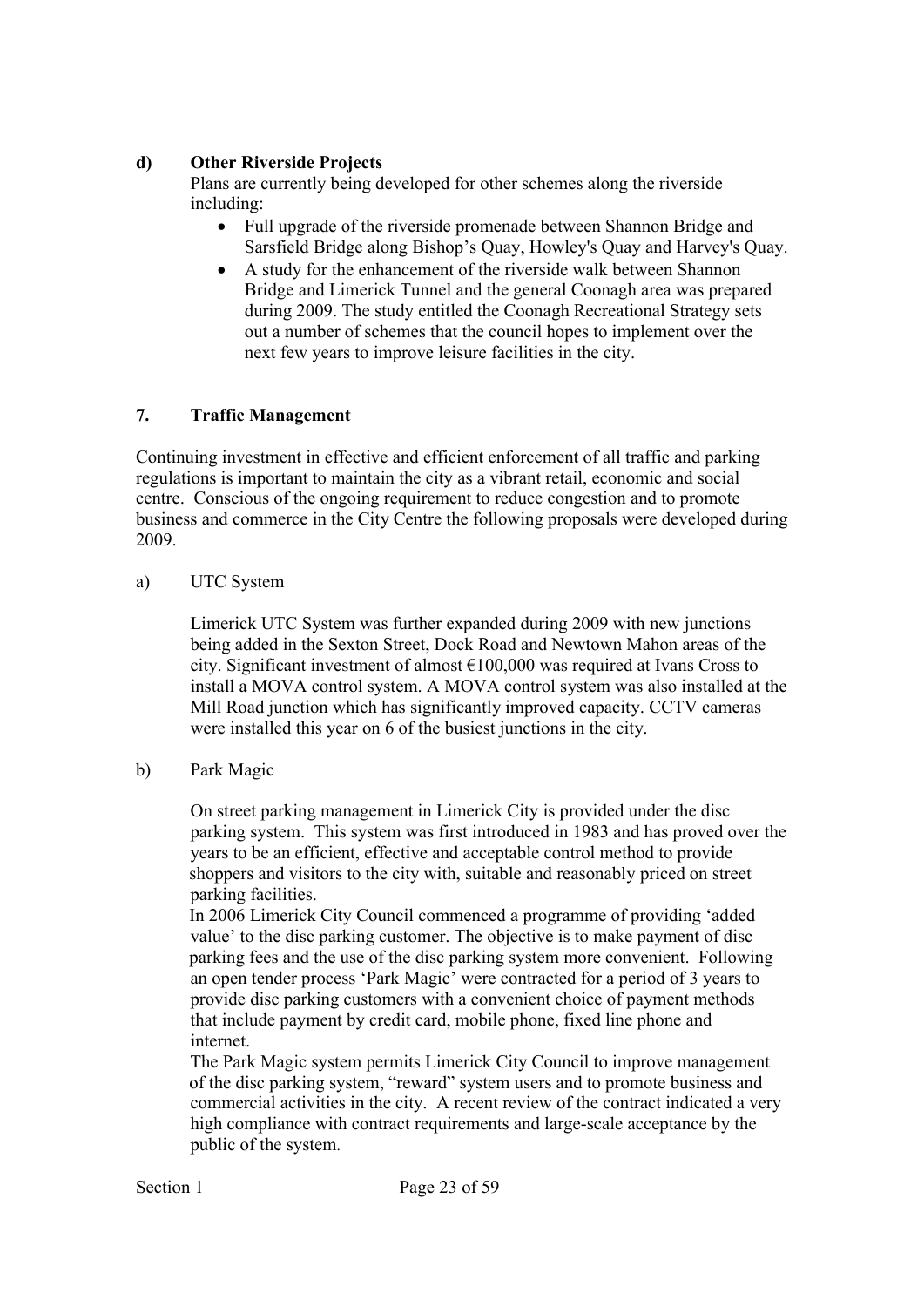This scheme has continued to operate successfully during 2009 and now accounts for over 20% of all paid parking transactions in the City.

# c) Road Safety

The promotion of road safety awareness at every conceivable opportunity is a priority of the City Council Traffic Department. A major crash scene simulation was carried out this autumn in collaboration with the emergency services and Limerick County Council where secondary school students were able to observe the often terrible consequences of speeding and dangerous driving. This road safety awareness policy will be continued and expanded, using modern technology, in the coming year. In accordance with the need to consistently review the operation of all services, the School Warden Programme as presently delivered will be examined in detail in the coming year with a view to delivering enhanced value for money across this service. In 2010 we intend to expand our collaboration on road safety educational and awareness programmes with Limerick County Council. The School Cycle Training Program and the transition year Drive for Life Programme will be continued in 2010 with a target of training up to certificate level 500 primary school children and 200 secondary students.

Notwithstanding the City Council subvention of up to  $\epsilon$ 10 per student, the primary school Cycle Training Programme has in general been poorly supported by the City's primary schools.

# d) Anti-Skid Surfacing

Anti skid surfacing was installed on the approaches to a number of key junctions in the City during 2009. This surfacing should help to reduce the impact of rear end collisions and pedestrian accidents and the program will be continued during 2010.

# **8. Traffic Calming**

In respect of engineering measures to provide and enhance road safety, the City Council is committed to an extensive roll out of traffic calming measures and traffic management initiatives at locations, which warrant appropriate works. The City Council will continue to collaborate and work in tandem with the Garda Siochana, the traffic authority, in the installation of the new speed detection camera installations within the city, scheduled to commence in 2010. The City Council spent in excess of  $\epsilon$ 150,000 on traffic calming measures in the four old Wards during 2009 in agreement with the Councillors. In 2010 we are proposing to continue the budget for member's discretionary traffic calming measures in each ward area to reflect the requirement for traffic calming measures in our housing estates.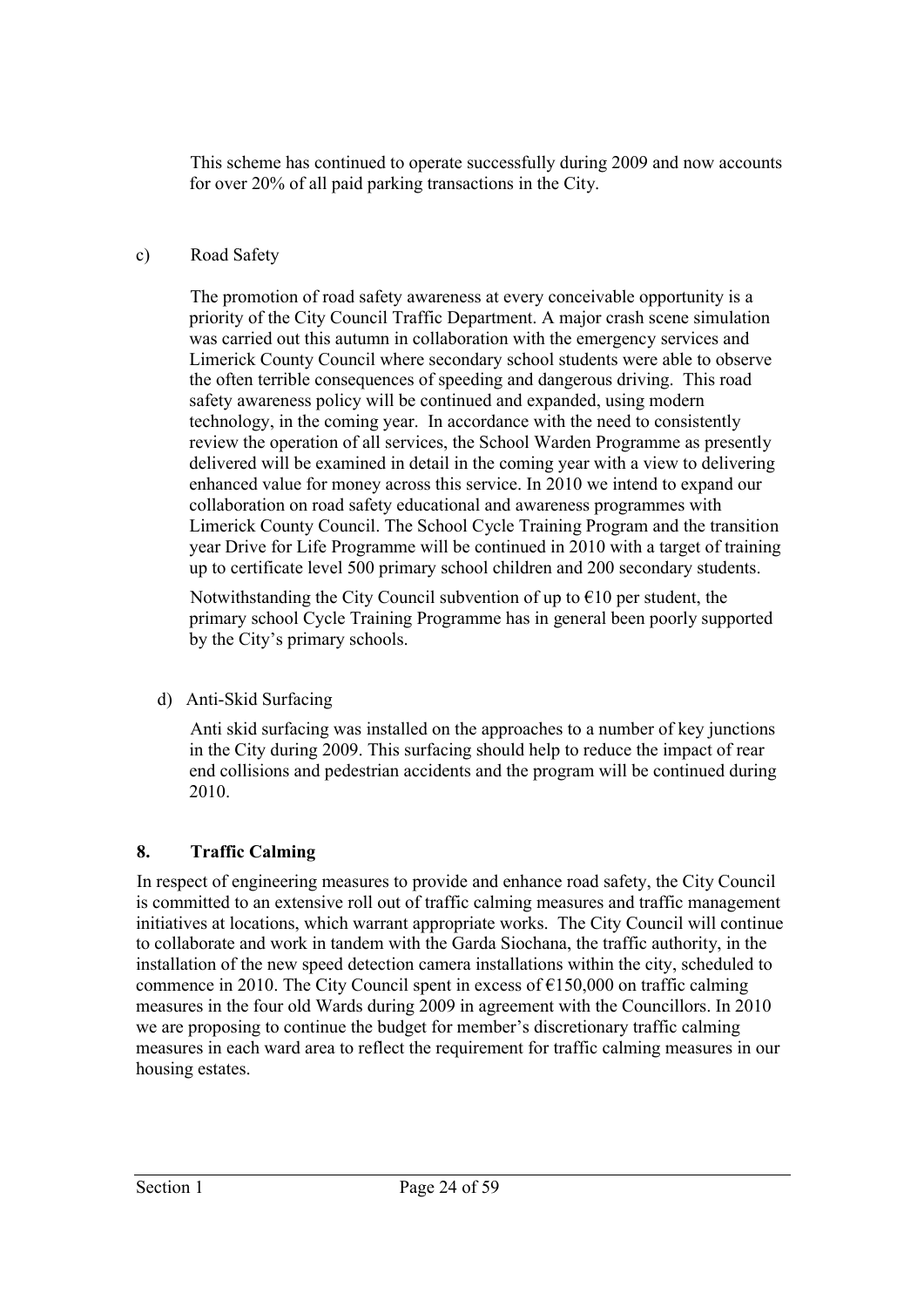# **9. Taking in Charge**

A new program for taking in charge of housing estates was prepared during 2009 and a priority list was agreed with the members. The following estates have been taken in charge during 2009:

- 1. The Georgian Village
- 2. Richmond Park
- 3. Coolraine Heights

Surveys have been completed in the following estates during 2009 and taking in charge is imminent;

- a. Churchfield
- b. Springfield
- c. Stenson Park
- d. Allandale & Courtbrack
- e. Aspen Gardens

# **10 Mid-West Area Strategic Plan (MWASP)**

Limerick City Council acting as lead authority on behalf of the four mid-west Local Authorities commenced work on The Mid West Area Strategic Plan during 2009. The need for the Mid-West Area Strategic Plan is to:

- Strengthen and enhance the functionality of the Limerick / Shannon Gateway and Ennis Hub, as identified in the National Spatial Strategy 2002 - 2020
- Provide guidelines for the promotion of sustainable development in existing urban centres and rural areas within the region
- Identify the regions strategic requirements for the next 20 years
- Inform authorities future social, physical, educational, economic infrastructural spending programmes as well as upcoming local authority development plans
- Inform future National Development Plan (NDP) reviews and the future Regional Planning Guidelines (RPG) and National Spatial Strategy (NSS) reviews.
- Aid in identifying and securing National Government funding

The output of the Strategy is not intended to be an 'end-state', but rather the first substantial step in a rolling strategy that shall help shape the future of the Mid-West Region. It is currently expected that the study will be completed by mid 2010.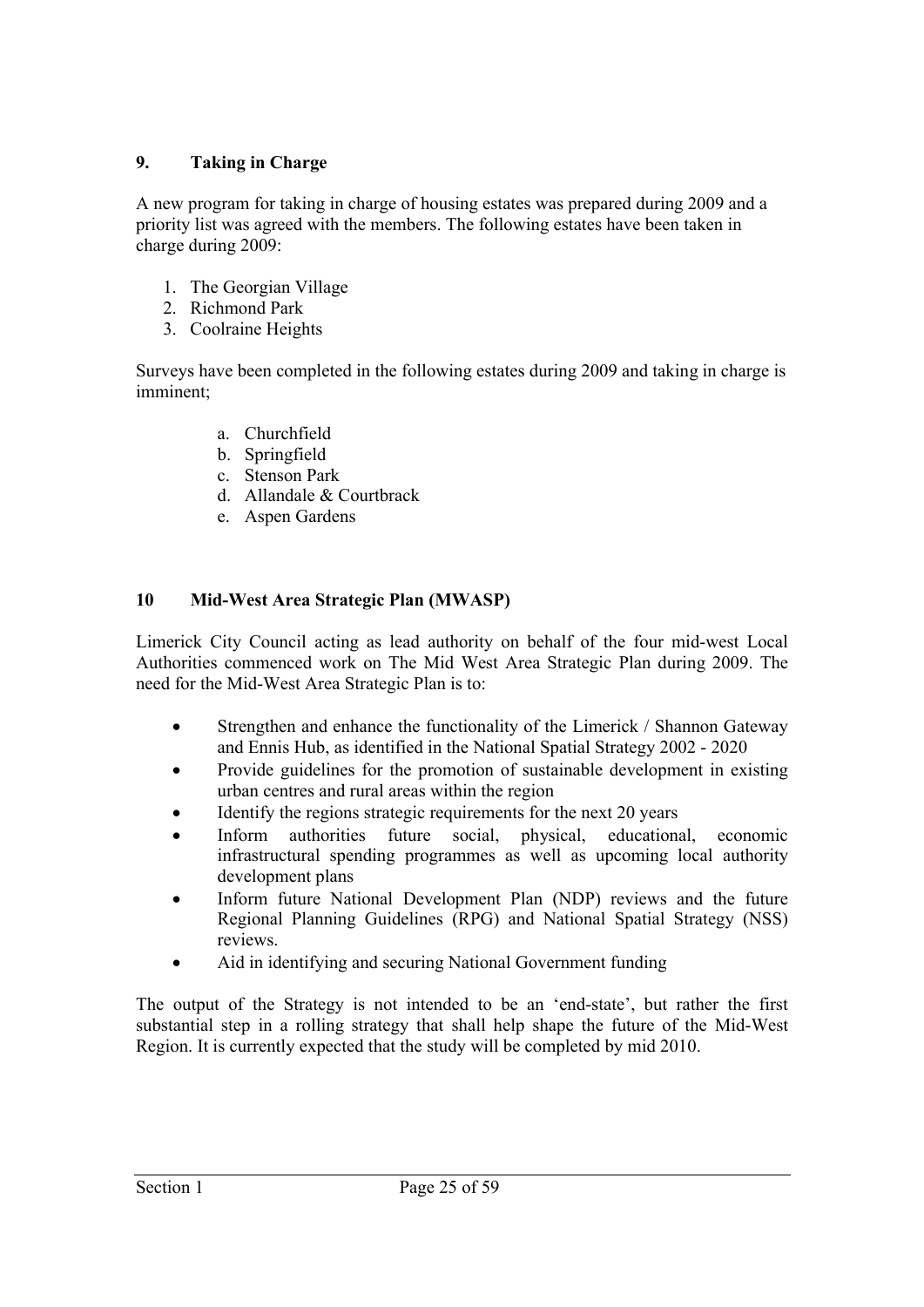# **Water Services**

The Water Services Department, incorporating both water and waste water continues to manage a significant capital and revenue programme ranging from the Limerick Main Drainage Civil Engineering Project and ongoing water conservation programme to the Design, Build and Operate contract for the improvement of the Clareville Water Treatment Plant. The efficient provision of water and wastewater services while ensuring a reduction in the amount of unaccounted for water in the city remains the priority within this department.

# **Clareville Water Treatment Plant**

The Clareville Water Treatment Plant is now under the operations of a private contractor under a Design Build Operate type contract. The commencement date for this contract was April 2007 and this will see the operator in place until April 2027. An increase in capacity from 50MLD to 87MLD is due to be available by April 2010. The strategic development of this water production facility will lead to a doubling of the capacity of the plant in the longer term and safeguards the provision of potable water to the City and County for that period. This increased capacity is predominantly to meet the needs of Limerick County and will be recouped accordingly.

# **Water Conservation / Water Distribution Network**

Limerick City Council is committed to the implementation of its five-year Water Services Strategy as approved by the Department of the Environment Heritage and Local Government. The strategy provides for the strategic provision, rehabilitation and maintenance of the water production, distribution and conservation systems within the city area. A proposal for restructuring the infrastructure in public open space to facilitate the elimination of common looped lead mains is with the DEHLG for their approval.

# **Limerick City Trunk Mains**

The development of a new ring water main for the city to support present and future development is being advanced. New ring water mains have been laid along the course of the Southern Ring Road, the Monaleen Road and from Rosbrien to the Dock Road. The provision of a new water main from the Dock Road to Caherdavin including a river crossing will be completed in the coming year.

Over 1000 metres of the existing Distribution Water Main were replaced during 2009. Additional valving works were carried out in the City to improve the water supply system and to minimise those areas affected during periods of works or shutdown.

The leakage detection programme in the city mains system continued during the past year with in excess of 500 leaks identified and repaired resulting in additional savings in the supply of water.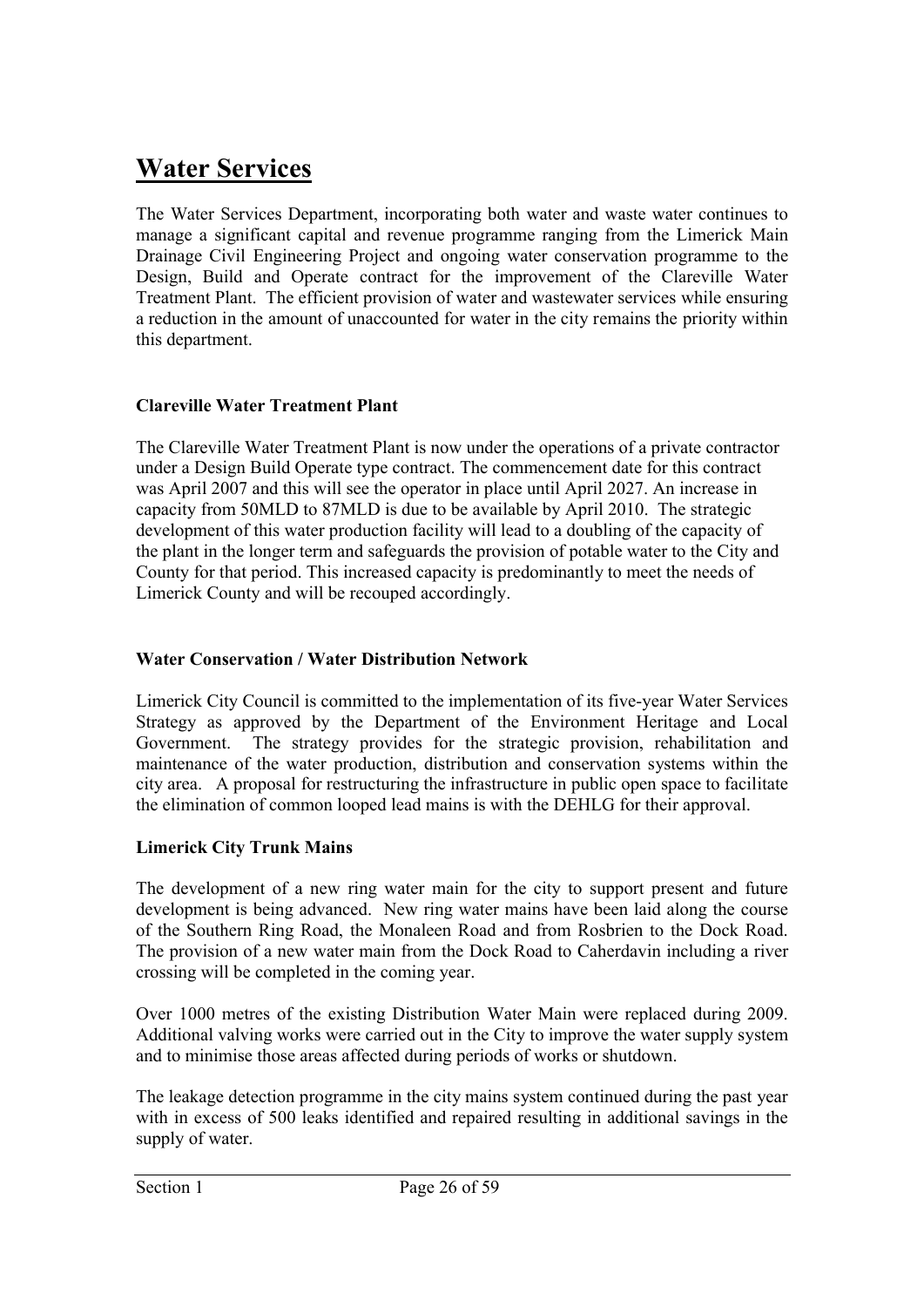## **Non Domestic Metering Project**

 The non domestic metering Project is now complete and non domestic customers are now receiving bills for both water and waste water services based on metered volumes.

## **Limerick Main Drainage**

This scheme, the largest civil engineering project ever undertaken in the city is now complete. The city now has a modern up to date fully integrated drainage system, which is already providing substantial benefits in the improved quality of the water in the river Shannon and provides adequate capacity for the development of the City and its environs for the foreseeable future.

The rehabilitation of city centre sewers to obtain the maximum benefit from the installation of the Main Drainage Scheme needs to be undertaken as a Phase 2 development of the Limerick Main Drainage Project. A proposal to appoint consultants to advance Phase 2 has now been completed and is awaiting final approval of the Department of the Environment Heritage and Local Government.

Tenders have been received for a long term (20years) operate and maintain contract for the treatment works and the appointment of a preferred bidder is imminent.

#### **Flood Alleviation**

In 2008 flood alleviation works were completed along O' Callaghan Strand. Floodgates were installed in the vicinity of the boat club. The Office of Public Works part funded this project. The Water Services Department is currently operating a proactive gully cleaning programme whereby all gullies in the City will be cleaned at least once a year. It is a credit to the City Council that the recent flooding almost nation wide had little or no impact on the City.

# **Public Toilets**

There are two new state of the art wheelchair accessible public toilet facilities in Limerick City. The first facility is near the entrance to the People's Park. The second facility has recently been installed on Lower Bedford Row to replace the older model that had been in service for sixteen years.

A third facility is available at Arthur Quays Shopping centre. Limerick City Council provides for the cost of maintenance and upkeep from within our own resources.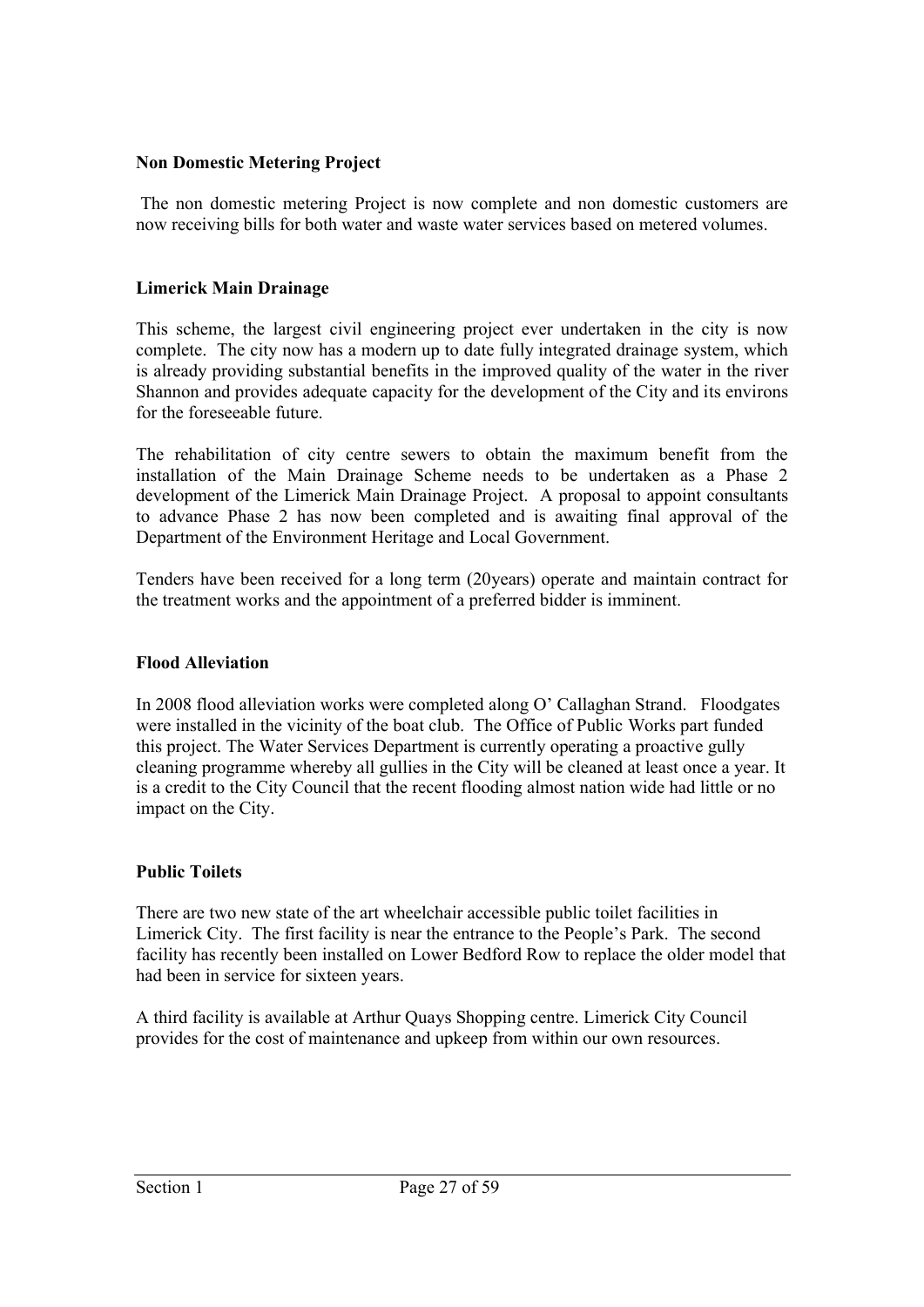# **PLANNING & ECONOMIC DEVELOPMENT**

# **Planning Related Policy**

# *Limerick City Development Plan 2010-2016*

The Planning and Economic Development Department of Limerick City Council has formally commenced the review of the City Development Plan 2004-2010 and the consequential preparation of a new City Development Plan for its functional area.

To this end notice has been given pursuant to Part II Section 11 of the Planning  $\&$ Development Act 2000 and Article 13B of the Planning & Development (Strategic Environmental Assessment) Regulations 2004.

During this notice period Limerick City Council invited submissions and/or observations regarding the review of the existing City Development Plan and the preparation of a new Development Plan. The pre-draft consultation period has taken place and further consultations will take place after the draft has been prepared. The initial stage of consultation period took place up from  $20<sup>th</sup>$  January to Monday 16<sup>th</sup> February 2009. Approximately 200 people attended 13 meetings which were held throughout the City, a total of 88 submissions or observations were received from a broad range of individuals, voluntary groups, property owners, interested groups and state agencies. The Draft City Development Plan will be published in December 2009.

The new City Development Plan must be adopted by December 2010. The Plan will set out an overall strategy for the proper planning and sustainable development of the City for the six-year period - 2010-2016.

# *Regional Planning Guidelines*

The Mid West Regional Authority are currently undertaking a review of the existing regional planning guidelines that will provide a strategic basis for the development of the region till 2022. The guidelines will be incorporated in the City Development Plan.

# *Mid West Area Strategic Plan (mwasp)*

MWASP is 20 year strategic plan for the mid west region being undertaken on behalf of is Mid West Regional Authority and the administrative areas of Limerick City Council, Limerick County Council and Clare County Council. It will provide the basis for infrastructural programme over the coming 20 years.

*Retail Strategy*

A review of the Mid-West Retail Strategy is presently being undertaken on behalf of the Mid West Regional Authority and the administrative areas of Limerick City Council, Limerick County Council and Clare County Council.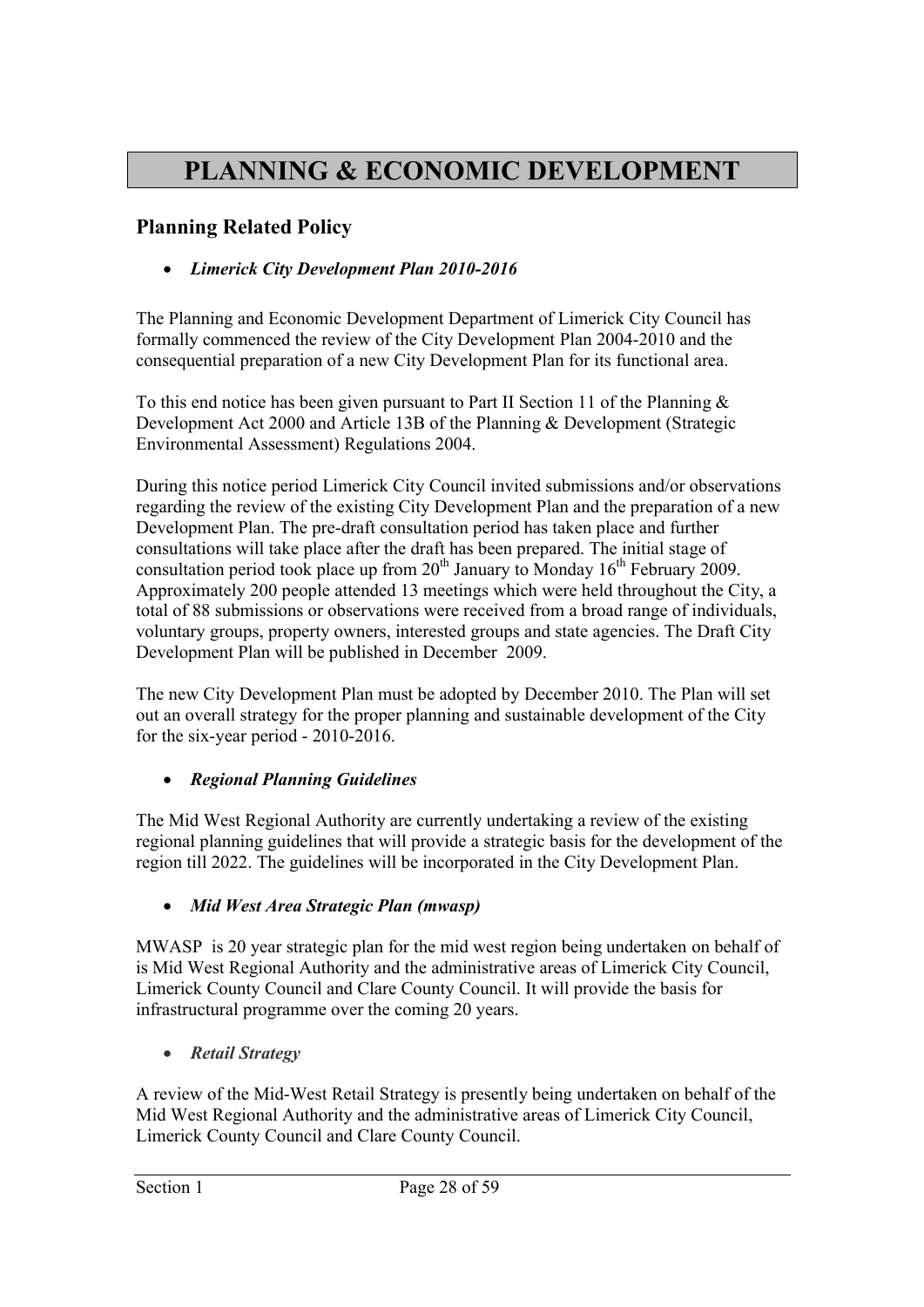The review is taking place in the context of substantial retail development in the region over the last number of years and the decline of the city centre. The review of the retail strategy for the Mid-West Region will be for the period 2010-2016.

The strategy will provide guidance on the scope for and the location of retail developments in the region. The strategy will be incorporated into the Regional Planning Guidelines and the Draft City Development Plan

# *Housing Strategy*

A regional housing strategy is currently being prepared on behalf of the Mid West Regional Authority and the administrative areas of Limerick City Council, Limerick County Council and Clare County Council.

The preparation of a housing strategy is a requirement of The Planning and Development Act 2000 as amended and is unique as it being prepared for the region as opposed to a single authority.

The strategy will provide guidance on the scale of housing demand in the region and the anticipated levels of demand for social housing. The strategy will also provide guidance on how the demand for social housing should be allocated across the region.

# *City Centre Strategy*

In order to incorporate some of the proposed changes set down in the City Centre Strategy into the City Development Plan 2004, a formal Variation pursuant to Part II Section 13 of the Planning and Development Act, 2000 was undertaken. This variation was approved by the Elected Members of Limerick City Council on 30<sup>th</sup> June 2008.

The City Centre Strategy is the approved strategy for the identification of key redevelopment opportunities in the City over the coming years that underpins the status of the Limerick as a gateway under the National Spatial Strategy.

Ongoing progress was made during 2009 in advancing many of the strategic objectives and actions set down in City Centre Strategy.

Three key policy documents that were highlighted and identified in the City Centre Strategy as being in need of completion and/or review have been either significantly advanced or completed during 2009. These include as follows:-

- The Mid-West Housing Strategy
- The Mid-West Area Strategic Plan
- The Mid-West Retail Strategy

Proposals around particular sites were considered during 2009 however the current economic climate has made it difficult to advance these proposals to any significant level.

It is intended that a renewed and targeted focus will be directed towards assembling key strategic sites for future development during 2010. This is consistent with the overall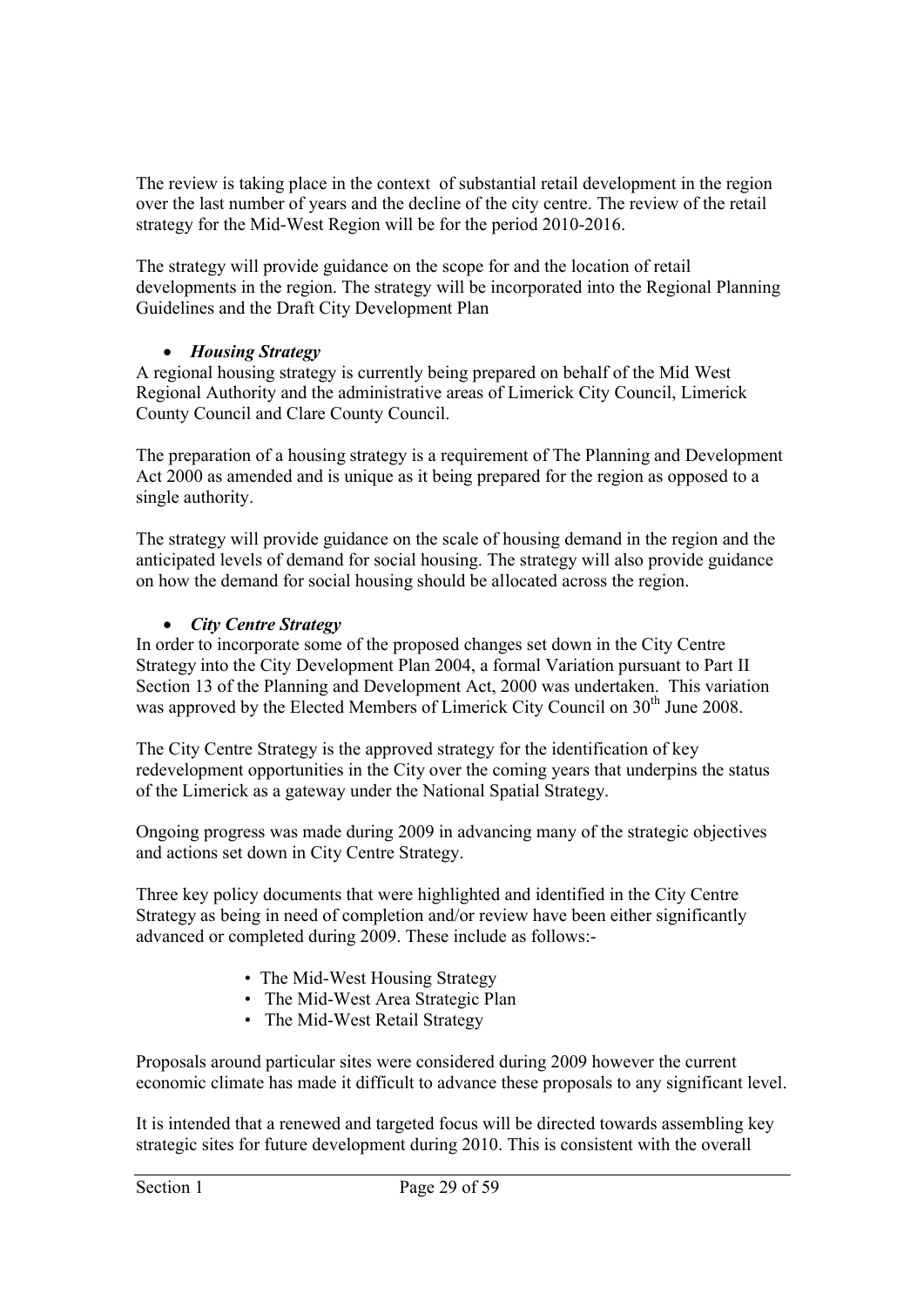policies set down in the Mid-West Retail Strategy which advocates the development of substantial new retail floorspace in the City Centre in order to allow the City Centre to recapture trade which it has lost to other retail schemes across Metropolitan Limerick.

# **Planning Operations**

# *Derelict Sites*

The Derelict Sites Act, 1990 provides specific powers to Local Authorities in dealing with derelict sites.

Limerick City Council inspected 90 sites during 2009. This included the inspection of potential new derelict sites (15 sites) and the ongoing re-inspection of sites currently identified as derelict or potentially derelict (75 inspections involving 62 sites). As a general policy Limerick City Council will seek to have sites remedied through constructive correspondence with the owner/occupier without having recourse to the specific powers provided under the Derelict Sites Act 1990.

A total of 22 sites were remedied during 2009.

#### *Conservation of Protected Structures*

In April of 2007, Minister John Gormely wrote to Limerick City Council requesting that more than 700 buildings be added to the Record of Protected Structures following the completion of an inventory of architectural heritage in the City by the Minister's department. From a preliminary analysis it would appear that some 300 are already on the RPS. The draft city development plan will propose additions to the Record of Protected **Structures** 

In the course of 2009 the Planning Authority distributed  $644,000$  of conservation grants to owners of protected structures to carry out works.

#### *Planning Applications*

The Council will receive approximately 350 planning applications in 2009. Amongst the significant developments received during 2009 were:-

- (1) The redevelopment of Richmond RFC, Rhebogue for residential development.
- (2) The development of part of the former Limerick Racecourse lands at Greenpark.
- (3) The redevelopment of the former Bishops Residence at the North Circular Road.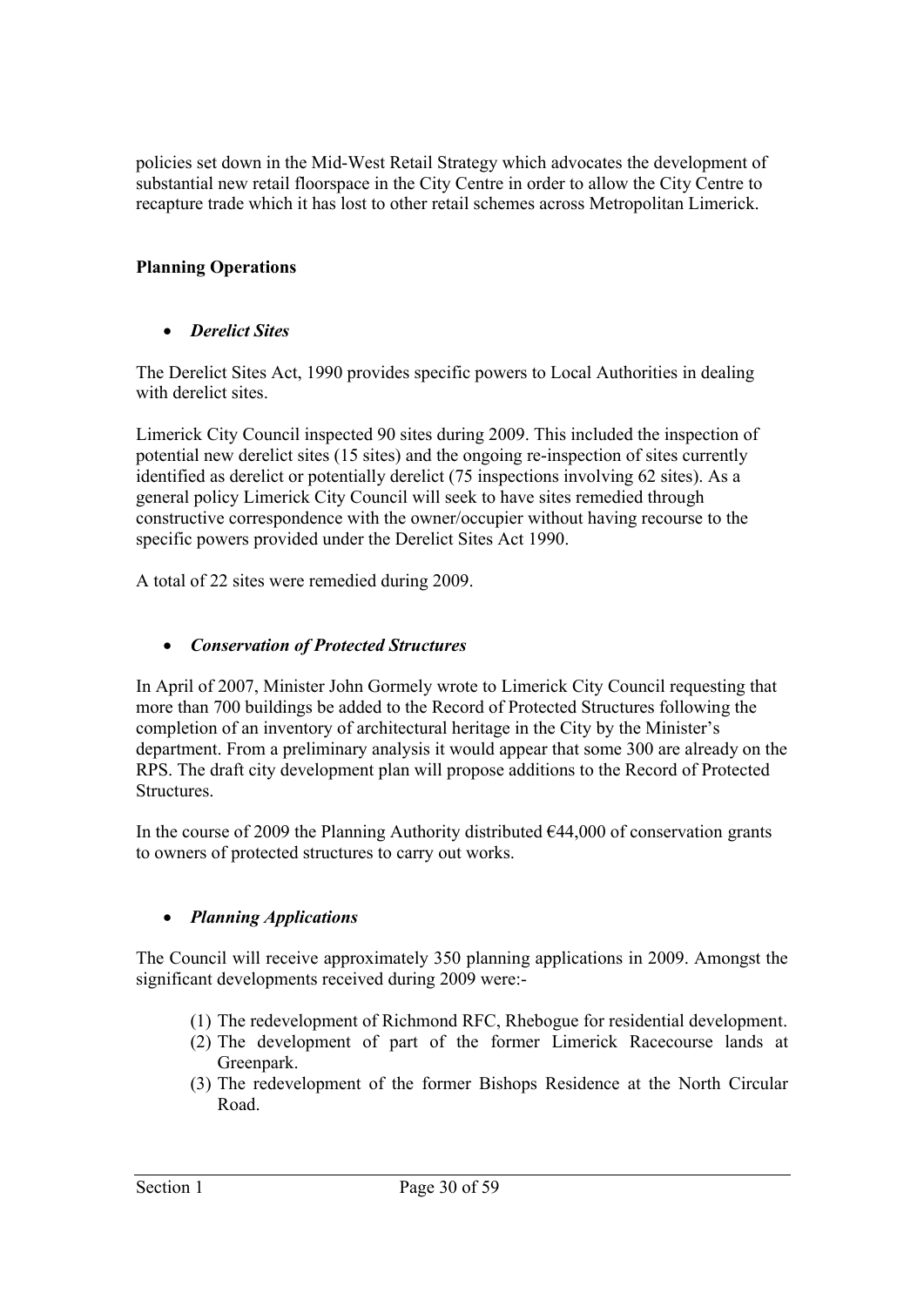Work has progressed in 2009 on the implementation of a scanning system for planning files. The system has been set up and is now operational. This facilitates the viewing of current planning files on the City Council's website.

# *Significant Development under construction*

The development of a new greyhound racing stadium on part of the former Limerick Racecourse lands at Greenpark commenced construction in 2009..

# *Enforcement of Planning*

The council received in excess of 150 complaints in respect of unauthorised development in the course of 2009. A number of these complaints have resulted in prosecution in the course of 2009.

# *Casual Trading*

Limerick City Council is charged with the control of casual trading in the city. This is done by the enforcement of the casual trading by-laws. In the course of 2009 a dedicated markets inspector was appointed to ensure compliance with the existing by-laws. It is intended that the existing by-laws will be reviewed in 2010 with a view to extending the scope of casual trading within the city.

# *Event Management*

In the course of 2009 Limerick City (Thomond Park) hosted 2 outdoor concerts which required the granting of an Event Management Licence under the Planning and Development Act 2000 as amended. These events make a substantial contribution to the local economy. It is anticipated that in the course of 2010 that a number of similar events will be held in the city and will require an event management licence.

# **Economic Development Initiatives**

# *City Centre Strategy – Georgian Quarter*

One of the key zones identified in the City Centre Strategy is the Georgian Quarter of Limerick City.

During 2009 the Economic Development Section submitted a proposal to the Department of the Environment, Heritage and Local Government seeking funding for a pilot demonstration project for the Georgian area of Limerick. This submission set down the many significant issues that Limerick City is encountering in the Georgian area of Limerick City. These issues include dereliction, vacancy, poor economic returns and a limited future use for the fabric of the building.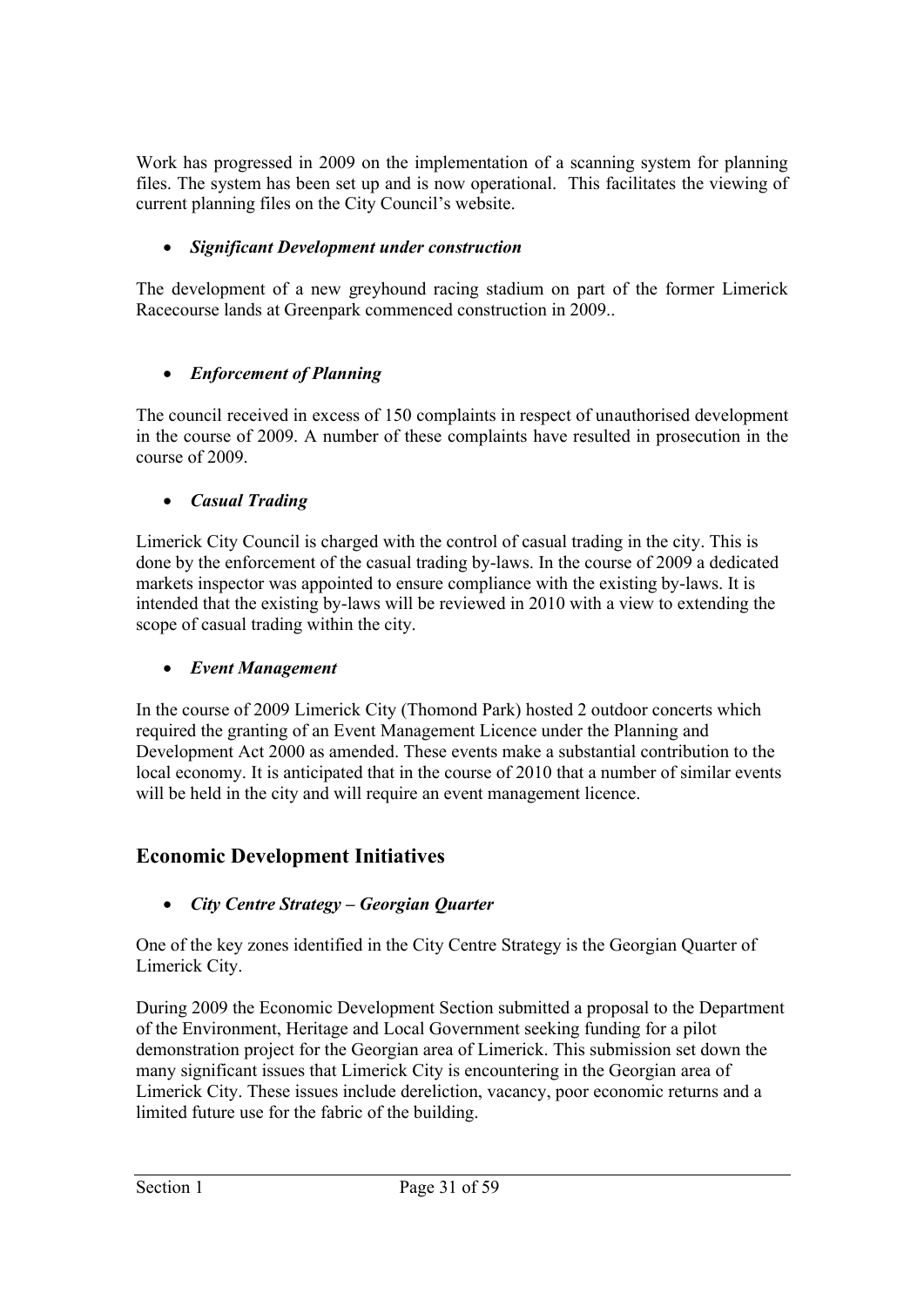This proposal for funding was successful and it is intended that work will commence on this pilot demonstration project during 2010.

 It is anticipated that this pilot project will address the many issues that are encountered in dealing with Georgian buildings and examine an economically viable way forward which will demonstrate how these buildings can be sensitively re-adapted to provide modern day living standards while also preserving their character, integrity and uniqueness for future generations.

It is proposed that this pilot project will serve as a catalyst for the private sector on which to model redevelopment within the Georgian area of Limerick.

# *Seventh EU Framework Programme Ireland (FP7)*

Limerick City Council, BRE Ireland and the University of Limerick has made a submission for European funding under a call for funding proposals entitled "Energy Efficient Buildings" 2010. This call for funding is under the Seventh EU Framework Programme. This funding application was made with the assistance and support of Enterprise Ireland.

This funding submission seeks to explore new, innovative methods and technologies and establish best practice models that can be utilised for the delivery of energy efficient retrofitted homes. Limerick City Council if successful is seeking to build upon the above pilot demonstration project in the Georgian area of Limerick City in order to develop a best practice model through which energy efficient residential accommodation can be provided in the Georgian quarter of Limerick City.

# *National Spatial Strategy Gateways & Hubs European Regional Development Fund (ERDF) Grant Scheme*

The Southern & Eastern Regional Assembly was responsible for the allocation of  $E11m$ under the National Spatial Strategy Gateways & Hubs (ERDF) Grants Scheme during 2009. This Scheme is co-financed by the European Regional Development Fund under the Southern & Eastern Regional Operational Programme 2007-13.

Gateway Lead Authorities within the four designated Gateways in the Region (Dublin, Cork, Limerick/Shannon & Waterford) were invited to apply for project funding for either one large-scale urban regeneration project, or a series of integrated projects

Limerick City Council as the Gateway Lead Authority for the Limerick/Shannon Gateway was invited to make an application under this grant scheme. This application was submitted in consultation with the adjoining Local Authorities in the Gateway.

Limerick City Council was successful in securing funding of  $\epsilon$ 3m for public realm works and other associated works at Sarsfield Street, William Street and Upper William Street.

The application for funding was on a competitive basis. Funding was distributed to the other Gateway Regions as follows:- Cork -  $E2.8$  m, Waterford  $- 2.7$  m and Dublin 2.4 m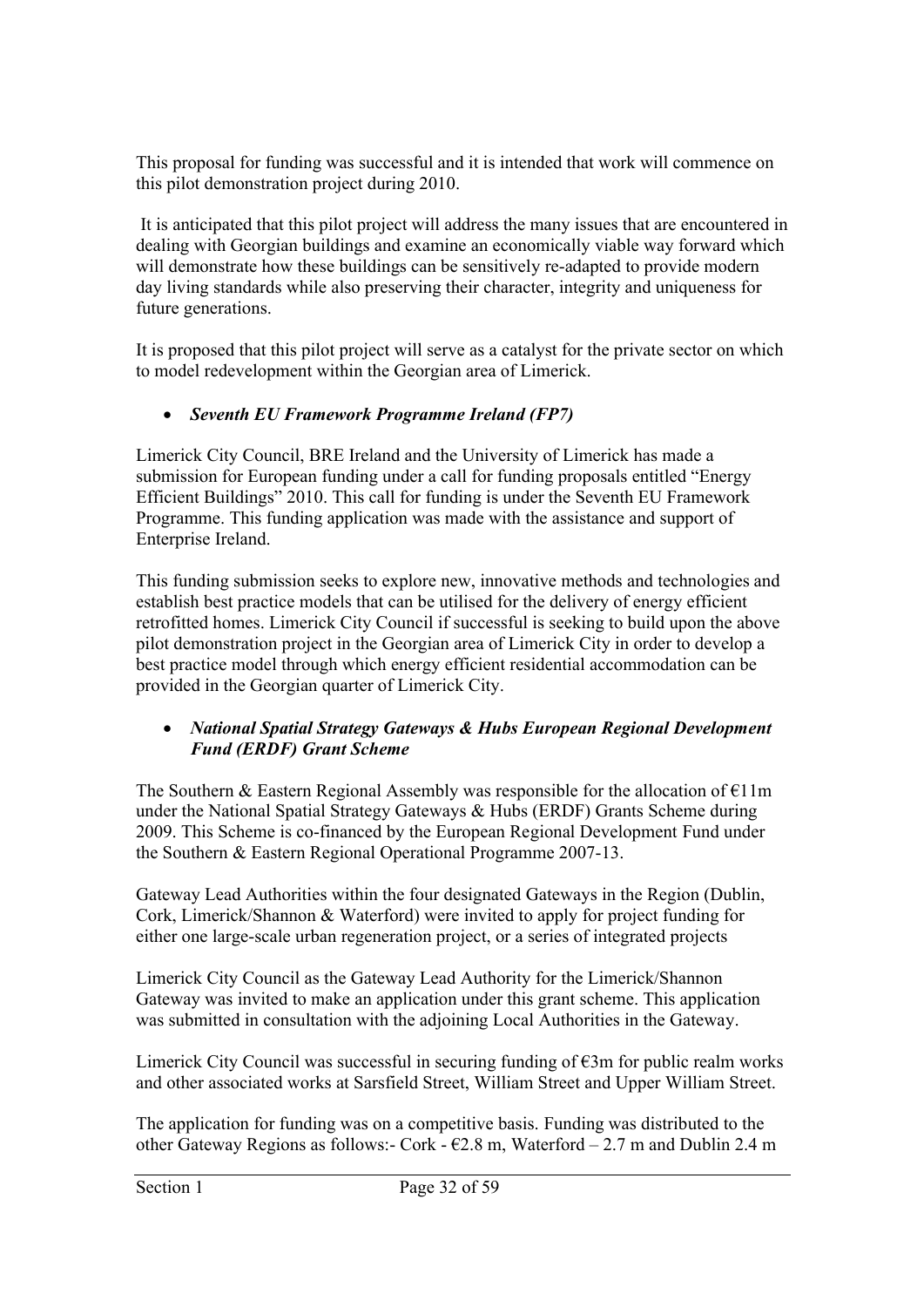The City Centre Strategy was presented to Council in January 2008 and formally approved at a Special Meeting of Limerick City Council on Thursday, 14th February, 2008.

# *Creative Limerick – connect to the grid*

A new initiative entitled Creative Limerick – connect to the grid was launched during 2009.

The initiative is concerned with temporarily filling vacant retail window space, in the prime retail spaces of the City Centre (Bedford Row, Henry Street, Thomas Street /Catherine Street and Sarsfield Street), with work from Creative Industry practitioners who are in their final year or graduated from a third level institution based in Limerick. The practitioners will be responsible for fitting out the window space, lighting and keeping the display updated.

This initiative seeks to enhance vibrancy and active frontages in Limerick City Centre while promoting the work of the Creative Industries in our region. International experience has shown that association with local arts, culture and design encourages City Centre prosperity and growth.

# *Creative Spaces*

Limerick City Council has made an application for European funding under the Interreg IVB North West Europe (NEW) Programme.

Interreg IVB NWE is a financial instrument of the European Union's Cohesion Policy. It funds projects which support transnational cooperation. The aim is to find innovative ways to make the most of territorial assets and tackle shared problems of Member States, regions and other authorities

This application is seeking funding for the Creative Sector and seeks to capitalise and build on the indigenous talent that exists in the Creative Sector in Limerick. If successful the funding will provide a dedicated space for the Creative Sector with the necessary physical and technological infrastructure and supports required to establish a sustainable business model. More specifically the project will provide one usable resource website, 4 physical creative hubs, one cluster in each European area with the aim of assisting 95 SMEs in the Creative Sector to start up or expand in each locality and the provision of a Creative Spaces Strategy. It is also anticipated that the shared learning that will be acquired from our European partners through the implementation of this project will provide the basis for establishing a European cluster which will further assist and support the Creative Sector in Limerick.

# **Borough Boundary**

In December 2009, the Minister for the Environment Heritage and Local Government announced the establishment of a Limerick Local Government Committee under Section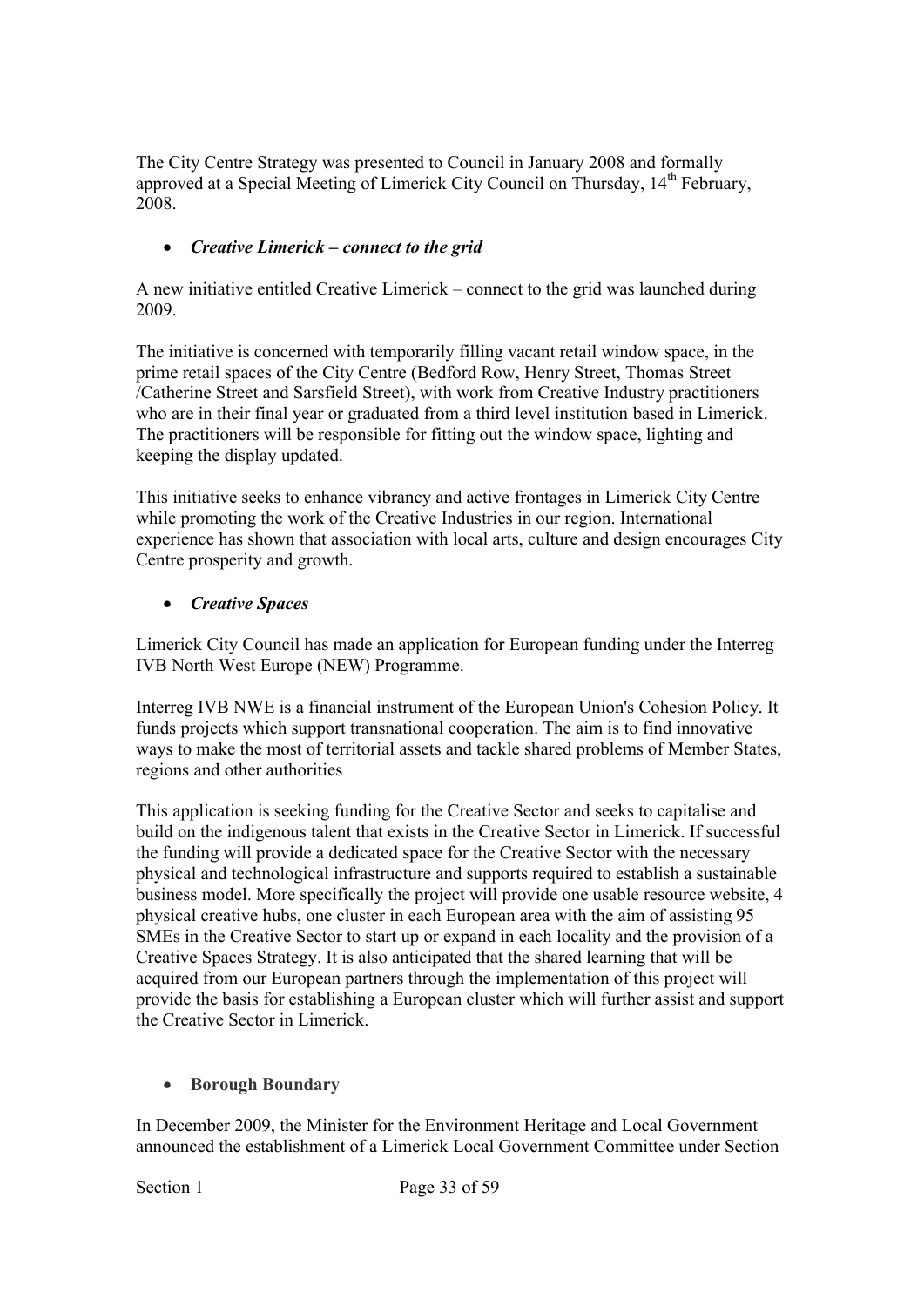28 of the Local Government Act 1991.The Committee is required to examine the most appropriate arrangements for local government for the city and county of Limerick.

The Committee will examine the governance and development of Limerick as a Gateway under the National Spatial Strategy and shall, in particular, include recommendations for improved arrangements including inter alia:

- whether there should be changes made to the boundary of Limerick City, having examined the City Council's 2005 application for a boundary extension;
- whether the County Council of Limerick and the City Council of Limerick should be unified;
- whether alternative arrangements should be made to share/co-ordinate the functions, administration and leadership of Limerick City and County, either at county/city level or on a wider and more regional basis;
- whether there should be an adjustment between the boundary of County Clare and Limerick City or County

## *Other areas of activity in 2009 include as follows:*

- Completion of enhancement/upgrading works at Summerville during 2009
- Completion of Newtown Mahon CPO and Bank Place CPO
- Facilitating proposed development works at the Belltable Arts Centre through the purchase of 69/70 O'Connell Street
- Provision of temporary alternative accommodation for the Belltable Arts Centre at Cecil Street

Continued assistance will be provided towards supporting the Belltable Arts Centre in 2010.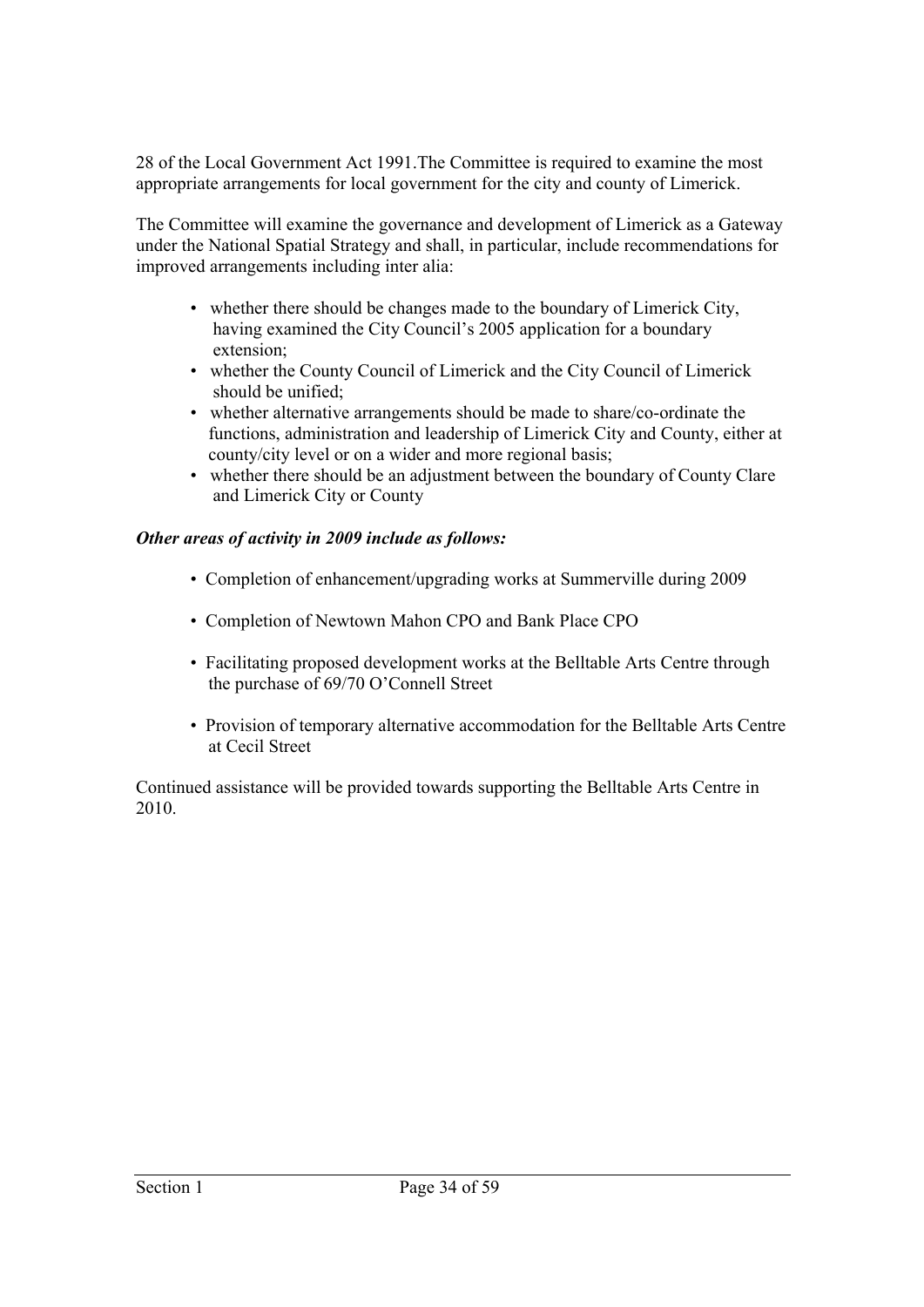# **ENVIRONMENTAL PROTECTION & EMERGENCY SERVICES**

#### **Introduction to Environment Department**

The strategic approach of the Environment Department during 2010 will be to continue to maintain existing service levels in core business and essential service areas.

Throughout 2009 particular emphasis on caring for the environment by local community groups has been prioritised. Having regard to the National Climate Change Strategy it is intended that this approach with local community groups will continue during 2010 with initiatives like the Environmental Enhancement Grants Scheme.

With reference to the National Climate Change Strategy, the Environment Department has also commenced the rollout of converting the vehicle fleet to the use of environmentally efficient B30 biodiesel.

To complement the enhanced and pedestrianised areas of the city centre, particular focus will also be applied by the Environment Department during 2010 in the centre of Limerick City.

The Parks Department will continue to maintain service levels during 2010 which will be augmented with the advancement of the Draft Public Parks Bye Laws 2010.

# **Regional Waste Management Plan**

Limerick City Council continues to support the Regional Waste Management Office for the Region as it coordinates and oversees the implementation of the Replacement Waste Management Plan 2006-2011. Limerick City Council contributes financially to the cost of the implementation of the plan and participates fully on all technical, operational and policy committees.

# **Waste Collection Permit Regulations 2007**

Under the Waste Management (Collection Permit) Regulations 2007 as amended, 36 no Waste Collection Permits were issued in 2009,24 of which were multi regional. This brings the total number of Waste Collection Permits issued since the initiation of the Waste Management Regulations 2001 to 630. There are 25 Waste collectors whose principal place of business is based in Limerick City, 8 no of which were audited in 2009.Legal proceedings were initiated against one permit holder under section 34 of the Waste Management Act for breaches to the condition.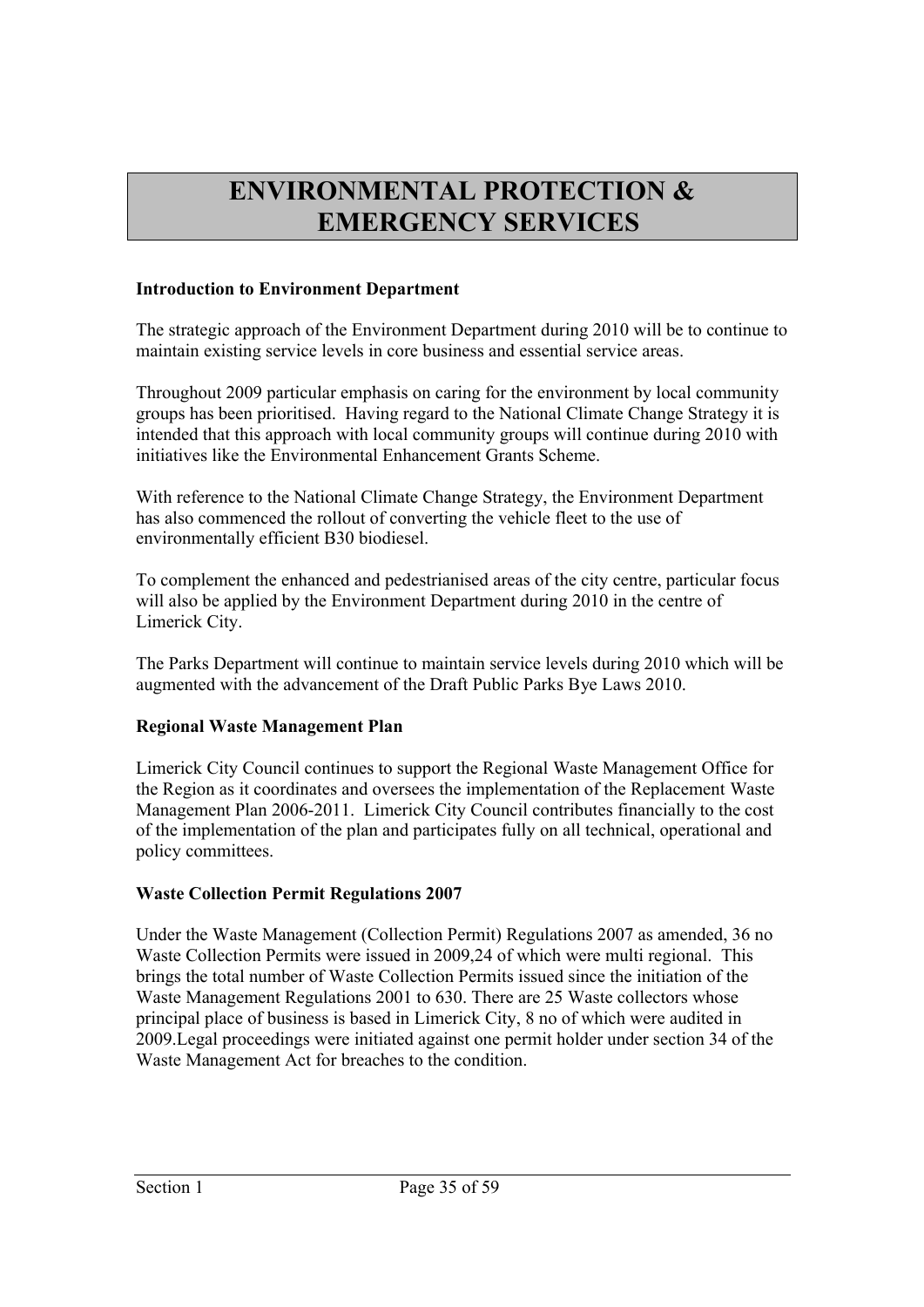## **Water Pollution/Discharge Licences:**

In conjunction with Limerick City Council's Water Services section under the Transport and Infrastructure Directorate, inspections of discharge license holders and water pollution incidents are carried out. All pollution incidents are investigated and legal action initiated where appropriate. The Water pollution database was reviewed and updated in 2009. 11 new water discharge licences were issued since January 2009 with 5 no currently under review. 5 no premises were served notices under the Water Pollution Act 1977 and 1990. Limerick City Council will continue to actively pursue new licences in 2010 and will closely sample and monitor any trade effluent discharge to a public sewer.

# **Waiver Scheme**

The Council continued to provide a waiver scheme for low-income families and old age pensioners during 2009. It is intended to continue this scheme in 2010 with a budget provision of  $\epsilon$ 500,000. The waiver scheme service is currently offered to approx 3,500 households. All lifts are subject to a maximum weight provision of 12 kg per lift. It is expected that costs will increase in 2010 due to increased costs in the disposal of waste generally.

# **Waste Electrical & Electronic Equipment Regulations 2005**

There are 95 Electrical and Electronic retailers registered with Limerick City Council under the above Regulations. These retailers are obliged to take back old electrical equipment similar to the type they have sold.10 no spot checks were scheduled for the electrical retailers in the city centre in 2009 and to date 8 no checks have been carried out. A number of small non-compliances with the Regulations were noted and warning letters were issued. It is proposed to continue auditing retailers in 2010.

# **Waste Facility Permits**

Limerick City Council currently has 9 Waste Facility Permits. During 2009, 1 no permit was reviewed and granted under the Waste Management Permit Regulations 2007 (as amended).Three other permits are under review and shall be decided upon in 2010.Two more permits will cease being valid in 2010 due to the applicants moving out of Limerick City Councils jurisdiction and functional area. Two other applications are currently being processed with two other permits due to expire in 2011.

# **Environmental Awareness and Education**

Limerick City Council continues to work towards the principles of proper waste management in accordance with the Replacement Waste Management Plan 2006-2011 with particular emphasis on waste prevention. The Council also continues to support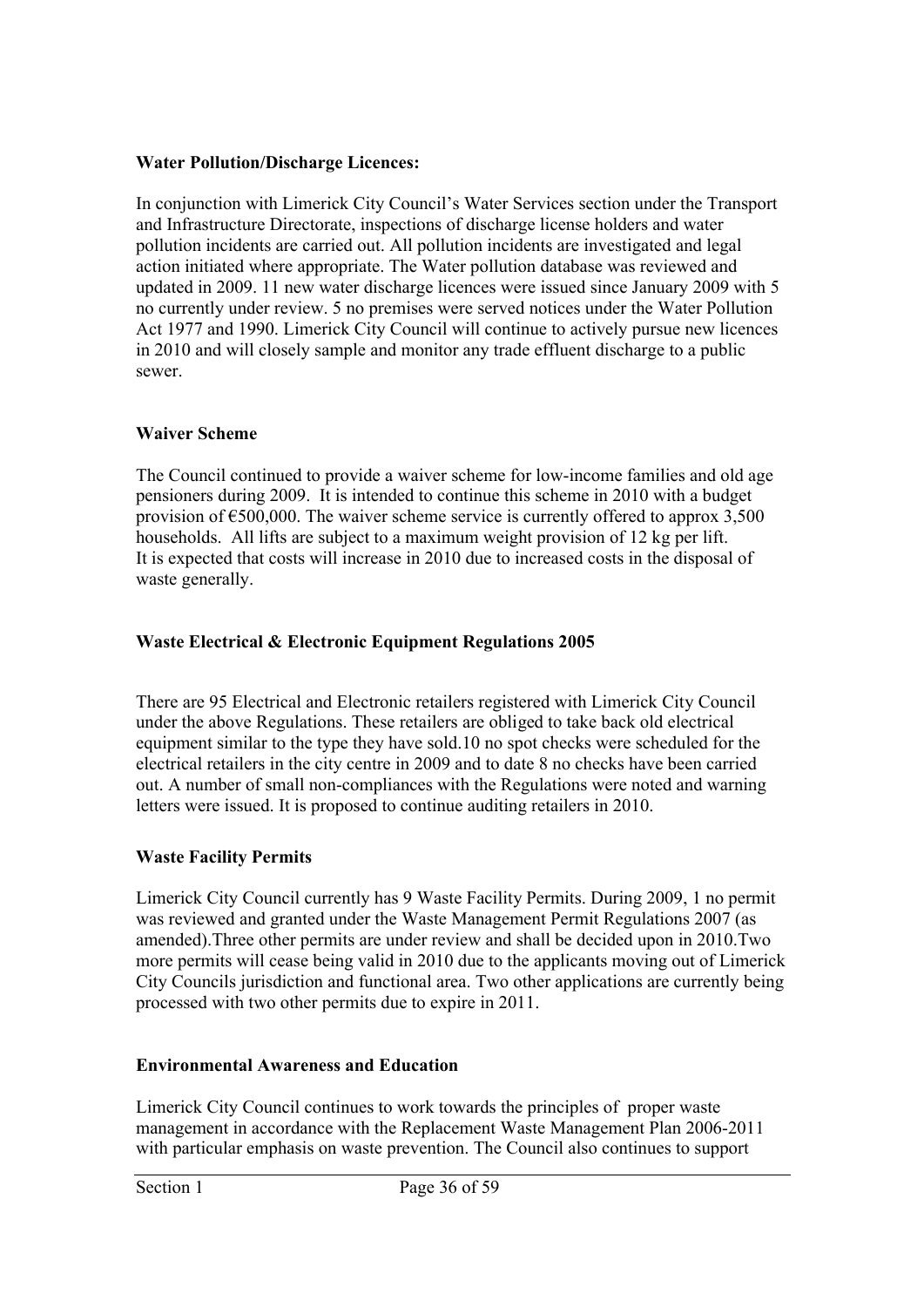home composting, the Green Schools Initiative, Gum Litter and Litter Awareness programmes and many other worthwhile initiatives.

The ongoing support of the Council members in relation to the Limericks Fairtrade status was very much in evidence in 2009.

# **Recycling Facilities**

In 2009 Limerick City Council provided 19 bring bank sites in the city and a mini recycling facility at Park Road. During 2009, the bring bank services being provided were reviewed and put out for tender. A new bring bank servicing contract will be in place in the first quarter of 2010. Limerick City Council has recently replaced the bring bank facility at O'Callaghan Strand with the intention in early 2010 of also including a bring bank facility in St Mary's Park.

# **Wetlands**

Limerick City Council is responsible for the ecological resource of wetlands existing within the City Boundary. Wetland areas are important ecological systems that are under threat worldwide. Significant work was undertaken to curb reed growth in the open water area at Westfields during 2008 and 2009. This will continue to be monitored throughout 2010.

Preparatory work is ongoing on the Baggot Estate Nature Park initiative. Tree surgery has been carried out on the tree lined avenue and thinning of trees in the 'urban' forest will continue during 2010. The grant application submitted to the Department of Environment Heritage  $&$  local Government for funding the compensatory wetland has been successful and we will look forward to progressing this initiative further in 2010.

# **Longpavement Rehabilitation**

The Works on Long Pavement Landfill Rehabilitation have been ongoing in 2009 but with less productivity than might have been expected due largely to very inclement weather and exceptional levels of rainfall in the summer months.

Works are progressing and it is expected that the remediation will be completed in the first half of 2010.

# **Litter Pollution**

Limerick City Council's dedicated Enforcement unit continued to deal with matters related to litter, illegal dumping, monitoring of plastic bag levy, the ban on smoky coal, the illegal transport of waste, wandering animals and dog licences during 2009. Set out below are some sample statistics for the year to 31st October, 2009. Number of complaints processed 2409 On the spot litter fines 433 Number of households surveyed in respect of their waste disposal arrangements 167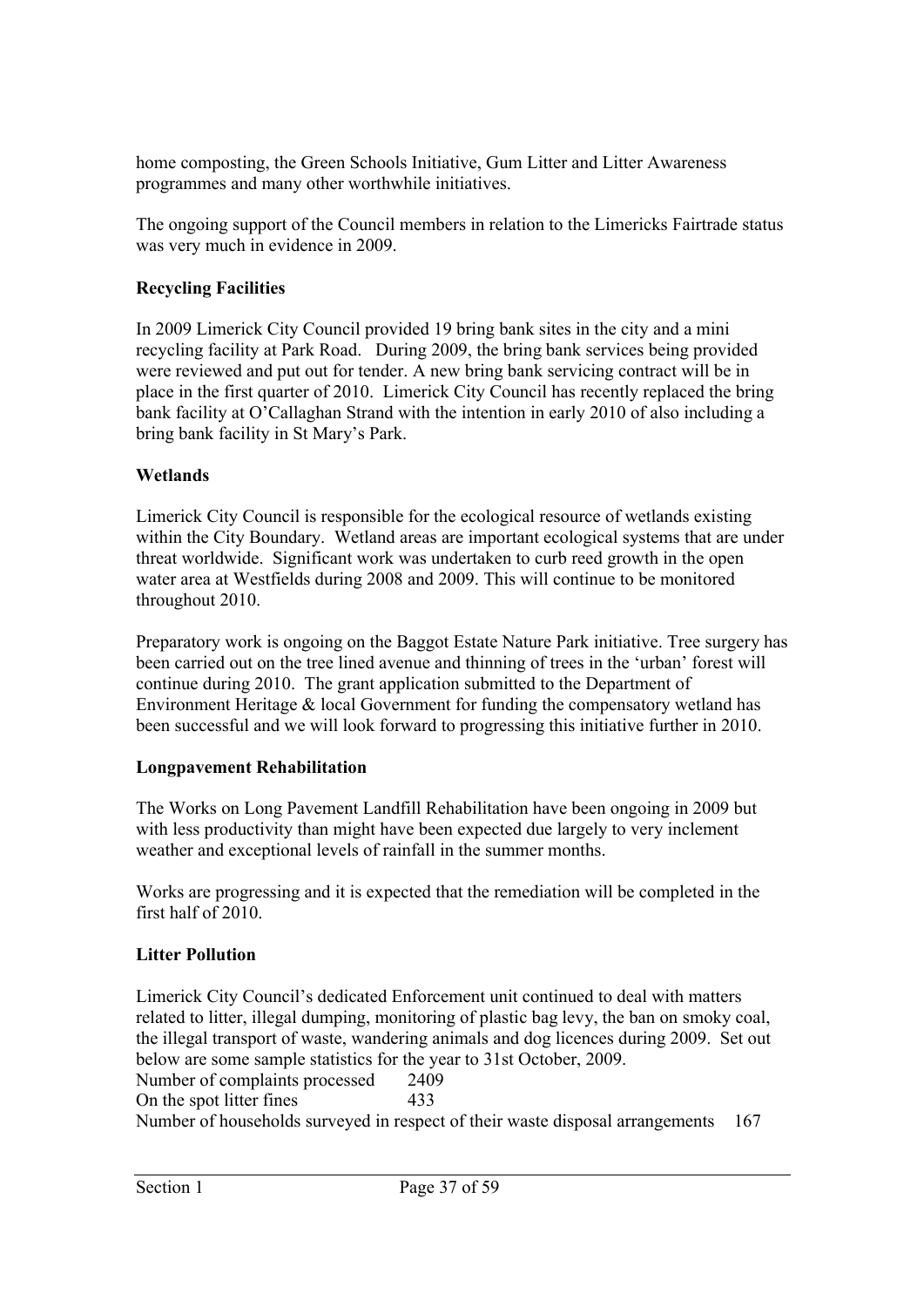Section 18 Notices, Waste Management Act 1996, (which includes household surveys and requires any holder of waste to submit information in relation to their waste activities) 34

Section 55 Notices, Waste Management Act 1996 (requires any holder of waste to take certain measures in relation to the holding, recovery or disposal of waste in order to prevent or limit pollution). 43

In 2010 Limerick City Council will continue to build on the close working relationship with schools, local communities and the Gardai in the prevention of litter offences and waste blackspots in Limerick City.

## **Air Pollution – ban on bituminous coal**

Enforcement Officers have inspected retailers in the city and the four main suppliers of solid fuel based in the city have been visited. A programme of spot checks of coal delivery operators selling coal also took place. The Council also took a successful prosecution through the District Court under the Air Pollution Act in 2009. The Council will continue to enforce these regulations in 2010.

As in previous years results produced at the Council's three air-monitoring stations, which are monitored by the HSE, did not exceed the smoke and sulphur dioxide levels allowed.

# **Street Cleaning.**

Under the Council's street cleaning responsibilities, the Cleansing Department continues to place an emphasis on keeping the City Centre and the main gateways to the City free of litter. In addition a Rapid Response Unit was set up to deal with litter black spots and illegal dumping.

Limerick City Council disposed of 1,953 tonnes of waste from January to October, 2009. The waste came from Litter Bins, the Milk Market, Street Cleaning and Fly Tipping.

In recent months a Street Washing Programme on the pedestrianised city centre streets has also been advanced.

# **Control of Horses**

In 2009 120 horses were impounded by Limerick City Council, 6 were re-homed by Animal Collection Services and 2 were returned to their owners. In 2010 the Council will continue to seize horses that are illegally kept in Limerick City as stipulated under the Control of Horse's Bye-Laws.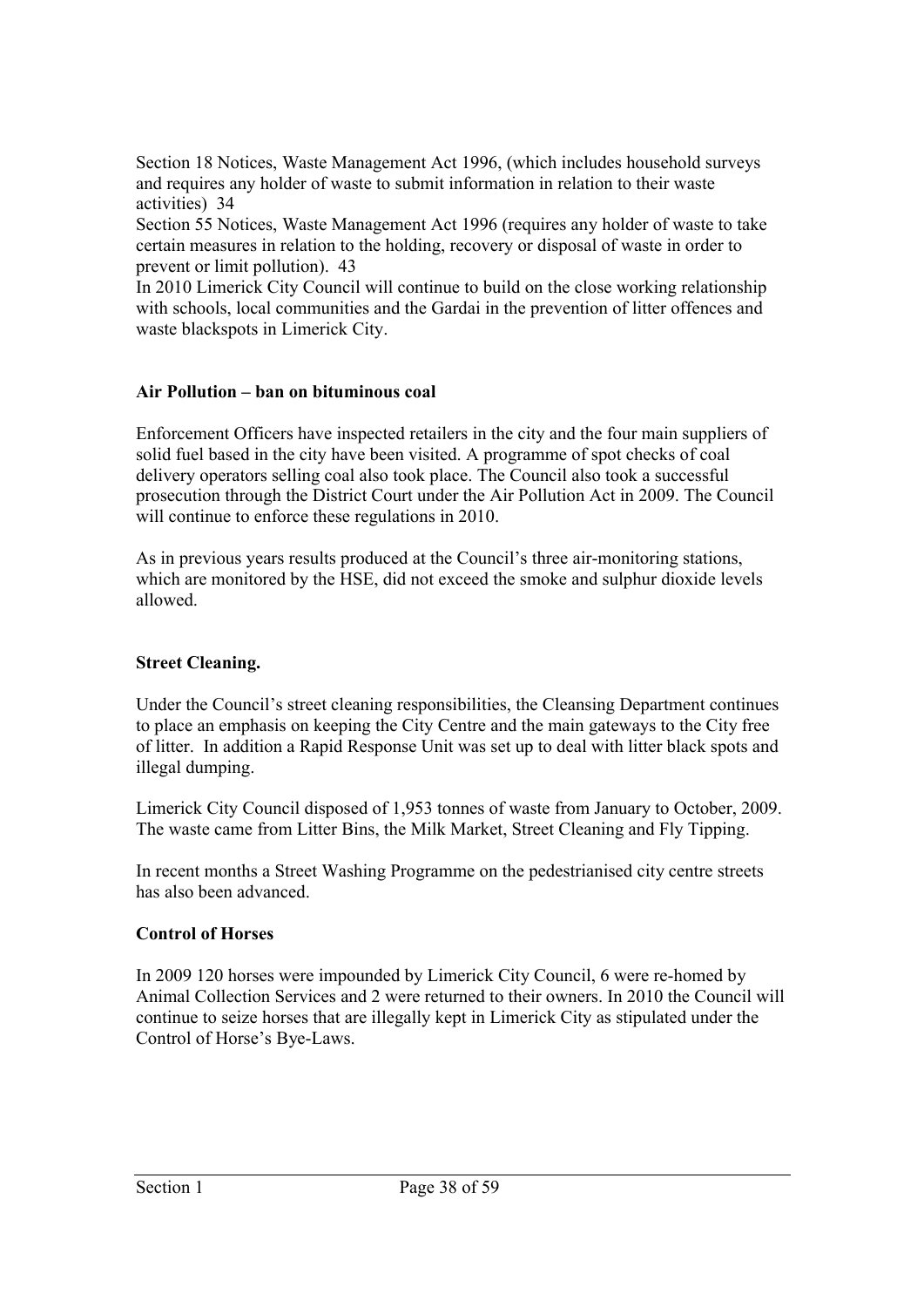# **Cemetery Services**

The City Council's Cemetery Department took great pride in the recognition by the Chambers of Commerce of Ireland Award for Best Use of Technology in the Local Government Sector, presented in October 2009. This Award recognised the online burial records service of Limerick City Council.

Restoration of graves was carried out in both Mount St Lawrence cemetery and Mount St Oliver. Ongoing improvement and maintenance work on kerbing, pathways and driveways continues to be carried out in both cemeteries. Flowers and bulbs have been planted in Mount St Lawrence cemetery. Grass, hedge cutting and weed control has been carried out in both cemeteries. A tree survey was carried out in Mount Saint Oliver Cemetery which resulted in fifty trees being removed. This area has been reinstated and seeded.

During 2009, to the end of November, there have been 401 internments in Mount Saint Lawrence and Mount Saint Oliver.

The Environment Department in conjunction with the City Archivist intends to progress the development of a Heritage Project at Mount St Laurence Cemetery in early 2010. In this regard an application for funding has been made also to the Heritage Council of Ireland.

# **Parks and Open Spaces**

The Parks Section is responsible for the management and development of public parks, public open spaces and civic decoration. During 2009 grass cutting was carried out on all verges, parks and open spaces on a regular basis. Flower and tree pruning and planting took place in all our public parks.

Work on the refurbishment of the shelter in O'Brien Park, Clare Street was completed during 2009. Also in conjunction with the Limerick Civic Trust the restored Richard Russell Fountain was unveiled at the Peoples Park.

A tree planting programme was carried out in various parts of the city from November 2008 to March 2009, using large semi-mature trees. The successes of previous planting programmes are now coming to fruition, which has resulted in an increase in tree pruning activity.

Development work at Shelbourne Park has been completed. The soccer pitches have been drained and newly sown and the park was reopened to the public in April 2009. A new children's playground has also been installed.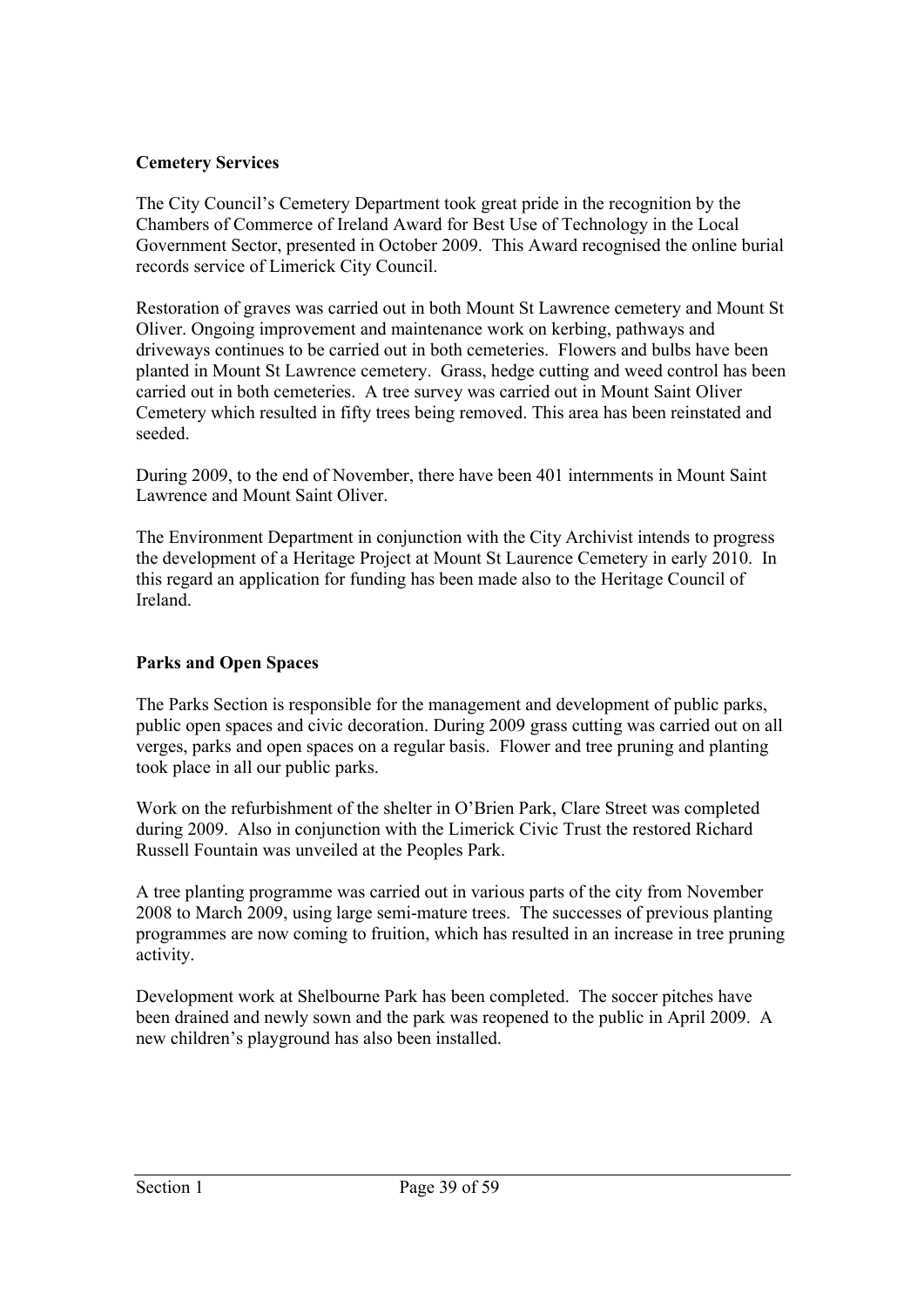# **Green Flag**

Limerick City Council in conjunction with Limerick County Council hosted a presentation and information evening with An Taisce for teachers, in schools participating in the Green Flag Programme from Limerick City and County in November 2009 in City Hall. In September of this year also, An Gaelcholaiste Luimnigh at Sir Harry's Mall were the most recent recipients of the Green Flag.

# **Urban Forestry**

Pruning of the mini forest located on the Childers Road commenced in December 2008 and with work completed in Spring 2009. A major tree pruning programme was undertaken on the tree lined avenue in Baggot Estate in 2008 and 2009. Tree pruning will continue throughout the City on a scheduled basis.

# **Playground Facilities**

Ongoing work on the management and maintenance of playgrounds in the city parks was carried out in 2009. In 2010 we will continue to audit our playgrounds to ensure that ongoing maintenance is provided.

## **Bridges in Bloom**

The Bridges in Bloom programme continued in 2009, with eight bridges decorated with hanging baskets and a new pilot scheme of winter baskets for Matthew Bridge.

# **Grants for Community and Voluntary Groups**

The Grant Assistance for Environmental Improvement Initiatives Scheme was introduced in 2003 to assist community and voluntary groups financially, in their efforts to improve the visual amenity of their area. This year  $\epsilon$ 55,000 was allocated to 32 groups from all over the City. The type of work eligible for grant assistance included tree/shrub and flower planting, grass cutting, skip hire, equipment purchase and hire, etc. It is intended to continue this worthwhile Scheme in 2010.

#### **Shannon River Basin Management**

In accordance with the EU Water Framework Directive the Draft Shannon River Basin Management Plan is currently being formatted, with completion expected in January 2010.The draft plan will explain what the key water issues in the river districts are and will set out the current status and condition of its waters. The draft plan will also set out a comprehensive programme of measures for river water status improvements.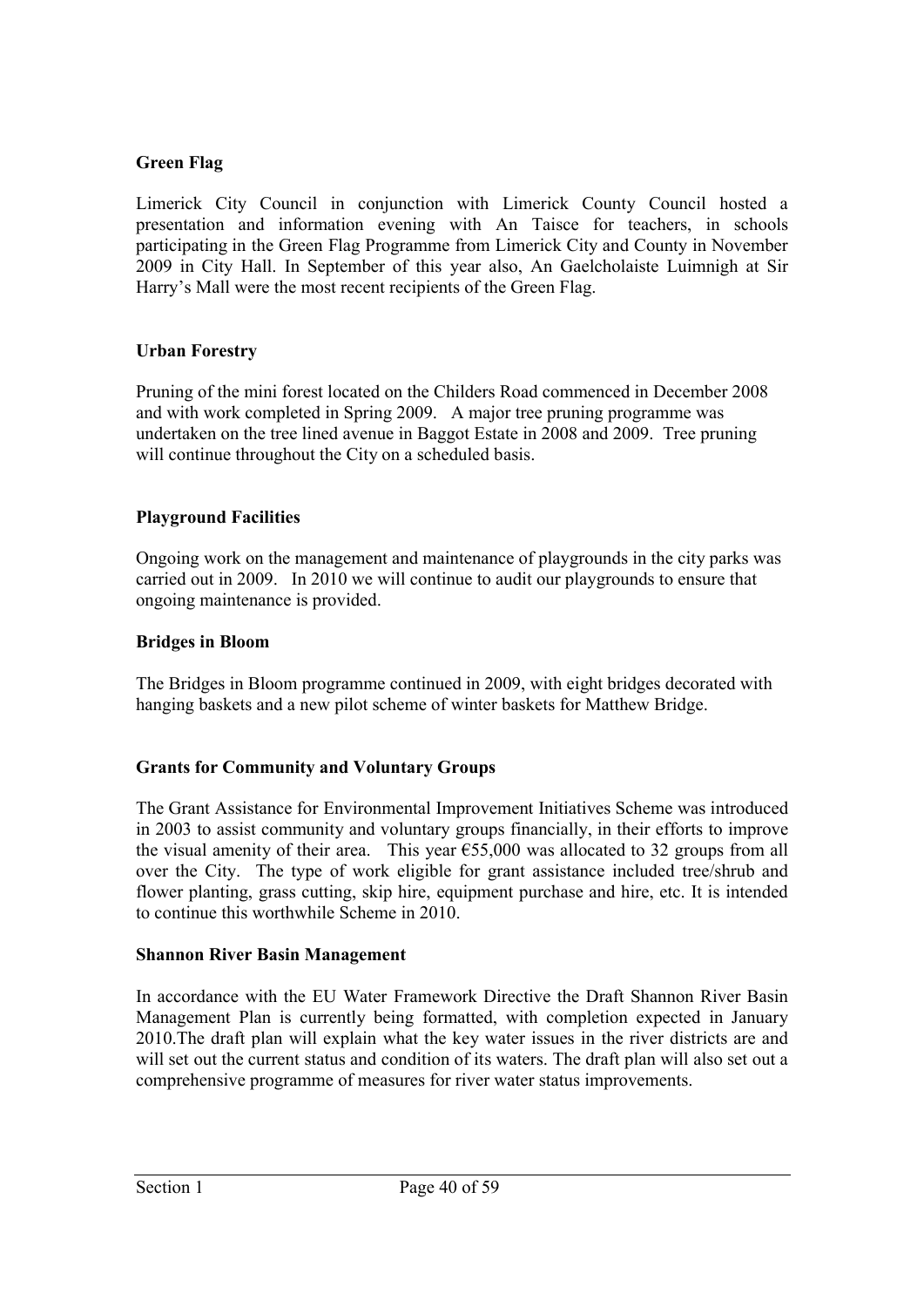# **EMERGENCY SERVICE**

The Service has four broad areas of activity that are mutually supportive in the delivery of an integrated service to the public.

- (1) Fire & Emergency Operations
- (2) Fire Prevention, Building Control and Dangerous Buildings
- (3) Major Emergency Management
- (4) Fire Service Mobilisation and Communications

## **Fire & Emergency Operations**

Achievements for 2009 include:

- The service successfully attended 1,368 incidents from  $1<sup>st</sup>$  January to 31 $<sup>st</sup>$  October,</sup> 2009. Of this number, 807 were fire incidents and 174 were road traffic accidents. The average of turnout times for 2009 is 1 minute and 36 seconds.
- Training courses were provided for staff in the following areas, Emergency First Responder, Winching, Hiab Crane, Bloodborne Pathogens, Manual Handling, Incident Command, Road Traffic Accident Instructor, Breathing Apparatus Instructor, Hazardous Materials, Compartment Firefighting Techniques Instructor, various Senior and Junior Officer Training Courses and Seminars.
- Health and Safety awareness and competency was enhanced by the conduct of IOSH-accredited Supervising Safely and Working Safely courses which were attended by Senior & Junior Officers and Firefighters, respectively.
- A new Safety Statement was developed and implemented.
- Ten officers completed 3 days of tunnel firefighting training in Switzerland in preparation for the training and response required for the Limerick Tunnel.
- A records management database was put in place for the inspection, testing and certification of firefighting and rescue equipment.
- Service and maintenance contracts were put in place for the entire emergency vehicle fleet, including full DoE testing.
- A comprehensive programme of pre-fire planning was devised and implemented for high risk premises within the Service's operational area.
- The programme of Fire Station upgrading and maintenance was furthered by the replacement of the rear appliance bay doors.
- Specifications and tender documents were prepared and/or issued for the procurement of new Water Tanker and Water Tender Ladder appliances.

Plans for 2010 include:

- To conduct annual block training and training to prepare for incidents in the Limerick Tunnel.
- To further enhance the training regime within the Fire Service.
- To maintain and improve on standards of Health and Safety.
- The purchase of a new Water Tanker and Water Tender.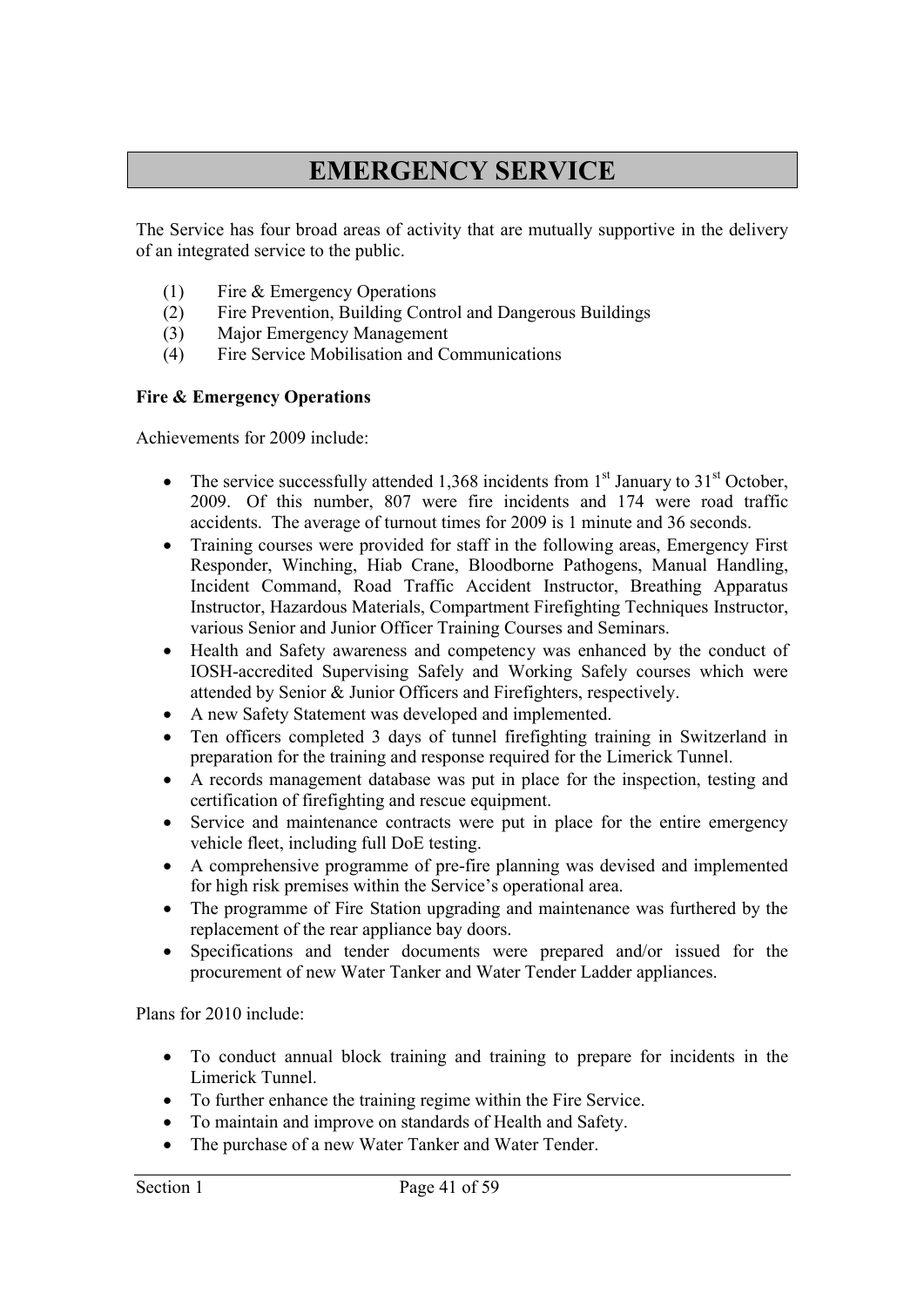- To prepare specifications and tender documents for the procurement of a new Emergency Tender.
- To prepare a specification for the procurement of new structural firefighting kit.
- To continue the development of the pre-fire planning programme.
- To continue the programme of Fire Station upgrading and maintenance.

# **Fire Prevention, Building Control & Dangerous Buildings Department.**

The function of the Fire Prevention, Building Control & Dangerous Buildings Department is to ensure the health, safety and welfare of people who occupy or use buildings, through ensuring the reduction of fire risk, proper means of escape, the access for people with disabilities and the conservation of fuel and energy.

## **Major Emergency Management Section**

The functions of the Major Emergency Planning section are to implement the provisions of the 2006 Framework for Major Emergency Management in Limerick City Council, to review and oversee Limerick City Council's Major Emergency Plan and to continually enhance Limerick City Council's capacity to respond to a major emergency.

Achievements for 2009 include:

- The successful completion of a table-top exercise involving members of the Limerick City Council Crisis Management Team (CMT).
- The successful completion of a combined Local Co-ordination Centre familiarisation course and table-top exercise involving 35 members of Limerick City Council, An Garda Síochána and the HSE.
- Fitting out of the Local Co-ordination Centre and CMT Room at City Hall including the Information Management systems and equipment kits.
- Successfully implementing the response and co-ordination function of the CMT and the associated Information Management system during the period of flood risk to the city in November/December and proceeding to the recovery phase upon the threat subsiding.
- Completion of Information Management training courses.

Plans for 2010 are:

- To issue updated MEP appendices and review current mobilisation procedure.
- To conduct further exercises to test Limerick City Council's capacities for Major Emergency response.
- To develop the necessary resources to facilitate the setting up of an On-site Coordination Centre.
- To develop procedures for the setup of the Local Co-ordination Centre at City Hall and the control of access to the centre.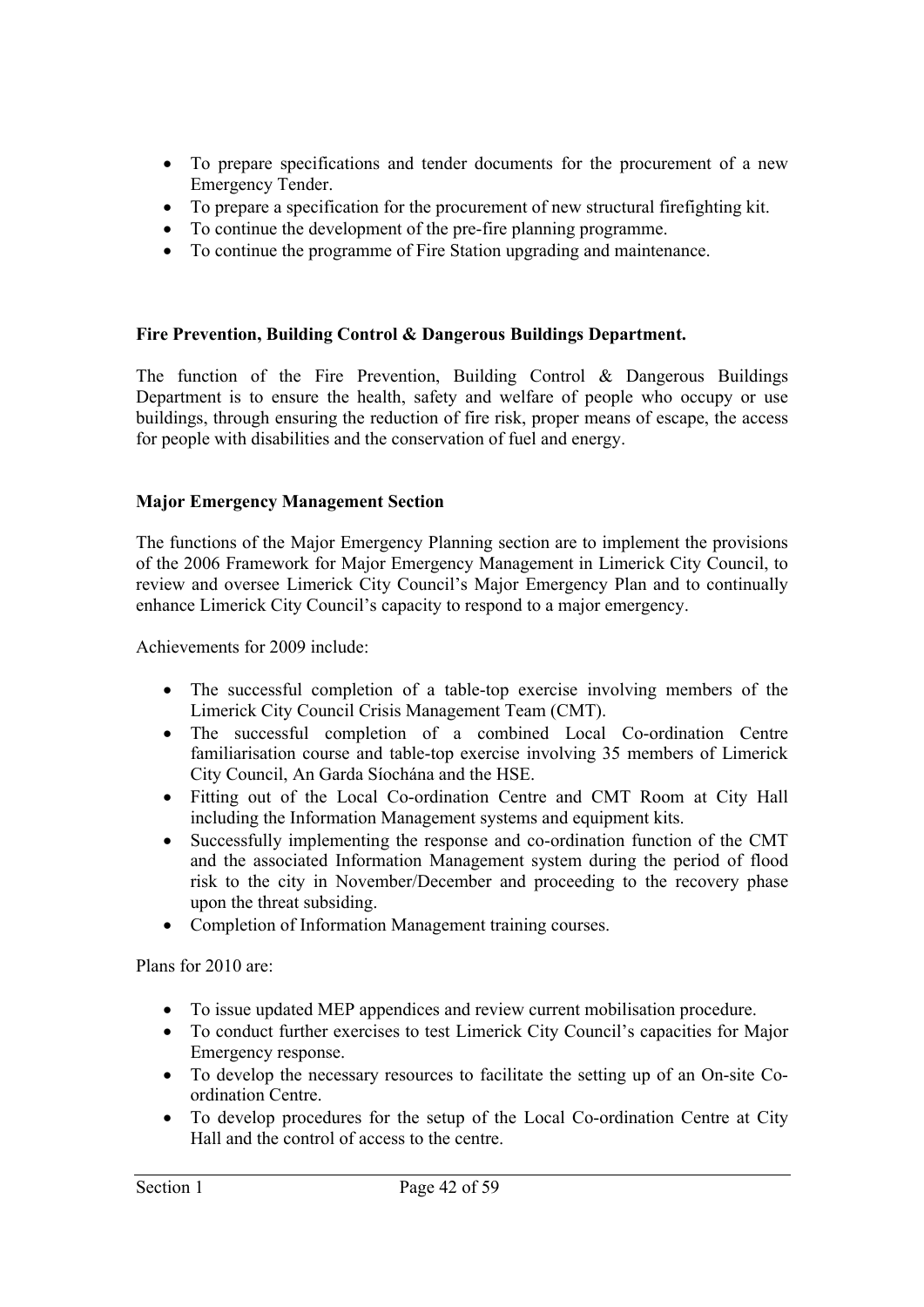- To develop a continuous Major Emergency training programme within Limerick City Council.
- To improve the awareness of Major Emergency Management within all areas of Limerick City Council.

#### **FIRE SERVICE MOBILISATION AND COMMUNICATIONS:**

The Munster Regional Communications System (MRCC) is located at the City Fire Station. The MRCC Project was set up to improve the speed of response and efficiency of the call-out system for the fire authorities in Munster and became operational in December, 1992 .Limerick City Council is the contracting Authority for this system and provides the service on behalf of the ten member Fire Authorities in Munster.

The Centre currently mobilises 66 retained fire stations throughout Munster and 4 fulltime stations in Limerick City, Cork City and Waterford City.

In 2009, achievements included:

- Munster Regional Communications Centre handled in excess of 22,000 emergency calls from the public in the Munster Region.
- Maintenance and improvement on high performance standards in terms of the accurate and efficient despatch of Fire Service resources within the Munster Region.
- Ongoing development of geographic information systems in MRCC
- There have been significant developments of management information systems in accordance with the requirements of the MRCC and the participating fire authorities.
- Re accreditation to ISO 9001:2001 has been achieved over all business areas. The system has passed its annual systems audit with the NSAI during which the MRCC's quality management systems were found to be "excellent".
- On-going development of telecoms and Radio Communications Systems
- Continued development of regional mobile data project
- Full implementation of all internal and external training programs including National Incident Command and Major Emergency Planning training.

#### **CIVIL DEFENCE**

The Civil Defence provides emergency relief and support, when called upon by Limerick City Council and other civil authorities and helps to ensure the continued operation of vital services and the maintenance of public life during emergencies.

Activities for 2009 included:

- 35 volunteers completed Occupational First Aid Course
- 30 volunteers completed in Cardiac First Response.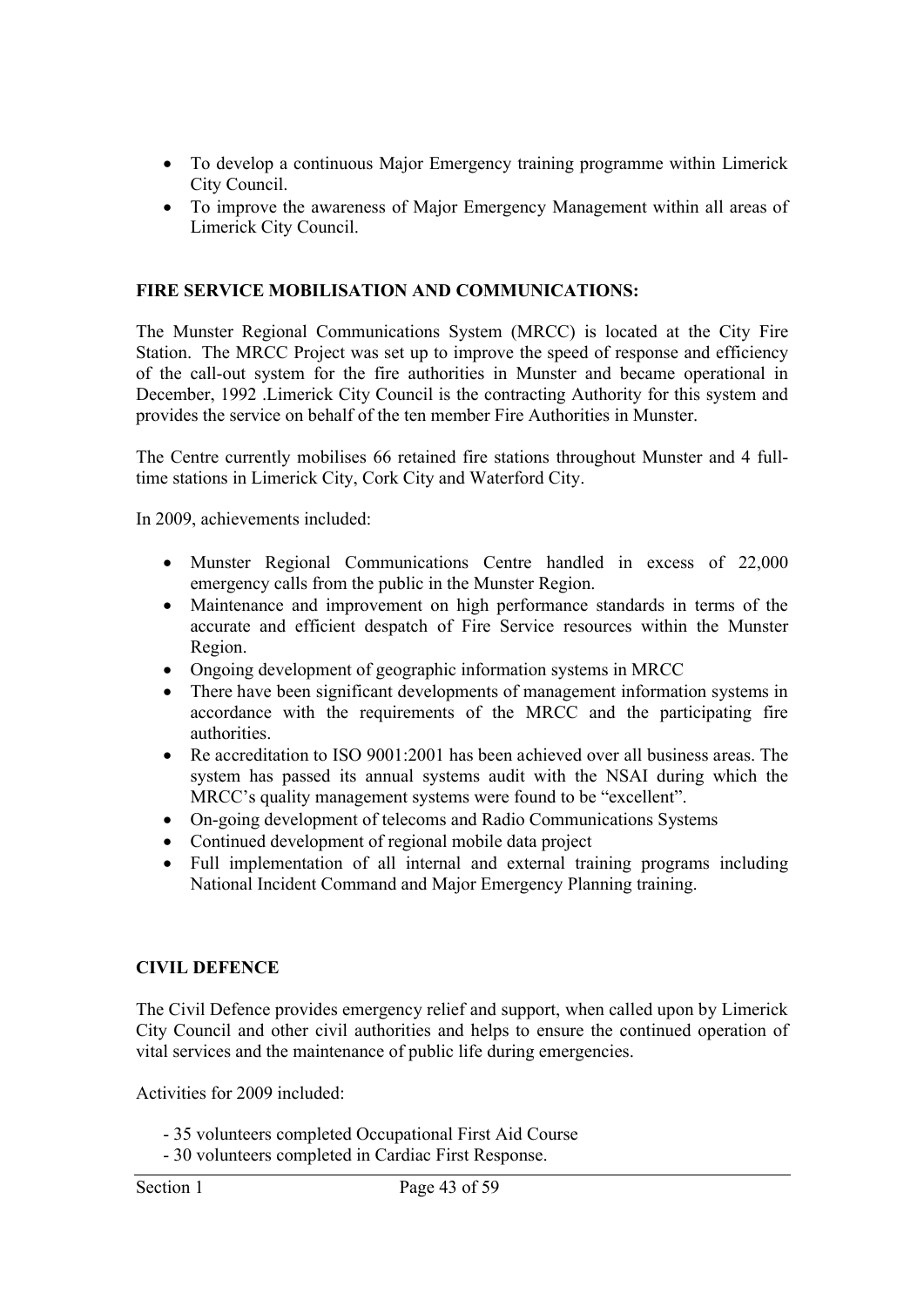- 15 volunteers waiting to set Emergency First Responder Exams, will go into 2010
- 15 volunteers completed Basic Firemanship Course, 15 waiting to sit exam, will go into 2010
- 25 volunteers completed Radio operations and procedures.
- 8 volunteers on Pump Operators Course waiting to sit exam, will be completed in 2009
- 8 volunteers on Road Traffic Accident Course waiting to sit exam
- 2 Instructors in Search Techniques and Map Reading.
- 3 instructors completed Induction Course at Civil Defence College
- 3 new Cardiac First Response Instructors
- 2 new Radio Communications Instructors
- 13 new Level 2 Coxswains total now 20
- 12 new VHF marine Radio licence holders
- kayaks back on the water to assist in searches 7 in total, training ongoing

Conversion of old ambulance to Communications van now complete

- Bicycle unit (6 in total) launched in May to cover first aid events and assist in searches.
- Mercedes Sprinter purchased in December 2008 will be shelved to respond to searches, flooding etc
- Upgrading of Civil Defence H.Q. Ongoing

9 vehicles now made over new Civil Defence colours and insignia, last vehicle (Fire Appliance) will be completed late 2009, early 2010

Emergency Response Team in Thomond Park

#### **Plans for 2010 include:**

Continue the upgrading of the Civil Defence H.Q.

Continuation of enhancement of training programme across the services.

- Recruitment freeze at moment to facilitate multi-skilled training across existing volunteers before recruiting new volunteers.
- Continually raising Limerick City Civil Defence's profile within the City and nationally.
- 9 12 Level 2 coxswains to be trained to Level 3
- 6 volunteers to be trained as Level 2 coxswains
- 30 volunteers to be trained in Level 2 for kayaks
- 1- 2 new Occupational Instructor

10 - 15 volunteers to be trained as Emergency First Responders

1 - 2 new Welfare Instructors

Welfare service up and running

Volunteers to receive the following training : -

- water awareness
- swift water rescue
- manual handling
- patient handling
- Hepatitis B vaccination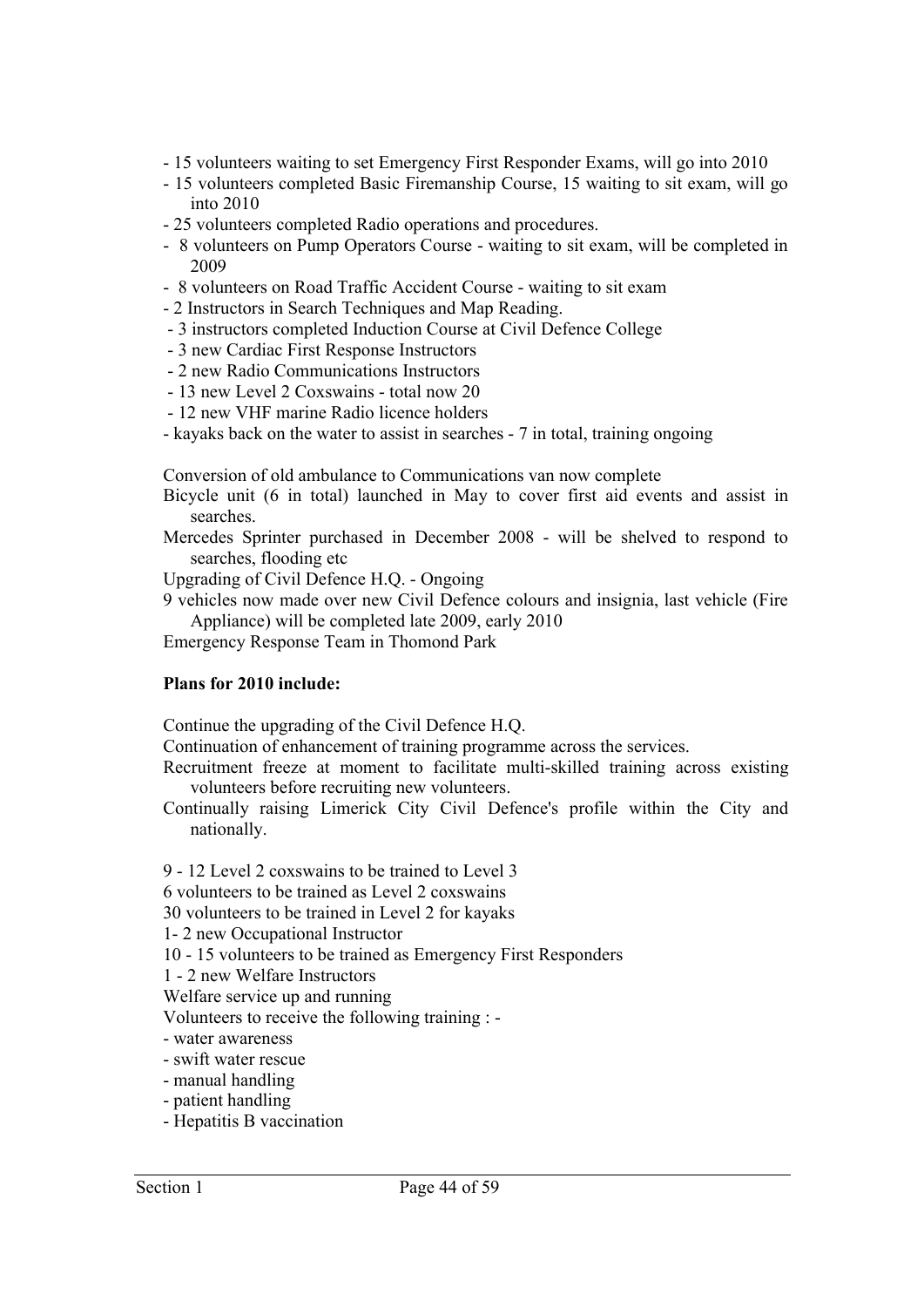# **RECREATION AND AMENITY – PARKS, LIBRARY SERVICE, CULTURE, SPORT, COMMUNITY AND ENTERPRISE**

Limerick City Council provides a range of arts and cultural services through its combined support for the Arts Service, Limerick City Gallery of Art, the Library Service and the Museum Service. Together these services provide programmes of activities that create an access for all approach to service provision.

# **Jim Kemmy Municipal Museum**

There were 1,386 acquisitions to date in 2009. These include, a major donation of material relating to Michael Colivet, Commandant of the Irish Volunteers in Limerick in 1916 and Limerick's 1st TD; a collection of Limerick business postcards 1910-50; a clock by F. Dilger; memorabilia from Limerick Clothing Factory; several butter wrappers from Co. Limerick Creameries; a photograph of the Royal Munster Fusiliers at Gibraltar; and a suit made by Todd's of Limerick and a jacket by Cannock's.

The assistant curator acted as the Limerick representative to the Irish Walled Town Network. A grant of €85,000 was received through the network for work in Exchange Lane, Charlotte's Quay and St. Lelia Street. This work is now complete.

Culture Night was a major success, with over 500 people on the night and over 100 on the walk around the city walls.

There were 3 art exhibitions in the Museum during the course of the year, by Jennifer Walsh, Cecilia Moore and Paul Weerasekera. Planning proceeds for the "Seen but not Heard" childhood exhibition due to open in January 2010.

The Museum continued to provide space and supervision for visitors wishing to consult the Limerick City Archives. It also continued to provide access to researchers wishing to consult the parts of its own collection not on open display. Images from the collection were provided for a number of books and displays, as well as for a TV production on the Limerick Soviet.

During the year the assistant curator published two articles in the North Munster Antiquarian Journal and contributed a chapter to the Limerick Volume in the History and Society Series.

There was a major update of the Museum Website in the early part of the year and plans are afoot to improve access to the online catalogue. Following the update there was a surge in hits, which tapered away through the year. The total hits for 2009 was in excess of 5,000,000.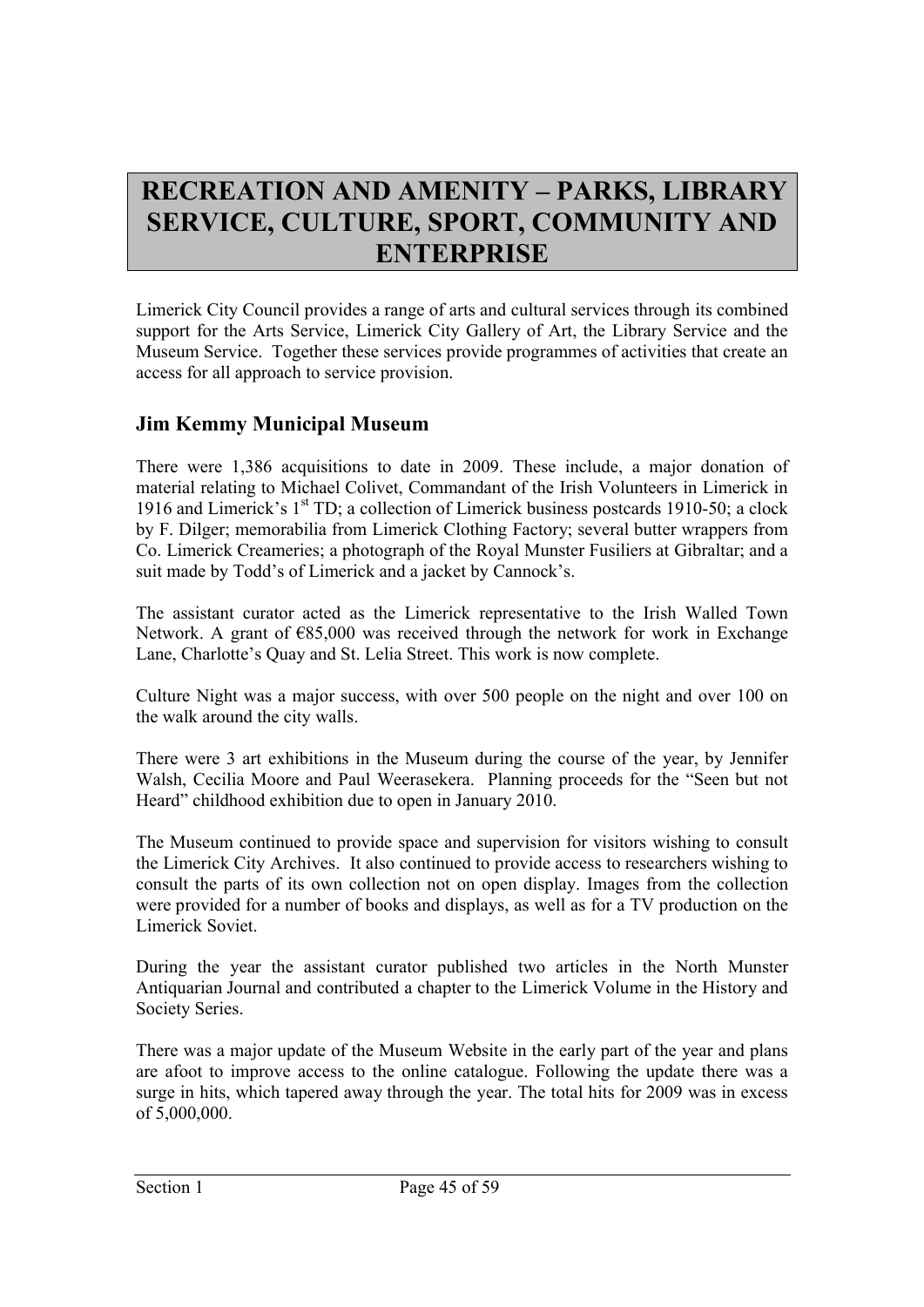Visitor numbers to date in 2009 are c 17,500 an increase of over 25% on 2008. This was largely due to a grant from the Department of Arts Sport and Tourism to extend opening hours during the tourism high season.

Larry Walsh the curator retired at the end of June, we wish him well in his retirement.

# **Limerick City Gallery of Art**

# **In 2009 the following exhibitions have taken place at Limerick City Gallery of Art:**

 *'The Ice Above, the Fire Below', and other works, 2007-2009* Clare Langan

 *Into Irish Drawing*, Curated by Arno Kramer, presenting the work of 22 artists including David Godbold, Alice Maher and Tom Molloy, with an accompanying catalogue

 *Excursions –* Performance Festival in association with Limerick City Arts Office

 OPEN e v+ a 2009, *Reading the City*, Co-Curators: Angelika Nollert and Yilmaz Dziewior. LCGA works with ev+a on co-ordination, installation, marketing, young ev+a and ev+a events. This year a programme of walking tours, meet the artist primary and secondary school events, school tours, family days and Bealtaine activities were co-ordinated by LCGA

*A Place to Stay*, Gillian Kenny and an accompanying catalogue

 *Behind Smoke and Mirrors*, Open Studio Residencies and Exhibition with artists Aideen Barry, Bernardine Carroll/Maggie Shirley, Garvan Gallagher, Carl Giffney, Emma Wade, accompanied by a catalogue. Curated by Susan Holland, Shinnors Scholarship, LCGA

 *Noughties but Nice*, *21st Century Irish Art*, Aideen Barry, Sarah Browne, Amanda Coogan, Denis Connolly / Anne Cleary, Joe Duggan, Ciara Finnegan, Sean Lynch, Andrew Kearney, Tom Molloy, Caroline McCarthy, Seamus Nolan, Eamon O'Kane, John Shinnors, accompanied by a catalogue. Curated by Mike Fitzpatrick and Susan Holland

# **Limerick City Gallery of Art activities for 2009:**

- Steady incremental visitor increase, demonstrating particular growth in February and July
- Exhibited the work of 104 artists
- Published 5 catalogues and 1 DVD
- Developed new accessible web-site, launched January 2009
- Collaborated on 6 multi-venue events; Excursions, Un-fringed Festival, Cuisle Poetry Festival, National Drawing Day, Heritage Week & Culture Night
- Trained 8 art and post-graduate student volunteers to assist on Family Days and artists' workshops
- Hosted 22 Free Family Day Workshops
- Hosted 1 Concert and 5 Theatre Performances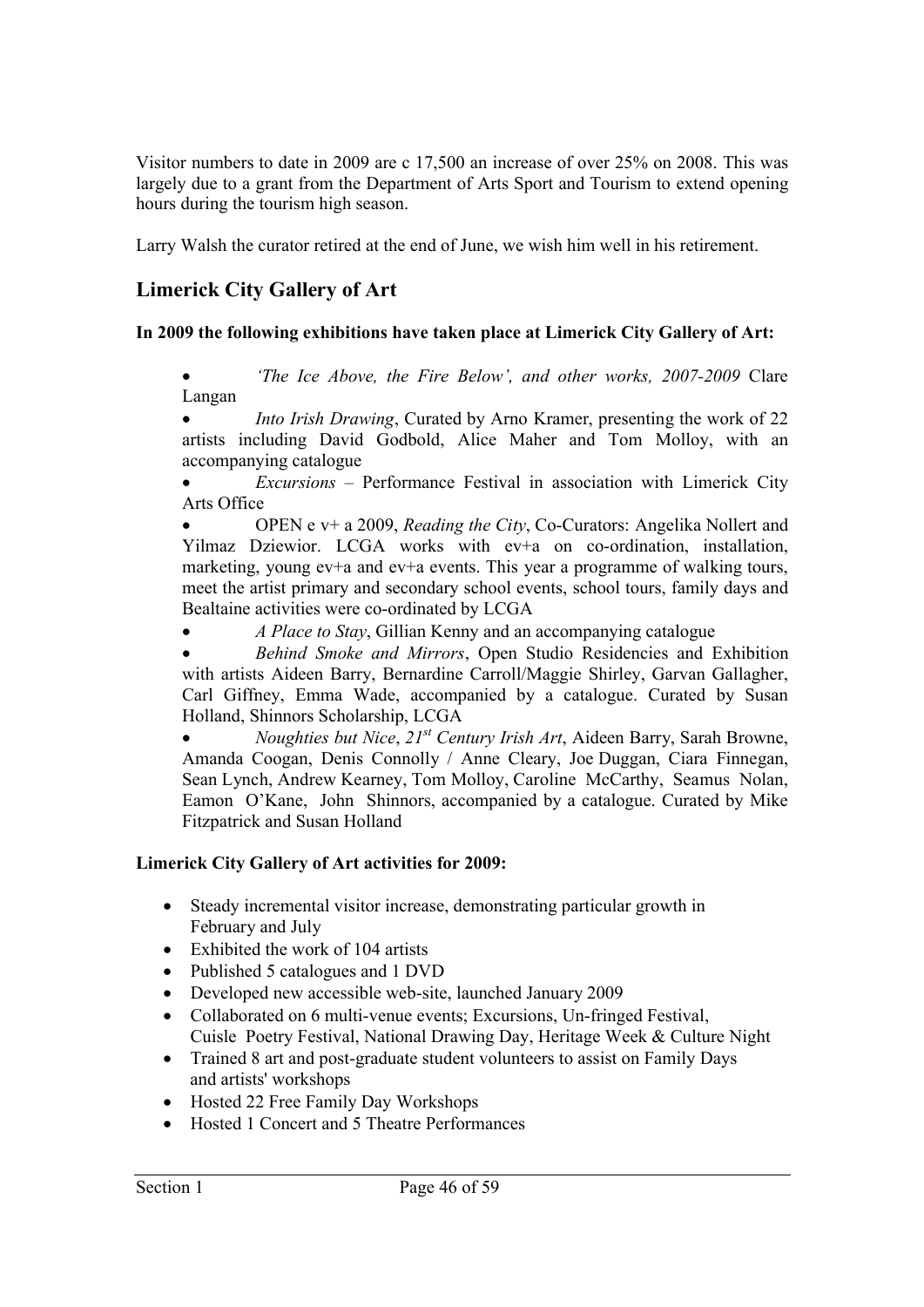- Hosted 28 Free primary school workshops welcoming more than 2,200 students through our doors for on site tours or workshops
- Hosted 3 Free seminars
- Hosted 9 Free Lectures / Meet the artist /In conversation events
- Given 91 Free exhibition tours to educational and community groups
- Offered 8 Free multi venue public tours
- Hosted two VAI Artists Development Workshops
- Facilitated exhibition for the National Learning Network, students with intellectual disabilities

# **Heritage Council Museum Standards Programme Accreditation**

LCGA houses a fine collection of works by Irish artists, ranging from the eighteenth to the twenty-first century, the National Collection of Contemporary Drawing and the Michael O'Connor International Poster Collection. LCGA is working towards Interim Accreditation in 2010 to reach 25 minimum standards. This year policy documents were developed on Loans, Collections and Disposal and the MSPI accreditation panel undertook an on-site assessment.

# **Gallery Development Phase II**

In 2008 the Gallery received a capital grant offer of €960,000 from the Department of Arts, Sport and Tourism for the physical development of the gallery. In 2009 additional capital grant aid from of  $\epsilon$ 500,000 the Department of Arts, Sport and Tourism was made available to Limerick City Gallery of Art.

The LCGA Gallery Development Phase II includes:

- refurbishing gallery spaces to museum standard to provide high quality contemporary art exhibition display and the addition of purpose built art storage
- improving visitor services through the provision of a multi-purpose workshop, social space, café and library and other necessary facilities

The Design Team has submitted the Tender reports to Limerick City Council. Tenders were very competitive, giving a reduction of over 50% on the previous project cost.

In 2009 the gallery received funding from the Arts Council, the Heritage Council and Failte Ireland.

# **The Arts Service**

Limerick City Council was one of the first local authorities to jointly fund, with the Arts Council the position of Arts Officer in 1988. This joint funding arrangement continues to the present day. In 2002, The Limerick Integrated Arts Strategy was published outlining six strategic action areas that set out to achieve an inclusive and co-ordinated approach to arts provision in the city.

- Public planning and support for the arts
- The Creative City
- Public access and participation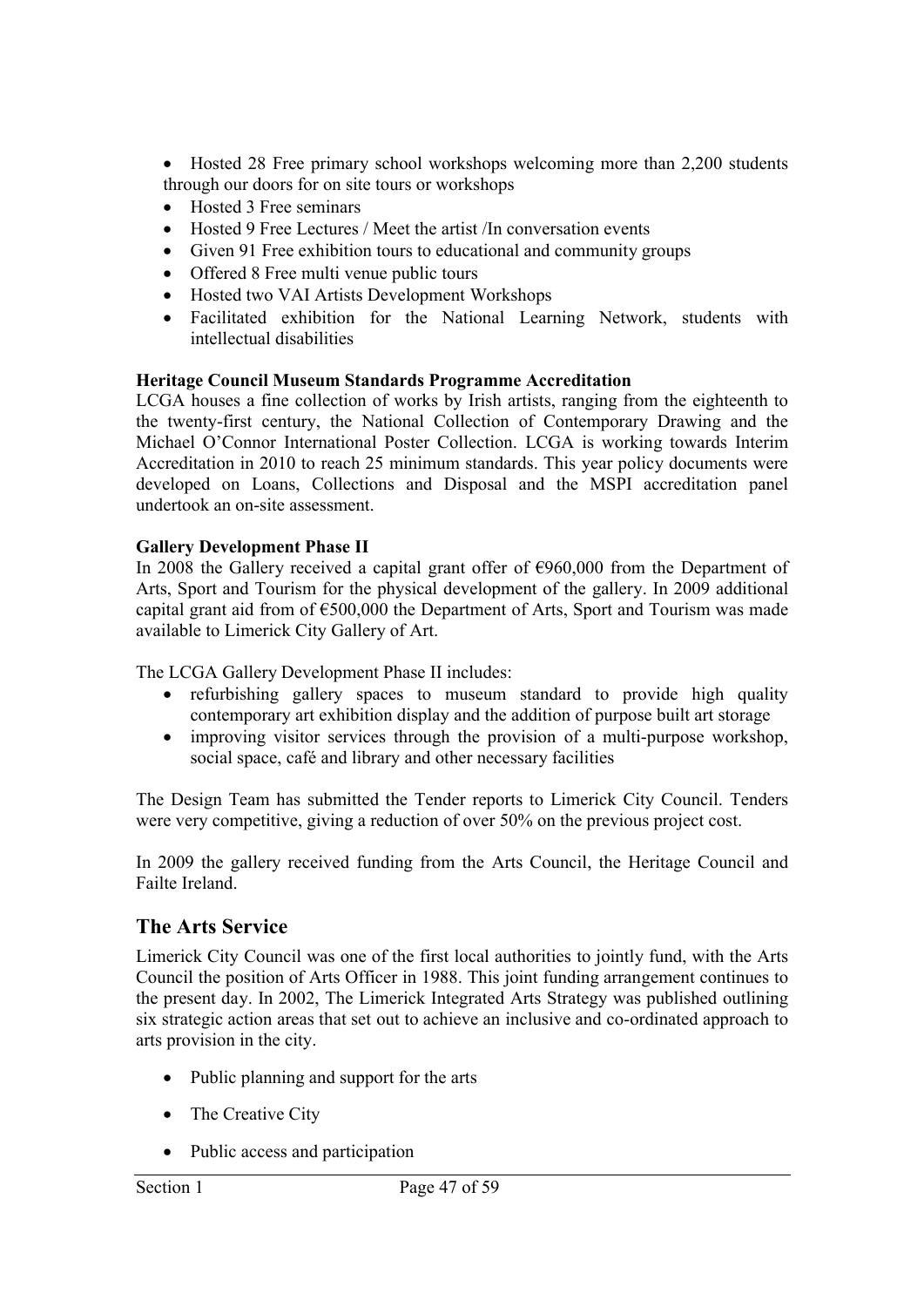- The individual artist
- Infrastructure and facilities for the arts
- Collaboration and partnership

The following are the range of services provided by The Arts Office of Limerick City Council in 2009;

# **1. Information and Advice**

Support and advice for people in the arts community and those interested in engaging with the arts, and the general public.

# **2. Supporting and developing The Arts Infrastructure of the City**

- Recommendations on revenue funding for established arts organisations
- Recommendations on Grants under the Arts Act
- Facilitation of development of cultural infrastructure through partnership
- Management of Limerick Artists' Studios
- Membership of the boards of management committees of a number of events, organisations and institutions.
- ACCESS Funding application for 8 artists' apartments in John's Square

# **3. Support for the Individual Artist**

For residencies, travel bursaries and specific originated arts interventions

#### **4. Arts Programming**

• Annual events such as Excursions, The Kate O'Brien Weekend, e  $v+$  a, Cuisle Limerick City International Poetry Festival and Culture Night

#### **5. Art form development**

- Support for festivals as part of the annual cultural calendar
- Support for organisations involved in art forms such as theatre, dance, visual art, music, literature, architecture, community arts

#### **6. Art and Education**

Limerick City Council has developed partnerships with other external service providers, agencies and departments within the local authority to ensure that the appropriate resources and expertise are channeled where they are most required.

The renaming of the Arts Office as the Arts Service in 2002 represented a commitment to the concept of a service that understands and works to meet the needs of artists, participants in arts activities, audiences, and the general public. The Arts Service is therefore a proactive developmental endeavour.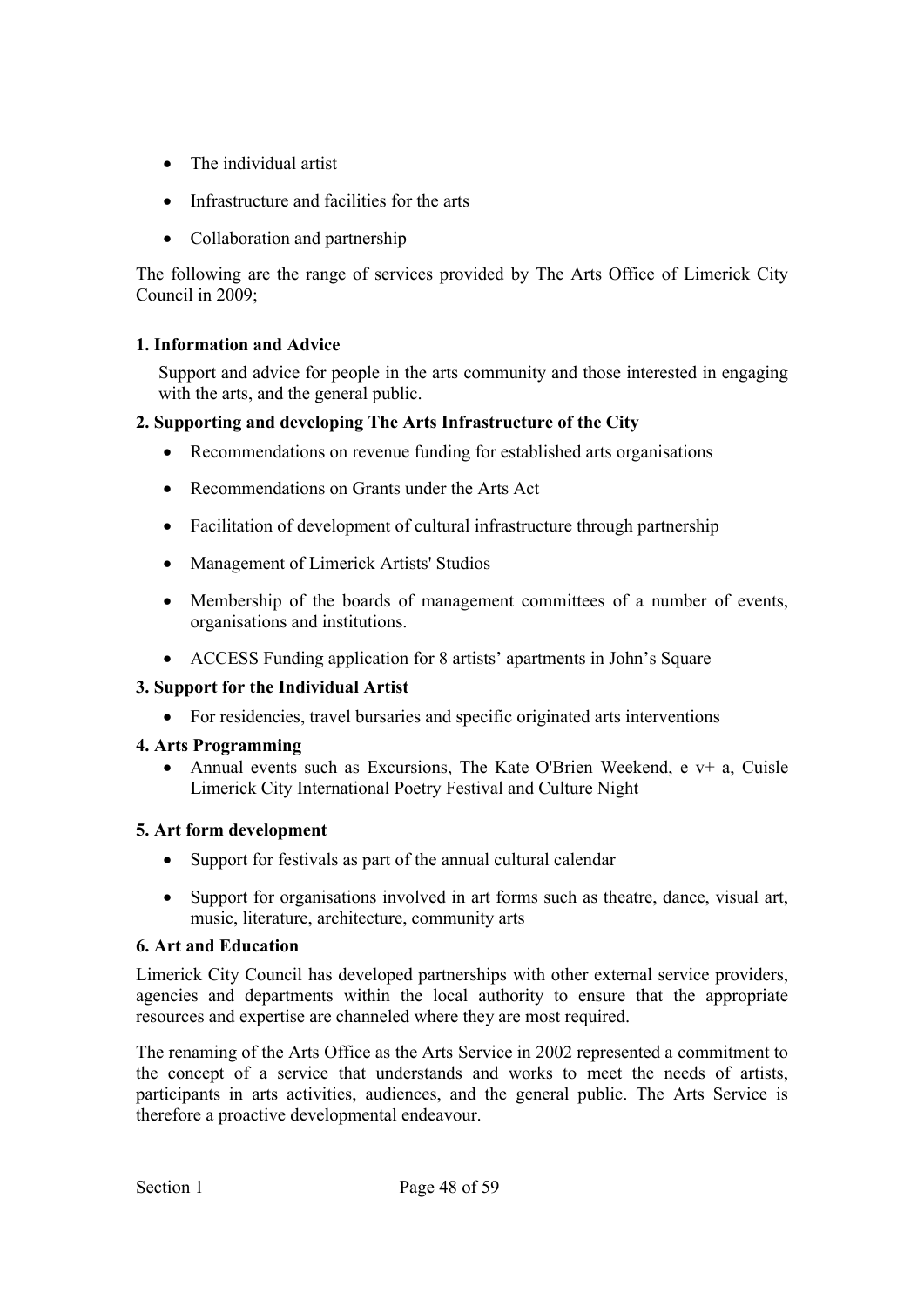# **Limerick City Library Service**

The Public Library Service in Limerick operates from the Headquarters and Central Library at the Granary, Watch House Cross Community Library, Roxboro Branch Library, Caherdavin Branch Library and the Schools Mobile Library to serve the people of Limerick City.

A library should encourage people to visit and stay for a while, to explore, find information or let their imaginations run wild. It should provide an environment for reading and studying for individuals and groups. Visitors should be able to listen to music, read the newspaper, learn a language or use the technology provided.

The public library is one of our first democratic institutions. It provides access to knowledge and knowledge is power. Through its collections and services the public library in Limerick offers access to books, journals, magazines, music, newspapers, languages, exhibitions, educational toys, information technology, events and activities.

Technology such as, Jaws/Kurtzweil which is freely available offers an invaluable service to people who are either deaf or blind. Online access to the entire catalogues of every public library service in the country is available to members of the library via the Internet and a library membership card.

The many benefits from technology include access to the Driver Theory Test on CD; a total of 50 Public Internet PC's; Horizon Library System; Who's Who in Limerick' Newspapers' Collections; Mayors of Limerick; 1197 – 2006; Obituaries; Death Notices; Inquest Reports; Funeral Reports, etc; and Business Databases.

Events and activities include Children's Book Festival; Book Clubs; Bealtaine; Library Ireland Week; Culture Night; and Gramophone Circle, among others.

# **Reference & Local Studies**

# **Queries**:

The main work of this department continues to be assisting people with research queries. There is a continuous stream of call in visitors with a variety of research needs. We also deal with a large and increasing number of e-mail queries.

# **Family History**:

The library now offers a great deal of assistance to people researching their family history. We have developed a large database of local information (almost 200,000 family name records) and have developed a good level of expertise in using on-line genealogy resources.

# **Lecture Series**:

The series for 2009-10 is the  $12<sup>th</sup>$  series of monthly lectures. The average attendance at these lectures is approximately 70 to 80. The recent lecture on researching family history, given by Séan Gannon of the City Library staff, attracted an attendance of close to 150.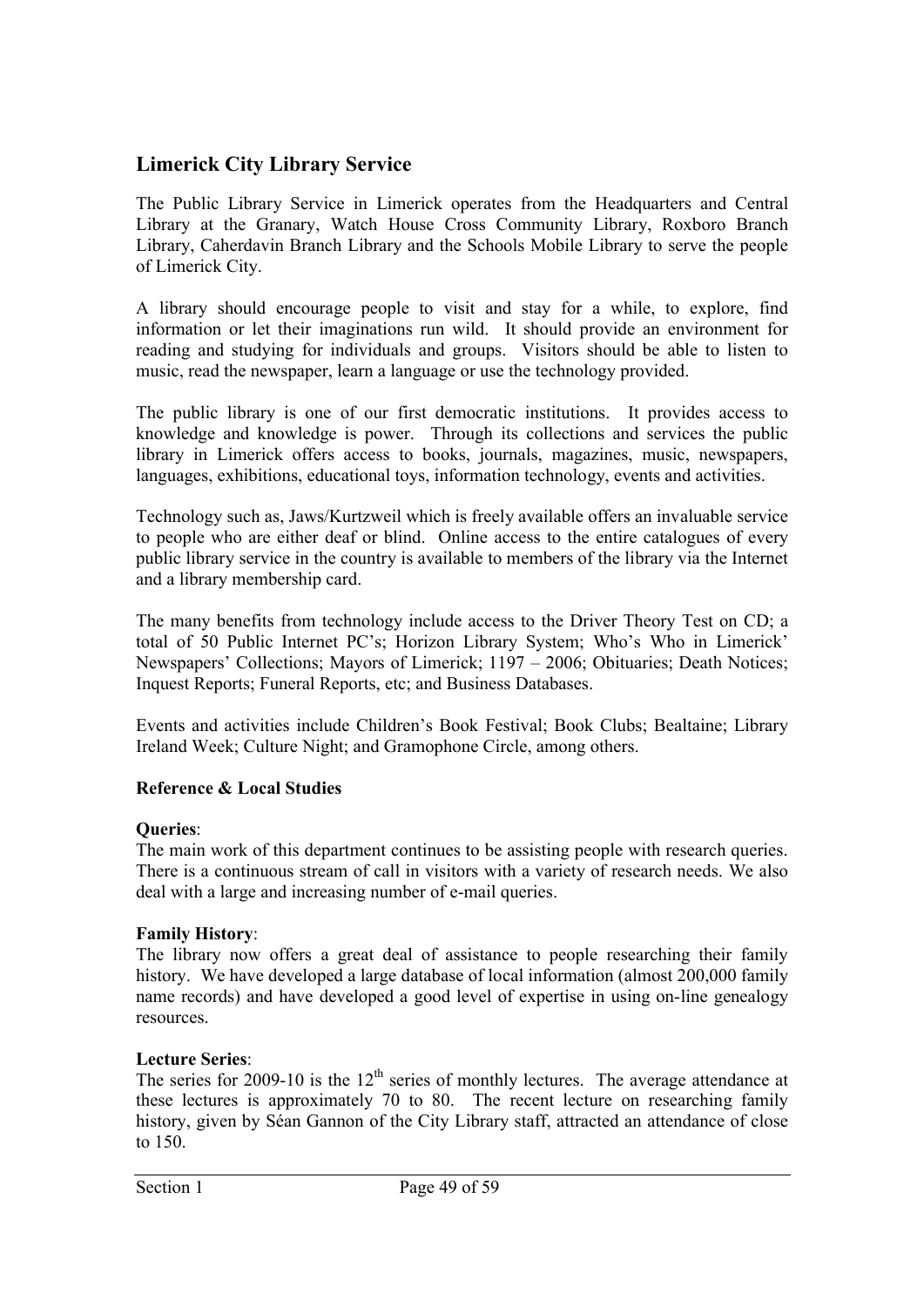#### **Resources**:

The focus of work in the area of resources development continues to be the website and databases. The local studies resources on the website have expanded to include Householder indices for the 1901 & 1911 censuses for both Limerick City and County, Registers of electors from 1923-1950; Landowners in Limerick, 1876 and a full scanned version of *The Cromwellian Settlement of Limerick* by James Grene Barry. Work also continues on the following projects – Database of death notices from local newspapers, Trades directories database and Local studies files. For the local studies files a comprehensive review of the *Limerick Leader* from 1965 to 1989 has been carried out and the items for the local studies files have now been interfiled.

#### **Statistics**

From 1<sup>st</sup> December 2008 to 30<sup>th</sup> November 2009

| No. of Items Issued        | 305,033 |
|----------------------------|---------|
| No. of Library Members     | 13,221  |
| No. of Visitors to Library | 240,048 |
| No. of Internet Hours      | 29,242  |

In January 2010, Computer Skills Courses will be given 3 nights a week at Watch House Cross. Six volunteers with excellent expertise have agreed to provide the courses. Each course will run for a period of six weeks. Members of the public who have their names listed for computer courses at Watch House Cross will be notified immediately after Christmas.

It is also planned to introduce SMS Texting for overdue books and requests. The software has already been installed. This method of notification will reduce the costs which accrue from postage, paper, envelopes, toner and staff time.

The application for a new Central Library and Headquarters is still waiting approval from the Department of the Environment, Heritage and Local Government.

# **SPORTS AND RECREATION**

#### **Municipal Golf Course**

The Municipal Golf Course in Rathbane continues to fulfill the role of a major public access facility in the Mid-West region. It is well maintained and available to the general public and visitors to the area.

Work continued in 2009 towards the completion of the current development. The feasibility of carrying out further development works at the Golf Course will be examined in the context of available funding in 2010.

#### **Skateboard Park**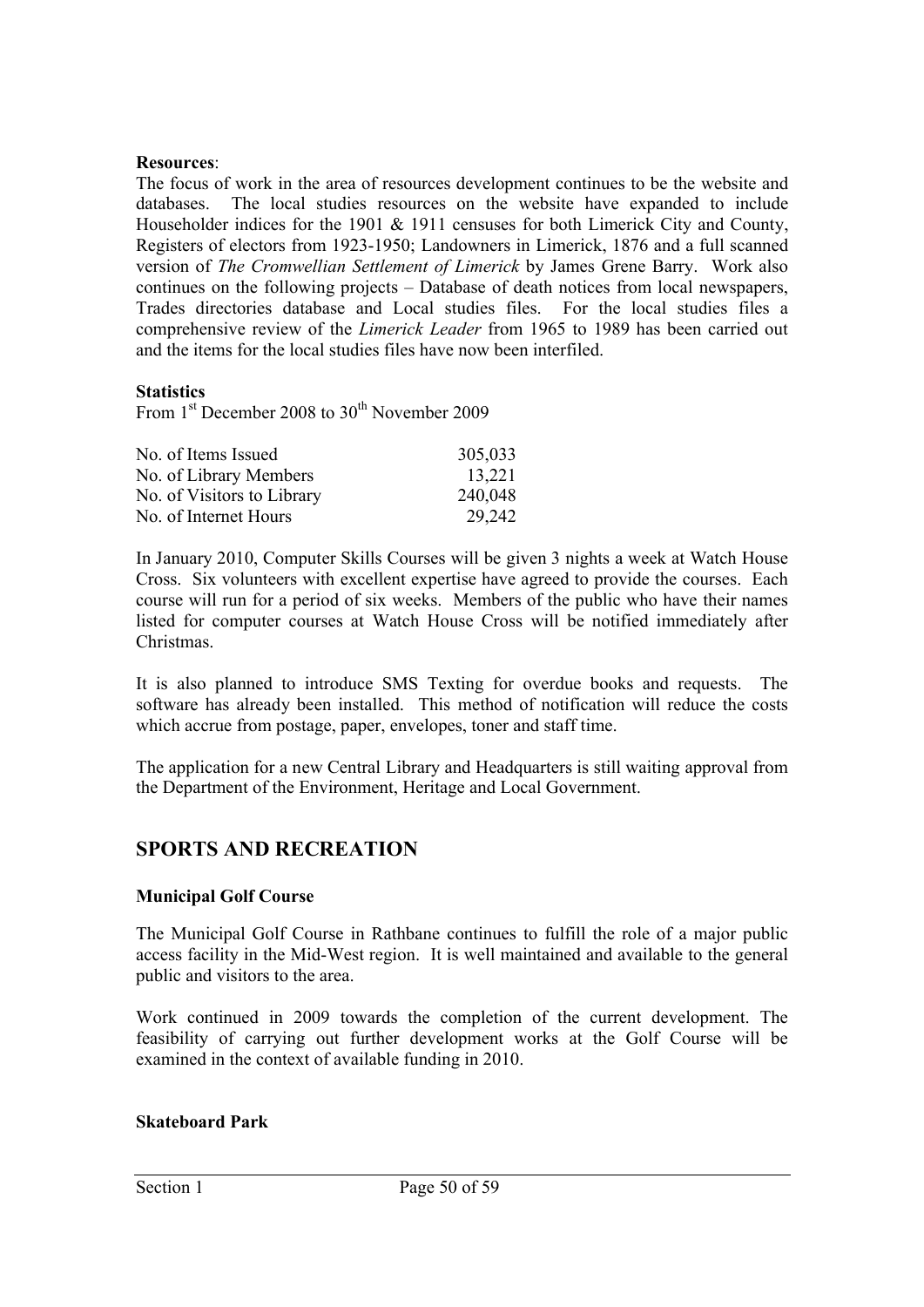The Skateboard Park at Mount Kennett was officially opened on the 18th of July 2008.This project was jointly funded by Limerick City Council and the Department of the Environment, Heritage and Local Government and was designed to complement the other riverside and City Centre projects. Work is currently in progress to provide CCTV at this site in 2010.

# **St. Endas Sports Complex**

The development of this Sports Complex is consistent with the policies and objectives contained within the Limerick City Council Sports and Recreation Policy Framework Plan approved by the City Council in 2005. The complex is now in place for thirty years and capital investment is necessary to maintain the fabric and environment up to modern, acceptable standards. Discussions continued in 2009 in relation to the provision of funding from the Department of Arts, Sport and Tourism. Limerick City Council approved a contribution of  $\epsilon$ 65,000 for this complex in 2009. Provision for a contribution to St. Endas has been included for 2010 of  $\epsilon$ 55,000.

# **Support for Sporting Organisations**

A grant-aid provision totalling  $E$ 25,000 for sporting/recreational activities was included in the adopted Annual Budget for 2009 and these grants were paid out to approximately 38 groups. Due to financial constraints it has not been possible to retain the Sports Grants Scheme for 2010.

# **COMMUNITY AND ENTERPRISE**

The Community and Enterprise Department is charged with achieving a co-ordinated and integrated approach to the social and cultural development of Limerick City via Limerick City Development Board and related programmes, and to support Limerick City Council which is charged with leading the process.

# **Review of City Development Board**

In common with all other City/County Development Boards, Limerick City Development Board completed a review of its Strategy in 2009 culminating with the publication of Limerick City Development Board's Key Priorities Report for the period 2009 – 2012. Identification of these priorities followed a significant level of consultation between the four pillars of the City Development Board, i.e., Local Development, State Agencies, Social Partners and Local Government.

The following are some of the key priorities identified;

- Planning for the Economic Development of the City and County jointly with the Limerick County Development Board
- Implementation of Limerick City of Learning together for a brighter future. A collaborative framework for progress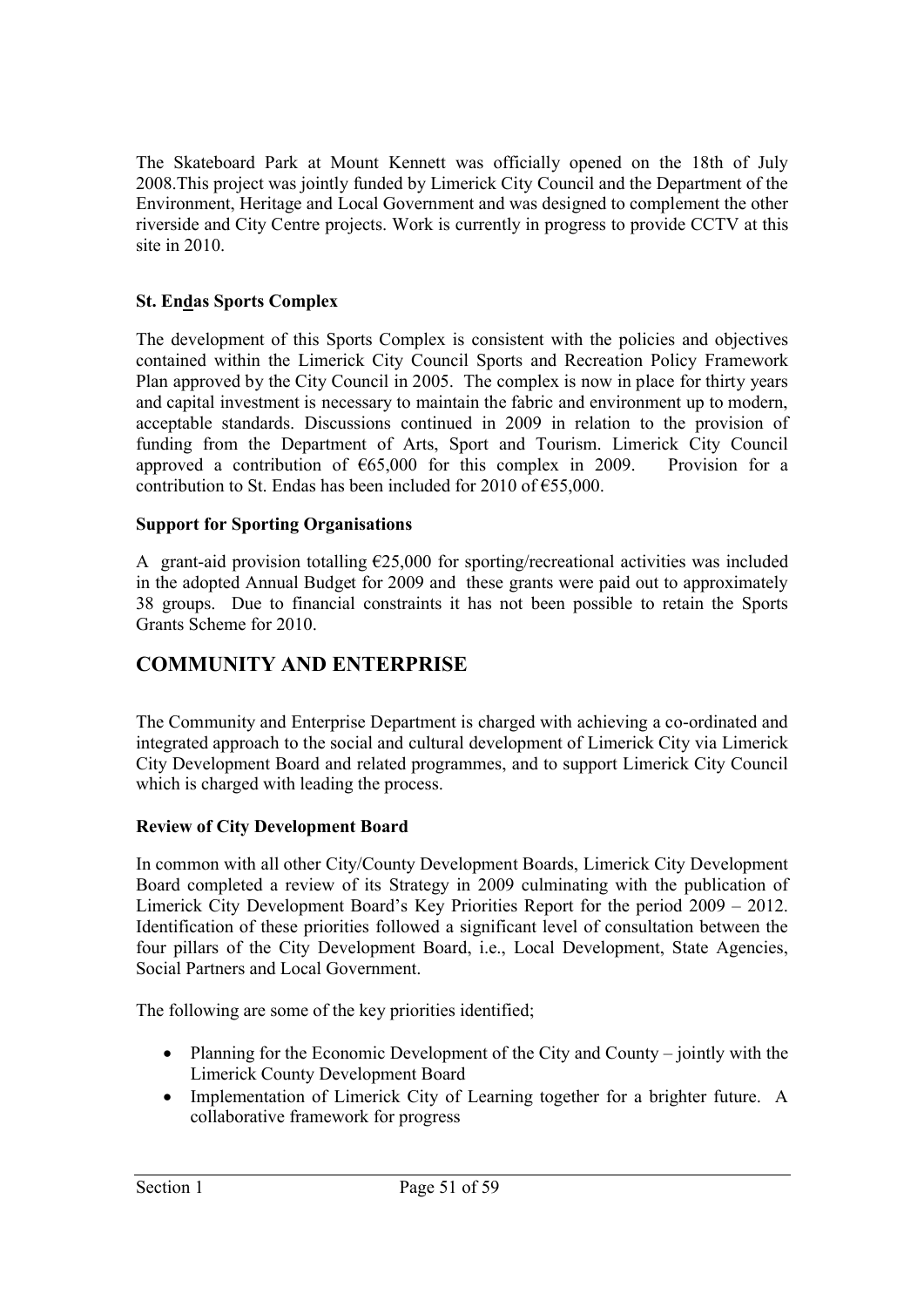- Facilitating implementation of the Regeneration Plans for Limerick through the Regeneration Agencies
- Development of the culture of the City
- Development of the city docklands
- Addressing social disadvantage in the City
- Development of children's services in the City
- Supporting inter-agency services for the Traveller Community
- Developing the limerick ie website to promote the city

Significant progress has been made by the Joint City/County Economic Development Committee in forging a cooperative working relationship between Limerick City & County Development Boards through the common identification of issues arising in the City and its environs. Following a Symposium held in November 2009, work programmes have been identified under the following headings;

- Education and Training
- Infrastructure Development
- Enterprise Development
- Tourism
- Energy

Lead agencies have already been identified in respect of each work area and it is expected that work programmes will be finalised early in 2010.

# **The Interagency Plan for Travellers Services**

- The Interagency Traveller Group continued to meet during 2009 and progressed Actions under the Interagency Traveller Action Plan. Interagency work in relation to Travellers operates through a Higher Level Group which deals with strategic issues while an Operational Group deals with implementation of initiatives on the ground.
- Interagency site liaison meetings took place on a number of sites throughout the year. The meetings have proved beneficial on the relevant sites and actions have been progressed as a result.
- A review has been completed of the most recent Interagency Traveller Action Plan which has now expired and a draft Action Plan has been developed for the period 2009 – 2013. Extensive consultation has taken place with members of the traveling community and with participating agencies. It is expected that this draft will be finalised early in 2010.

# **Youth**

Limerick City Development Board in partnership with Limerick Youth Service facilitates Limerick City Youth Forum. The following are the main achievements for 2009;

 Comhairle na NOg: This Comhairle was very successful with over 80 representatives from secondary schools and youth organizations.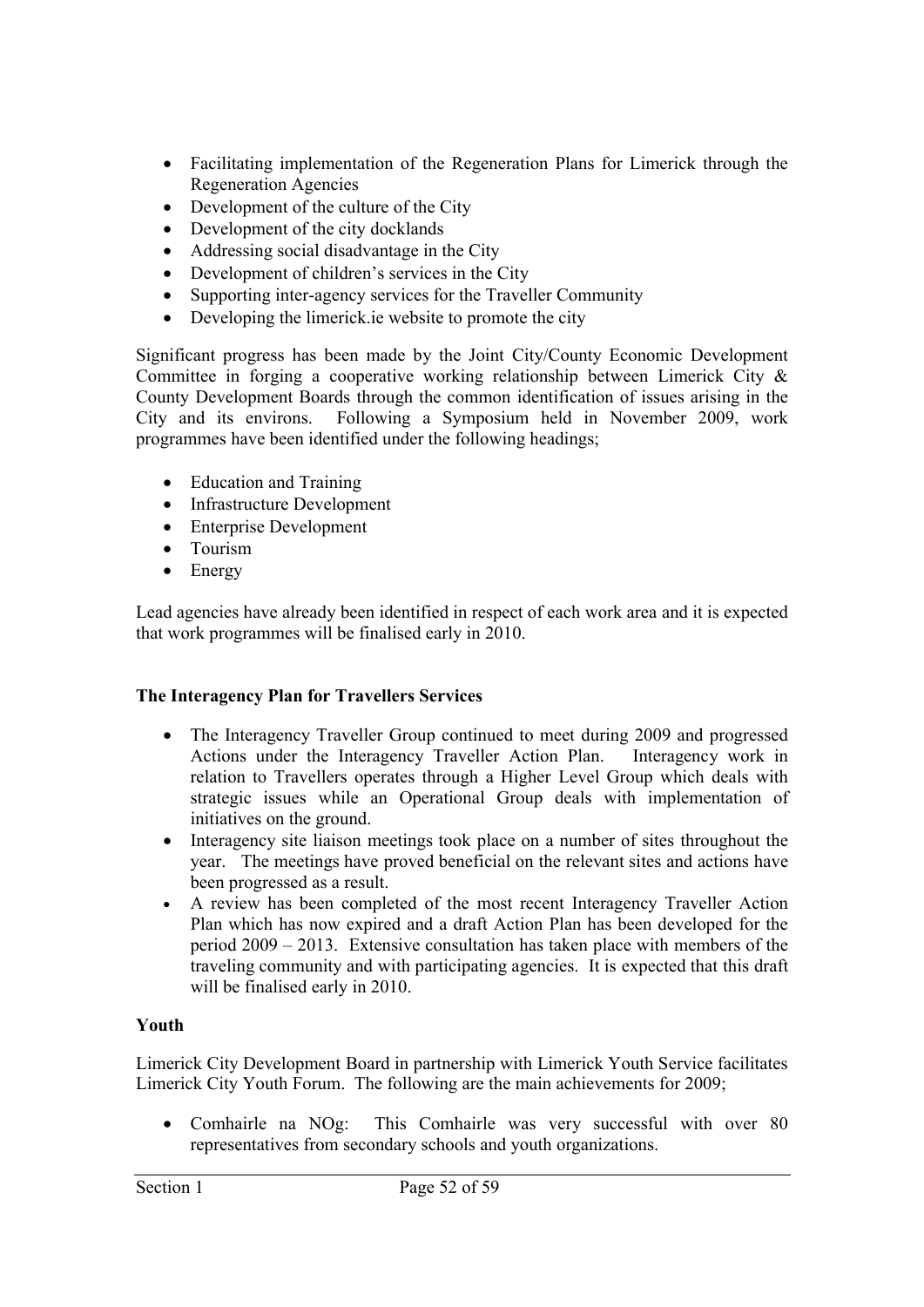Representatives from Comhairle na NOg were also nominated to attend Dail na NOg.

Work continues apace on an expanded work programme for 2010 incorporating the following;

- Establishment of a Youth Participation Steering Committee
- Expanding the age groups represented on the Forum
- Supporting and expanding the Inclusion Programme to develop best practice in participation by seldom-heard children and young people in decision-making structures and projects

# **Children's Services Committee**

Following the publication of Towards 2016 a new comprehensive and integrated strategic framework of social inclusion was put in place. As part of this policy framework a National Implementation group was established which has overseen the establishment of Local Children's Services Committees in four pilot areas. Limerick City was one of the areas selected. During 2009 the following progress has been made;

- Appointment of Project Manager and Children's Services Co-ordinator
- Development of draft framework of Limerick Assessment of Need System
- Engagement with Youth Fora on structured basis
- Development of Research Framework
- Progressing completion of Audit of Children's services in Limerick City

This work will be continued in 2010.

#### **City of Learning**

Work continued on the City of Learning project during 2009. Terms of reference for the group have been finalised and a draft work programme identified. It is expected that the actions identified by the group will be progressed during 2010.

A key goal of the Board's Strategy for the City is that Limerick will become a City of Learning, a city full of opportunities.

#### **Community Smoke Alarm Scheme**

The smoke alarm scheme has been in continued in 2009. Work is ongoing to identify qualifying households and distribute alarms.

#### **Cooperation Ireland Pride of Place Awards 2008**

- The Pride of Place Competition is run by Co-operation Ireland in partnership with the All-Island Local Authority Steering Forum which encourages strategic and sustainable approaches to cross-border co-operation by local authorities.
- Three groups participated in this competition in 2009, namely;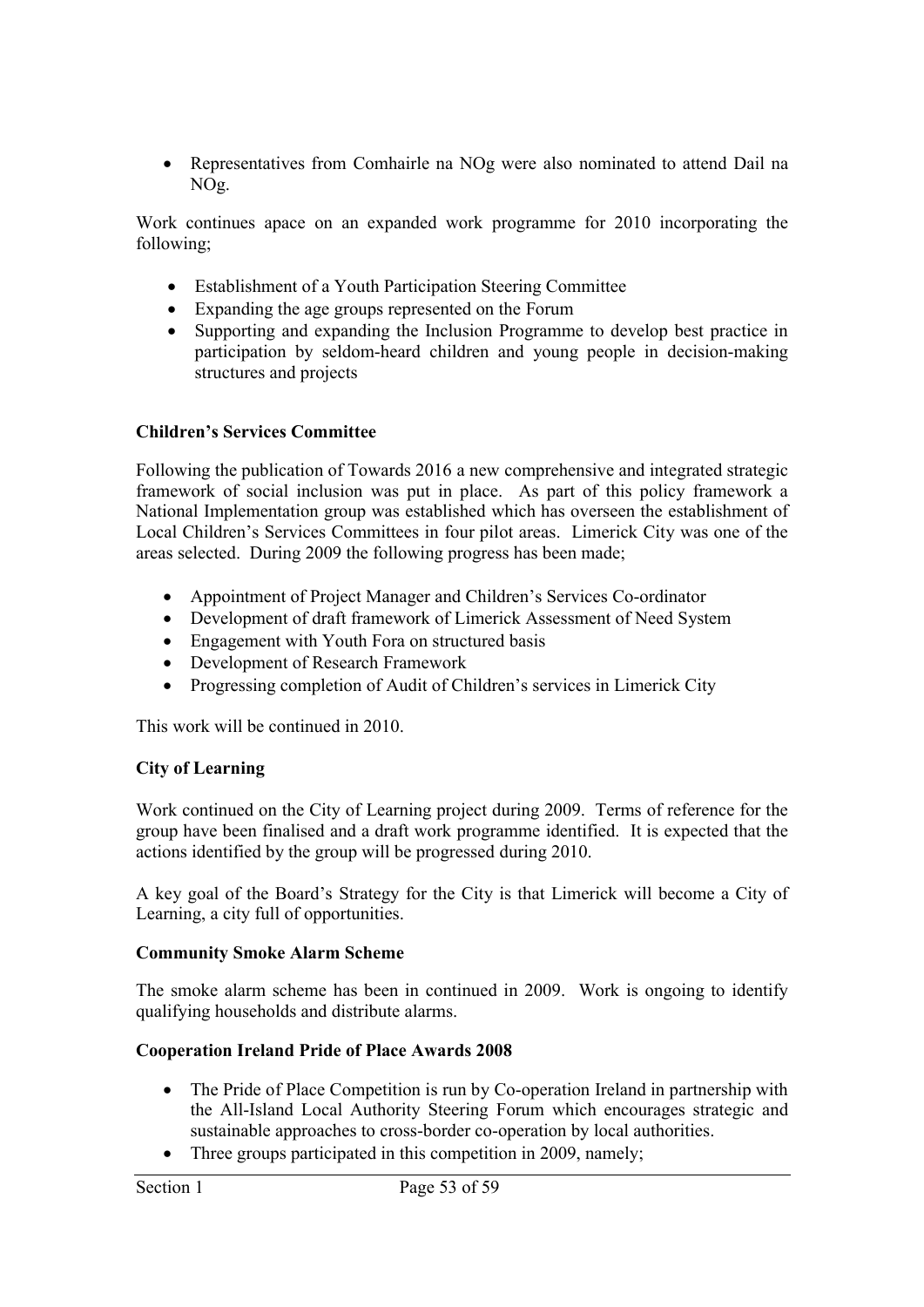- New Communities Partnership
- St. Munchins Parish and Community Enterprise Centre
- St. Mary's Area Integrated Development Ltd.
- St. Mary's A.I.D. and St. Munchin's Community Enterprise Centre came first and second respectively in their competition categories.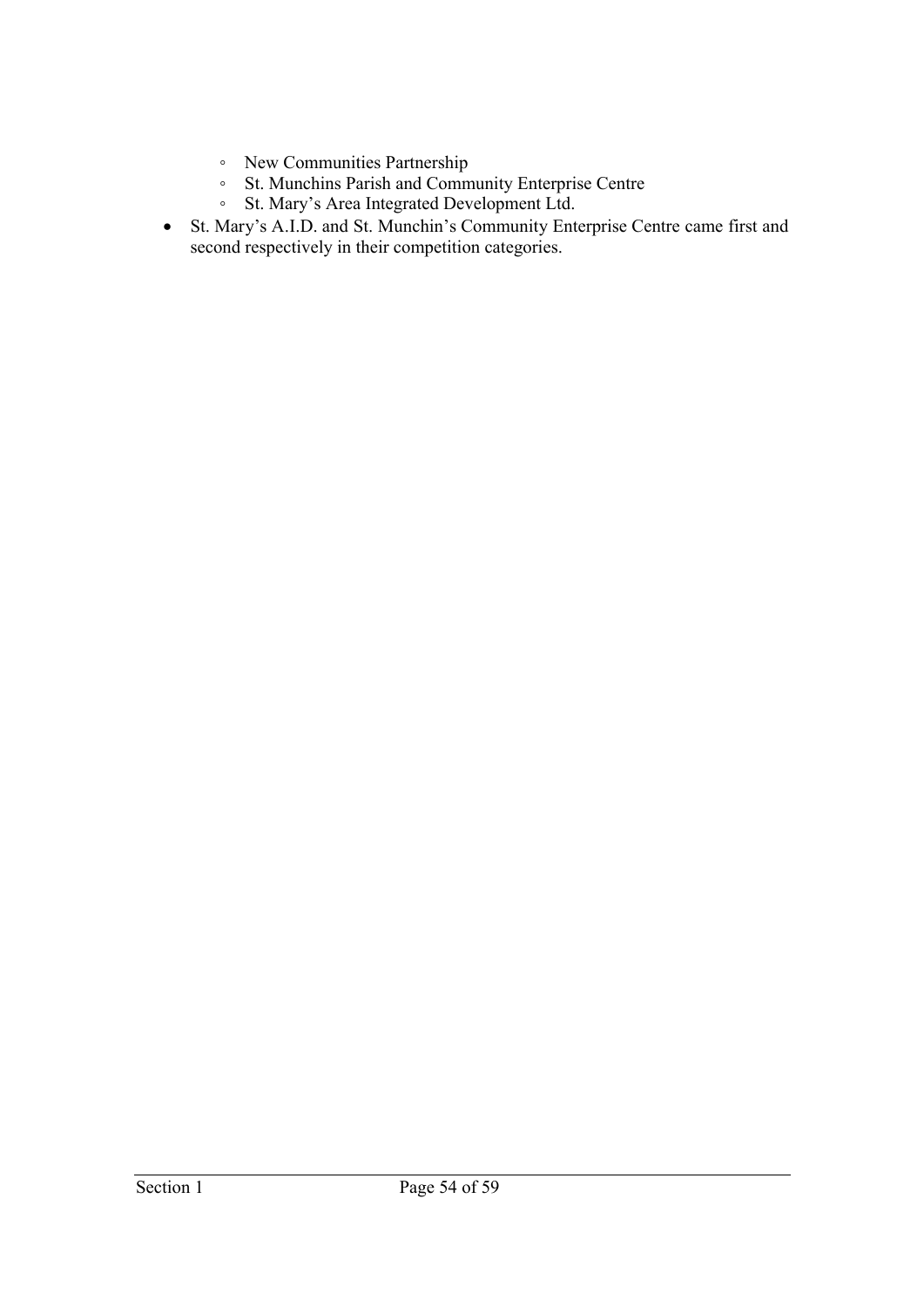# **AGRICULTURE, EDUCATION, HEALTH AND WELFARE, CORPORATE SERVICES**

# **ICT Department**

In line with the strategic requirements for Limerick City Council the ICT department continues to support, recommend and provide the computer infrastructure, applications and systems required for all sections of Limerick City Council.

The ICT Department continues to focus on consolidation and efficiencies within Limerick City Council. In conjunction with the Finance department and Local Government Services Board the new Non Principal Private Residence system has been introduced in 2009.

In May 2009 the ICT Department deployed successfully a new 400KVA generator in City Hall, providing Limerick City Council with the ability to maintain key services during a prolong disruption to the ESB power supply. The generator is also a critical element of the Major Emergency Management Plan.

The ICT department expanded the core virtualisation infrastructure reducing the lead time required to update, replace or introduce new systems. The Virtualised system has also reduced the power requirement providing more environmentally efficient service.

Maybe the most challenging project that the ICT department undertook in 2009 was the evaluation of open source products. Based on the results of the evaluation Limerick City Council can now embark in a strategic move towards the use of open source and open standards software solutions with the view of reducing costs and enhancing efficiencies.

The ICT service desk system offers comprehensive support to end users in Limerick City Council dealing with over 6,480 support request in 2009.

Working with the Archives and Environment sections the ICT Department posted on the limerick.ie website the burial records for the Mount Saint Lawrence, the city's largest cemetery. Information dating back more than 150 years is now available to the public over the internet.

Work continued in a second phase to publish online more content from the Limerick City Archives. This was the first initiative in the country to allow online access for the municipal archives.

Two new websites for Limerick City Gallery of Art (gallery.limerick.ie) and Access Limerick (access.limerick.ie) have been deployed in 2009.

In 2009 the GIS team has focused on further roll-out of the Geographical Information Systems across multiple departments. MapPin, a new system that allows members of the public to access online spatially enabled data has been deployed in early 2009.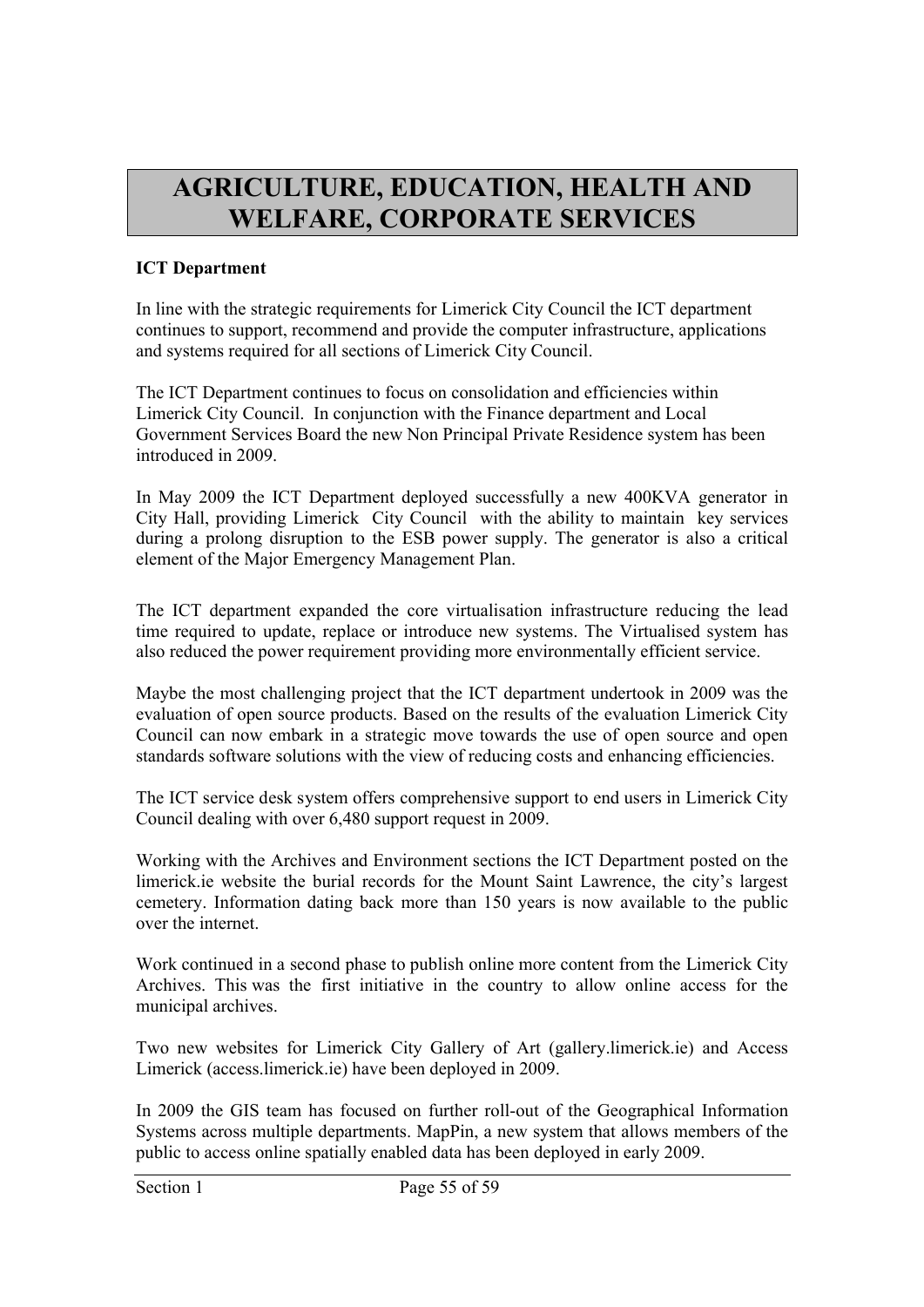# **Human Resources/Payroll/Superannuation Information and Processing**

These functions of the local authority are currently implemented under separate manual and electronic systems. A number of staff members are now involved in establishing the CORE system within the City Council. This is a national project that integrates all of the above functions under the one electronic system. The outcome when completed in late 2010 will be reduced administrative costs, faster response times and improved management information.

## **Partnership**

Partnership Committees comprise of Union and Management Representatives. The Partnership process is the formal employee consultation mechanism within the City Council. It consists of a Steering Committee and a number of Sub-Committees that broadly mirror the Council's Directorate structure.

The Steering Committee's membership includes Senior Management, Union Officials and Shops Stewards. It meets on a quarterly basis and each of the Directorate Sub Committees meets bi-monthly. A number of change agreements were achieved through this process resulting in a more efficient and effective service delivery.

Partnership has also delivered on a number of projects in 2009, e.g. Return to Learning Programme, Staff Integration Event, Staff Information Sessions, Grapevine publication, Sign Language Classes, Educational Grant Scheme, Equality Training, Team Building and Computer Skills training.

# **Performance Management Development System (PMDS) and Staff Training**

The Performance Management Development System (PMDS) is the process within City Council for managing the performance of teams and individual employees. Staff requirements in respect of training and further education are also assessed and acted upon under this process.

New guidelines were devised in 2009 in respect of the delivery of training programmes. These guidelines prioritize training identified by staff and line managers as necessary for successful job completion. This type of training is 100% funded by the Council.

Where possible, further education courses that develop an employee's knowledge, skills and experiences are supported through a system of co-financing with that employee.

The following is a list of some of the courses completed in 2009: Certificate/Diploma in Local Government Studies, Leadership Programme, Certificate in Management Development, Report Writing/Minute Taking, Expert Witness, MBA, Supervisory Management Skills, MSc Economic Library & Information, MA in Town & Country Planning, Pre-Retirement, BSc in Agriculture, BSc Engineering Honours Degree, Project Management, Team Skills & Computer Skills – a total of 150 employees have commenced/completed these courses to date.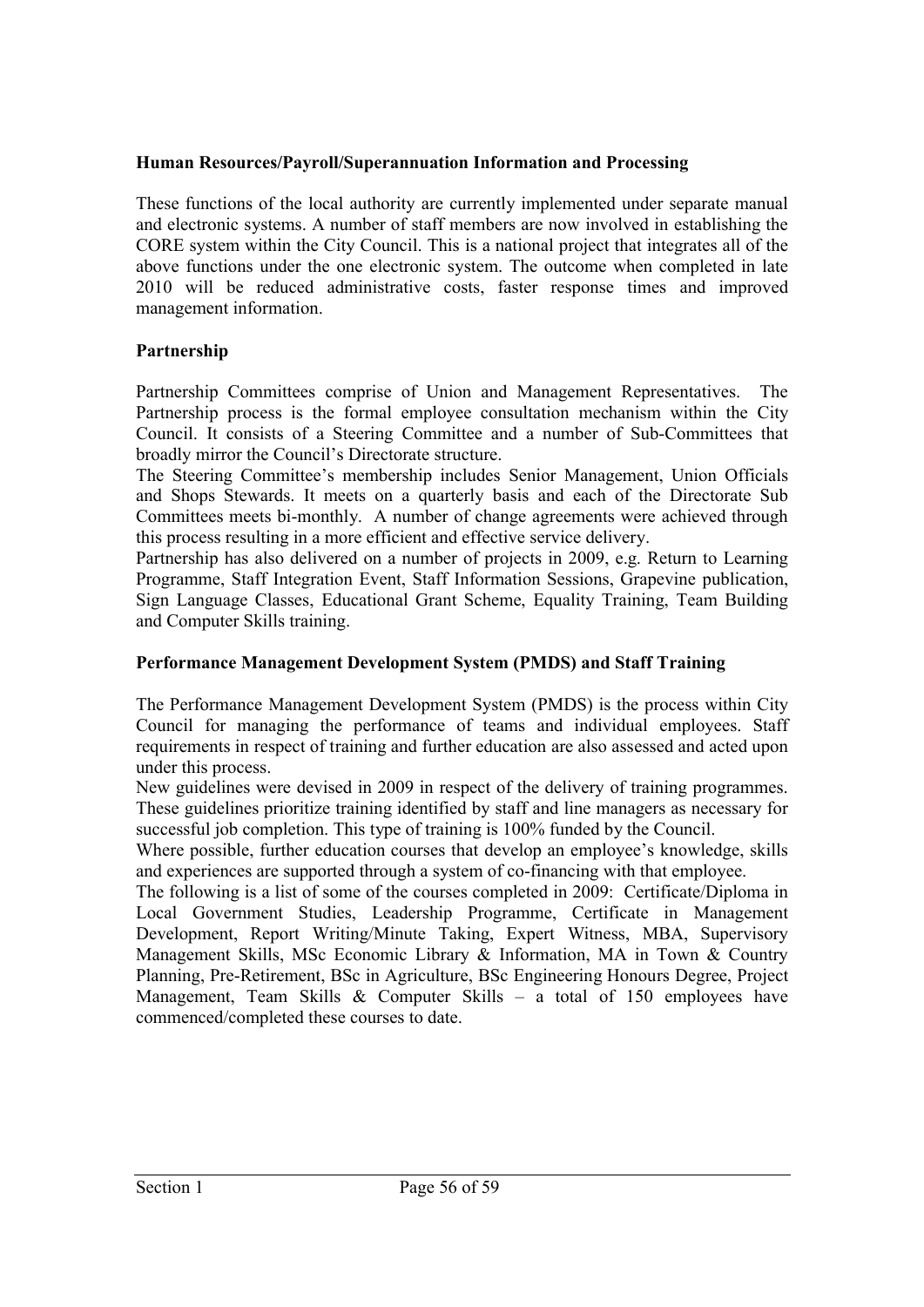## **Register of Electors**

The  $2009/2010$  Register was published on the  $1<sup>st</sup>$  February, 2009 and came into force on the  $15<sup>th</sup>$  February, 2009. Supplement to the Register 2009 was published for the Local and European Elections and the Referendum to the Lisbon Treaty. Work commenced in the summer on the preparation of the Draft Register for 2010/2011 that was published on the 1<sup>st</sup> November, 2009.

## **Higher Education Grants**

479 applications have been processed to date this year (up to and including  $30<sup>th</sup>$ November, 2009) an increase from 423 over the same period in 2008.

## **Official Receptions and Meetings**

Details of Meetings, Civic Receptions and Mayoral Receptions for 2009 are as follows (the following figures cover the period up to and including  $30<sup>th</sup>$  November, 2009):

| No. of Council Meetings (including Special Meetings) | 17 |
|------------------------------------------------------|----|
| No. of Area Meetings                                 | 10 |
| No. of SPC meetings                                  | 17 |
| No. of Civic Receptions                              |    |
| No. of Mayoral Receptions                            | 43 |
| No. of Tender Openings                               | 23 |

# **Audit Committee**

A new audit committee for the term of this Council was approved at the October City Council and a meeting will be convened in early 2010.

The committee is made up of both elected members and external representatives. Its functions include reviewing financial reporting practices in the organization, fostering best practice in the internal audit function, reviewing auditors' reports and management's follow-up, assessing and promoting efficiency and value for money and reviewing risk management in the organization. The audit committee has an independent role in advising the council on the financial reporting processes, internal control, risk management and audit matters, as part of the systematic review of the control environment and governance procedures of the Council. The committee will operate under an audit charter.

#### **Finance Department**

The Finance department will continue to focus on improving the delivery of financial information to all relevant stakeholders.

In relation to charges for businesses in 2010 it is proposed to have *no change in the current charges for rates and water.* The Finance Department continued to work closely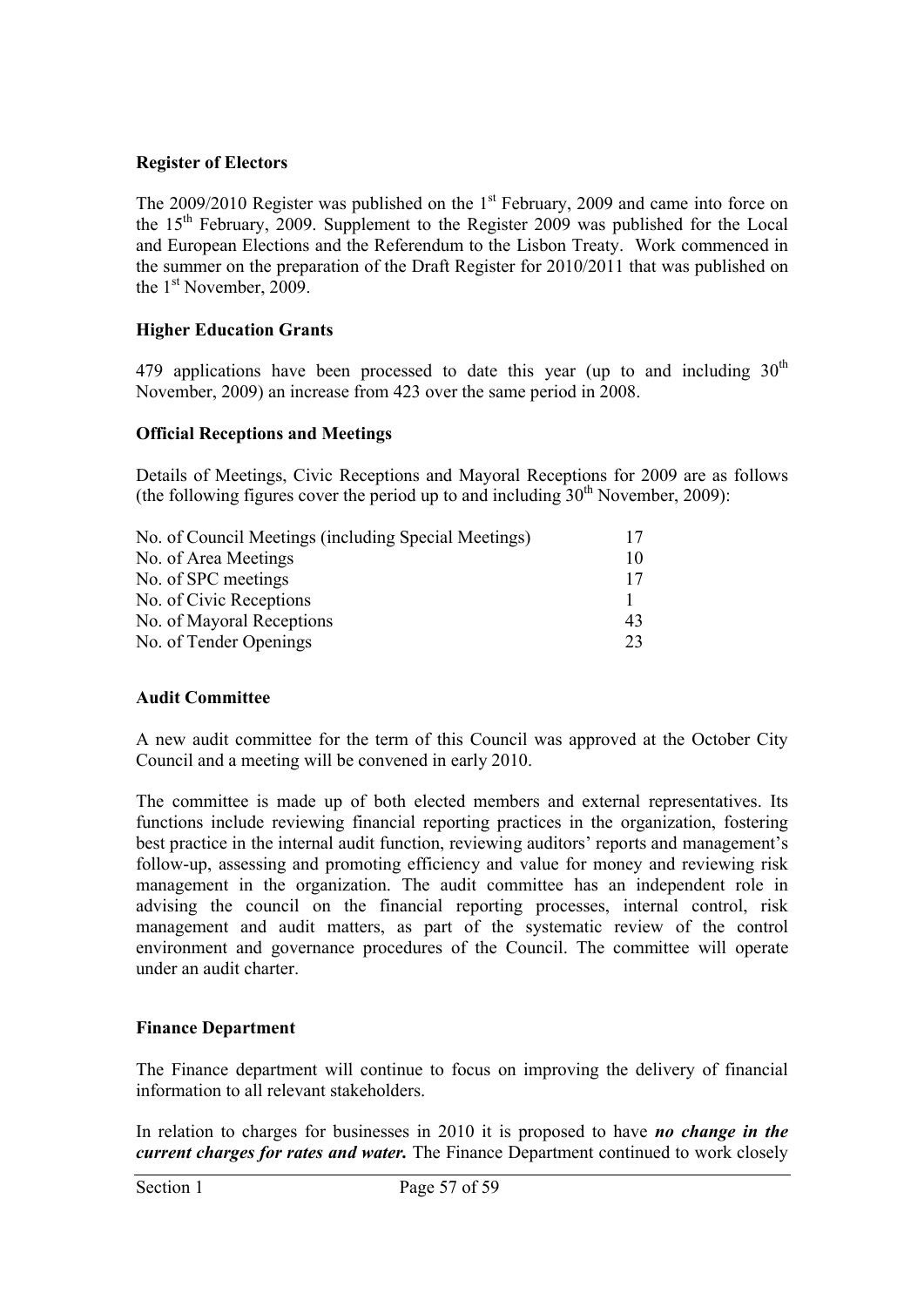with its customers in 2009. Given the current economic climate the City Council is more than aware of the difficulties that City Centre Business faces. Payment plans have been agreed with those having difficulties in meeting payments. It should be noted that this simply spreads the payment of a current charge to ease short-term cashflow difficulties for businesses. It must be made clear however that there is no question of reducing rates outstanding by city business – all that the Council can do for business is to be flexible in defining the timelines by which rates obligations must be discharged. It must be made clear that all rates must still be paid in full. This is imperative in order for Limerick City Council to maintain and protect its income stream. There is no doubt that the collection of monies due to it will be challenging for Limerick City Council in 2010. The total expected collection percentage for Rates is approximately 75% for 2009 (for 2008 percentage collection was 80%).

2009 saw a new form of local funding for Local Authorities, the introduction of the Non Principal Private Residence Tax (NPPR). This new form of income has been very successful and is expected to generate circa  $\epsilon$ 1,000,000 in income for Limerick City Council, which is reflected in Budget 2010. This goes some way towards negating the reduction in its income that the Council has been subject to in recent years.

Further efficiency improvements to payment processes were implemented in 2009. There is a continued focus on the use of electronic forms of payment where feasible. Fortnightly pay will be introduced in January 2010. This will ensure increased efficiencies in the processing of all payroll for Limerick City Council.

In 2010, as per circular Fin 12/2009, 35% of all payroll savings announced in Budget 2010 will revert to the exchequer. This figure has been reflected in Limerick City Council's 2010 estimates (included in Division H: H1101).

Preparations continued in 2009 for the implementation of a new payroll, superannuation and human resources system. Local authorities require a human resource, payroll and superannuation system to provide an integrated solution – replacing disparate spreadsheets, databases and applications – and offering greater efficiencies, not just at a local level, but at a national level by having commonly agreed processes. This approach also makes it possible to move towards a full shared services model in the future. The new system has been procured by the Local Government Computer Services Board (LGCSB) and has been rolled out to two pilot authorities in 2009. LGCSB have chosen to implement software from Core International, a fully configured and integrated personnel system to meet the requirements of all local authorities. Limerick City Council has commenced implementation of the CORE project in 2009 and the system is expected to be operating early 2010.

There will be a continued emphasis on cash flow management in 2010. Unfortunately in 2009, the average cash position during the year was disappointing. A number of factors gave rise to this including a slowdown in the amount and the timeliness in which Limerick City Council is securing payments from its customers. However, in the current economic environment the securing of all payments to the local authority will be challenging and all directorates will maintain a strong focus on cash flow management in 2010.